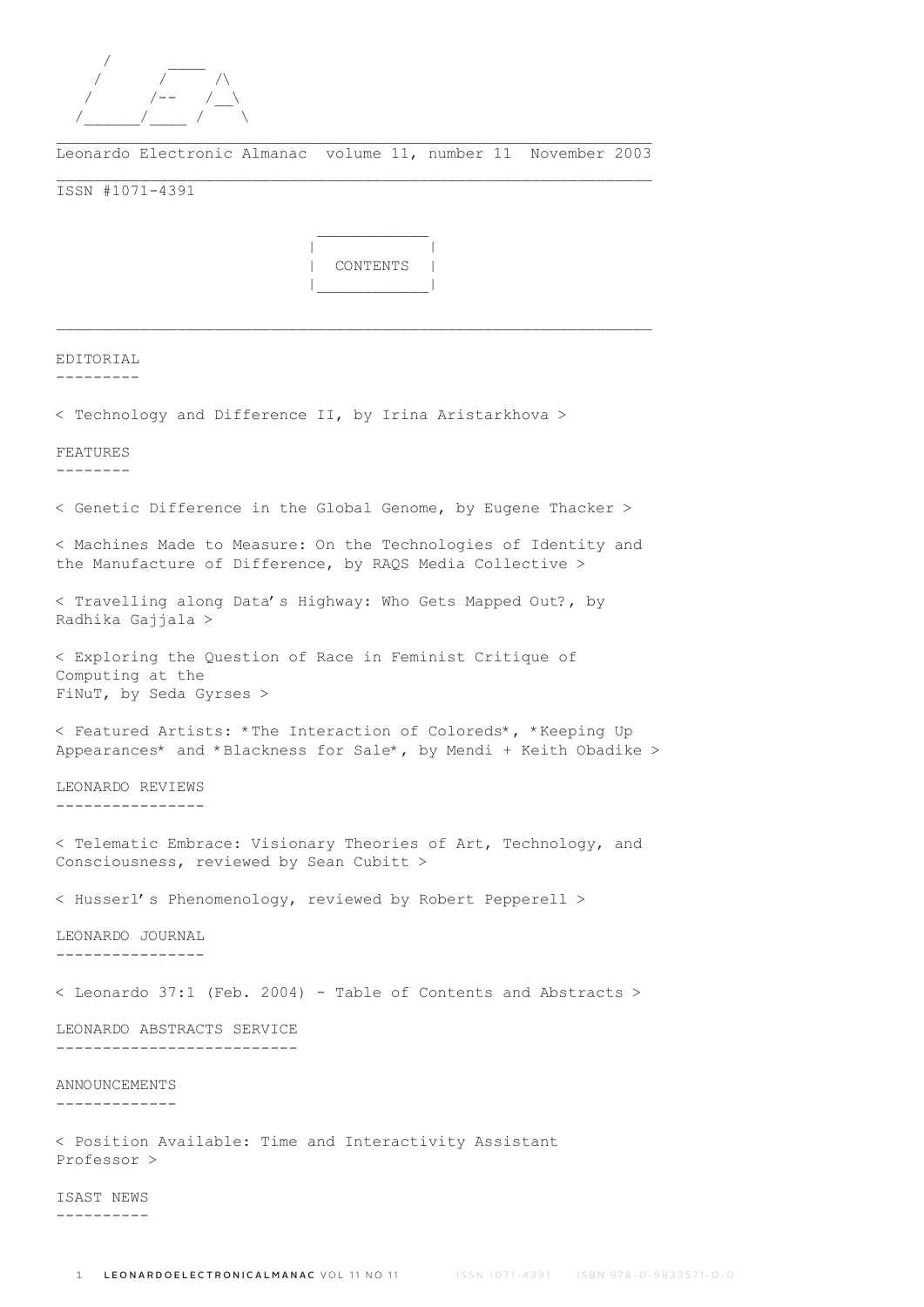< The Art of Burning Man - Featured in Leonardo Vol. 36, No. 5 >

< MIT Press and Leonardo/ISAST announce publication of \*Women, Art and Technology\*, edited by Judy Malloy >

< In LEA December Issue - Women, Art and Technology >

< Leonardo-@rt Outsiders 2003 New Horizons Prize Awarded >

< Leonardo Call for Papers - ArtScience: The Essential Connection >

< Leonardo/ISAST Elects New Members to its Governing Board >

 $\mathcal{L}_\text{max}$ 

 $\mathcal{L}_\text{max}$ 



TECHNOLOGY AND DIFFERENCE II

Irina Aristarkhova, Guest Editor

Information and Communication Management Programme, Faculty of Arts and Social Sciences, National University of Singapore, 10 Kent Ridge Road, Singapore 119260 uspia@nus.edu.sg

This issue is the second of two parts on the theme of "Technology and Difference." This part has two essays and two project reports. In the first of the two essays, Eugene Thacker writes on "genetic difference" and globalization. Second, Raqs Media Collective explores the specific history of biometric procedures, their implications in relation to the notions of difference and identity and their connection to modern biometric applications. After this, the reader will find the two project reports: first, Radhika Gajjala critically addresses "mappings of globalization" and their figurations in India, followed by Seda Gyrses's report from Germany on the attempt to engage "computing and race" within a feminist framework.

Part one of this issue (LEA Vol. 11, No. 10, October 2003) featured essays by Gunalan Nadarajan and Faith Wilding, followed by two project reports: one by Robert Bodle and one by Diana McCarty. The "Featured Artists" section of part one presents work by interdisciplinary artists Mendi+Keith Obadike. Please go to the LEA website (http://lea.mit.edu) to find both parts.

# AUTHOR BIOGRAPHY

Irina Aristarkhova is assistant professor of new media at the National University of Singapore. She teaches courses on new media aesthetics and technology and embodiment and conducts research in cyberarts and cyberculture. She is currently writing a manuscript, provisionally entitled "Matrixial Technologies."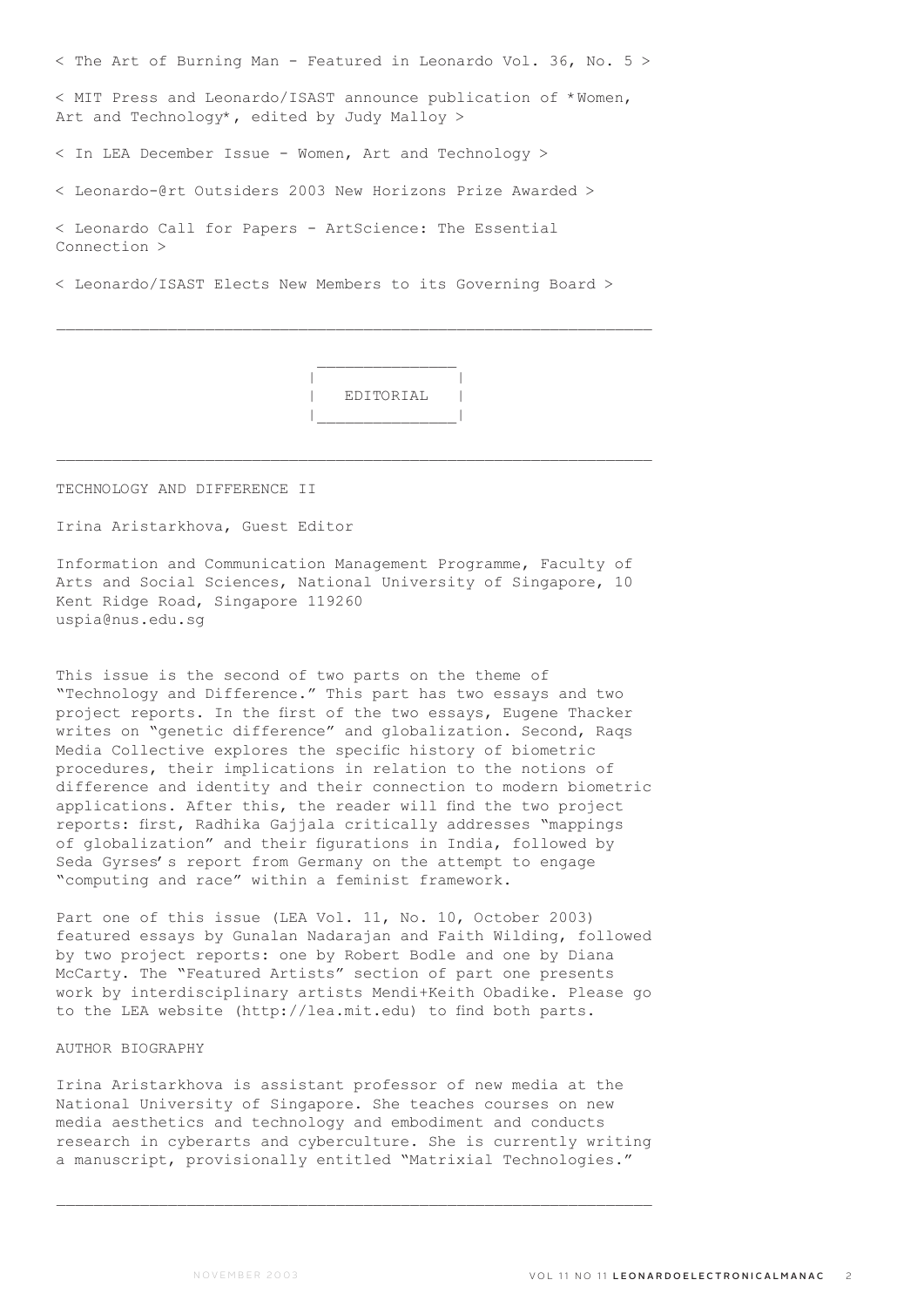

\_\_\_\_\_\_\_\_\_\_\_\_\_\_\_\_\_\_\_\_\_\_\_\_\_\_\_\_\_\_\_\_\_\_\_\_\_\_\_\_\_\_\_\_\_\_\_\_\_\_\_\_\_\_\_\_\_\_\_\_\_\_\_\_

TECHNOLOGY AND DIFFERENCE: ESSAYS AND PROJECT REPORTS

 $\frac{1}{2}$  , and the set of the set of the set of the set of the set of the set of the set of the set of the set of the set of the set of the set of the set of the set of the set of the set of the set of the set of the set

|\_\_\_\_\_\_\_\_\_\_\_\_\_\_\_\_\_\_\_\_\_\_\_\_\_\_\_\_\_\_|

GENETIC DIFFERENCE IN THE GLOBAL GENOME

Eugene Thacker, School of Literature, Communication and Culture, Georgia Institute of Technology, Atlanta, GA 30332-0165, U.S.A. eugene.thacker@lcc.gatech.edu

I. Genomics is Globalization

 $\mathcal{L}_\text{max}$ 

We can begin from a proposition: the genome is global, because it generates, distributes and manages bodily differences and it does this through informatics.

If one were to characterize the flurry of writings on globalization today, there are three aspects frequently cited: the economic aspect, the political aspect and the cultural aspect [1]. These are sets of practices that are realized in, respectively, material exchanges, power exchanges and symbolic exchanges. In this view, globalization is a combination of the World Bank, the UN and Bollywood film.

This is not the space to debate such characterizations. Instead, we can diversify our understanding of globalization by suggesting that there is a significant fourth aspect: biology, or the practice of biological exchanges. An example is genomics. On the economic level, genomics is tied to economic exchanges in the form of proprietary databases and patents on genes or genetic technologies. On the political level, genomics is this century's "big science," fulfilling the ideals of national identity (the pride of U.S. industry) as much as serving as a research base for pharmaceutical, agricultural and military research. And on the cultural level, the genome seems to be cropping up everywhere in science-fiction films: in mutants (\*X-Men\*), genetically modified spiders (\*Spider-Man\*) and epidemiological zombies (\*28 Days Later\*).

But more than this, what makes current biotechnology interesting in light of globalization is its network infrastructure. In an era of AIDS, Anthrax and SARS, we are reminded more than ever that biology is a network. In this sense, biology is always more-than-biology. A virus or biological agent exploits transportation networks, communication networks, institutional networks and, of course, infection networks. It is tempting to call our modern epidemics the new epidemiologies of globalization.

The aim in this article is to begin to address some of these issues of what I will be calling the "global genome." Again, the basic proposition here is that biotechnology is forming new, flexible modes of regulation surrounding the genetic, molecular body and it is doing this through informatics. It is here that the concept of "difference" plays a key role, for it fosters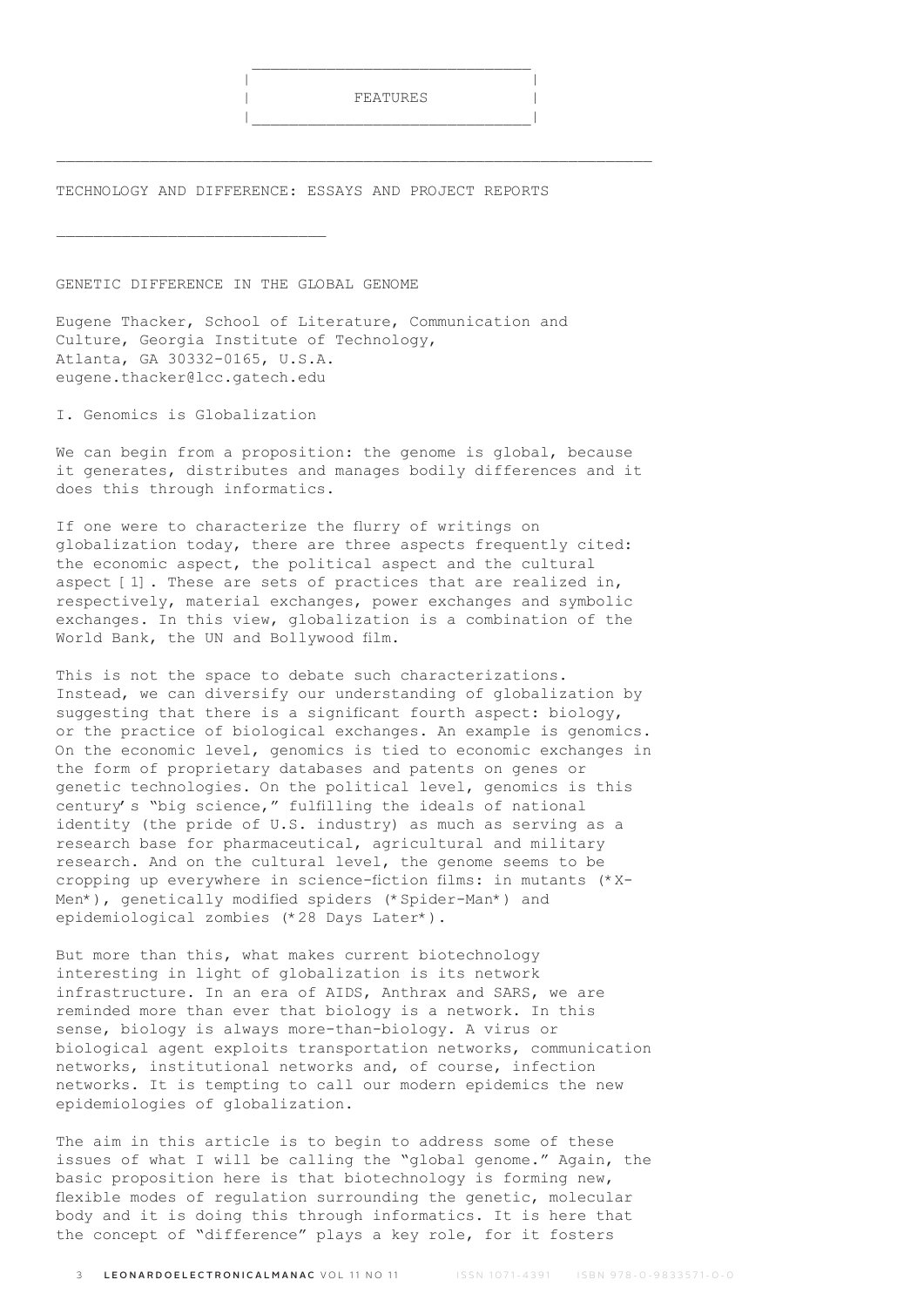both a universalizing and an individualizing tendency, culminating in a kind of bodily difference that is simultaneously genetic and informatic.

## II. A New Body Politic?

In his essay, "Scales and Eyes: 'Race' Making Difference" [2], Paul Gilroy raises a fundamental problem in the current relationships between race and bioscience: how is the concept of "race" - traditionally based on a model of physical difference being transformed by the dominant scientific views of biological difference in genetics, biotech and nanotech? As Gilroy suggests, the connection between race and science has always been an intimate one, a mix of reason and unreason, science and superstition (we have only to think of the discourses of degeneracy, hysteria and eugenics). If the dominant scientific view of the body is now a genetic one, then science becomes the lens through which the relationship between exterior and interior, macro and micro-scale, is articulated.

As Gilroy notes, "[t] he history of racism is a narrative in which the congruency of micro- and macrocosm has been disrupted at the point of their analogical intersection: the human body ... what does that trope 'race' mean in the age of molecular biology" [3]? On the one hand, it appears as though race is disappearing as the scale of scientific research becomes ever smaller. But Gilroy also suggests that this disappearing act within the sciences is really a reconfiguration of the ways in which biological difference is refigured.

To address this, Gilroy raises the concept of "epidermalization," borrowed from Frantz Fanon. Epidermalization signifies the implosion of bioscience and racism in strategic, often subtle forms. Epidermalization is the management of the boundaries that demarcate difference as biological (as "natural" and "essential"), but also as ethnicity (that is, plugged into extensions of nation, place and culture). As its name indicates, epidermalization is a kind of membrane-management: a regulation of what is porous, what is flexible, what is permeable and what is identified as pathogenic. In this sense, epidermalization is the process by which biological materiality becomes a racialized and politicized materiality.

The broad historical course of this shift, as Gilroy notes, is from an early modern, anatomical view of the body (observable physical differences amenable to categorization), towards the modern, microscopic view of the body (the "nanopolitics" of genes and DNA). The order of anatomical difference and comparative anatomy brings together anatomy, colonialism and cultural difference [4]. By contrast, the innovation of microscopes and cell theory radically shifts the scale of corporeal difference [5]. When combined with Darwinian evolution and Galtonian eugenics, a strange, secret link emerges between molecular biology's "new synthesis" and the biologizing - or geneticizing - of race in the U.S. and Germany [6]. In this process, the body as a holistic entity, available to the totalizing gaze of scientific observation, disappears and is replaced by something else which, curiously, Gilroy does not go on to specify.

We can extend this by suggesting a third type of corporeal difference: the order of informatic or bio-informatic difference. The key examples here are the various genome projects, new diagnostic tools such as DNA chips and the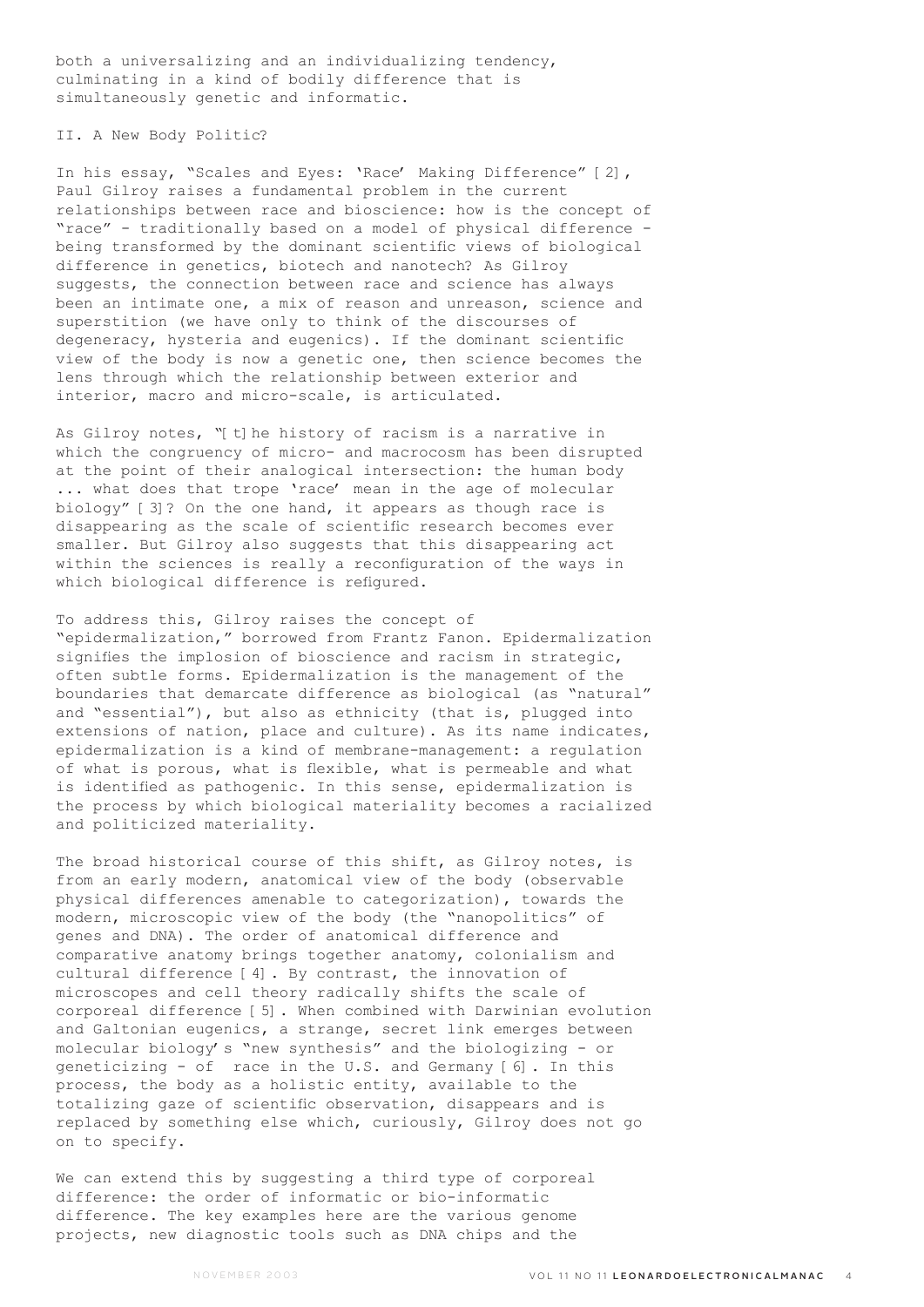intensification of the pharmaceutical industry (including controversial cases of biopiracy and IPRs). Early on in the twentieth century, non-visual health records (genealogies, tests from blood samples, etc.) formed a kind of informatics of health care in the U.S., especially when combined with demographics, the census and statistics of populations or ethnic groups [7]. Currently, with the biotech industry in full swing, the life sciences have more than ever become information sciences, in their use of genome databases, gene prediction software and other informatics-based tools [8].

This is the shift that Gilroy doesn't specify: the shift from an anatomical view of biological materiality to an informatic or bioinformatic one. The situation is made the more complex by the fact that DNA or genes are not "the body itself" - they are sequences and structures that materialize particular types of biologies. Contemporary genomics, for instance, is less about the encoding of the biological body, than about the transference of two related but distinct tropes - genetic "codes" and computer "codes." The connections with race and difference here are many, in spite of the non-representational, nonanthropomorphic nature of the informatic body. Genetic diversity studies, population genomics, SNP mapping, genetic screening, bio-patenting and other practices each process the data of the genome as something that is both universal (defined by species) and particular (internally differentiated through genetic variation).

## III. The Population is a Database

This intersection of genetic and computer codes is related to an earlier moment, in which "life" is reconfigured in the political domain, through the lens of information. Michel Foucault's work on biopolitics focuses primarily on the ways in which the modern state incorporates the biological domain into its notion of its citizenry [9]. This "biologization of the state" involves approaching the population on the biological level as a particular kind of species with quantifiable characteristics, for Foucault a significant move away from earlier notions of the state grounded in territory.

However, far from a homogenizing strategy, this modern form of governmentality is predicated, for Foucault, on a dual approach, which both universalizes and individualizes the population. As a gradated approach, populations could exist in a variety of contexts (defined by territory, but also by economic/class groupings, ethnic groupings, gender-based divisions or by social institutions) - all within a biomedical framework analyzing the fluxes of biological activity characteristic of the population. As a defined unit, the population-species could not only be studied and analyzed (for medical reasons), but it could also be extrapolated, its characteristic behaviors projected into plausible futures (birth/death rates, etc.). The protoinformation sciences of demographics and, later, statistics, provided a technical ground for a more refined, mathematically based regulation and monitoring of the population (and thus of the state's prime resources) [10].

This governmentality directly applies to current approaches to genetic difference in the biotech industry. While the various efforts to map the human genome were concerned with constructing a universal, representative genome, genomics has also become a thriving business in terms of genetic differences, or "polymorphisms." Increasingly, pharmaceutical companies and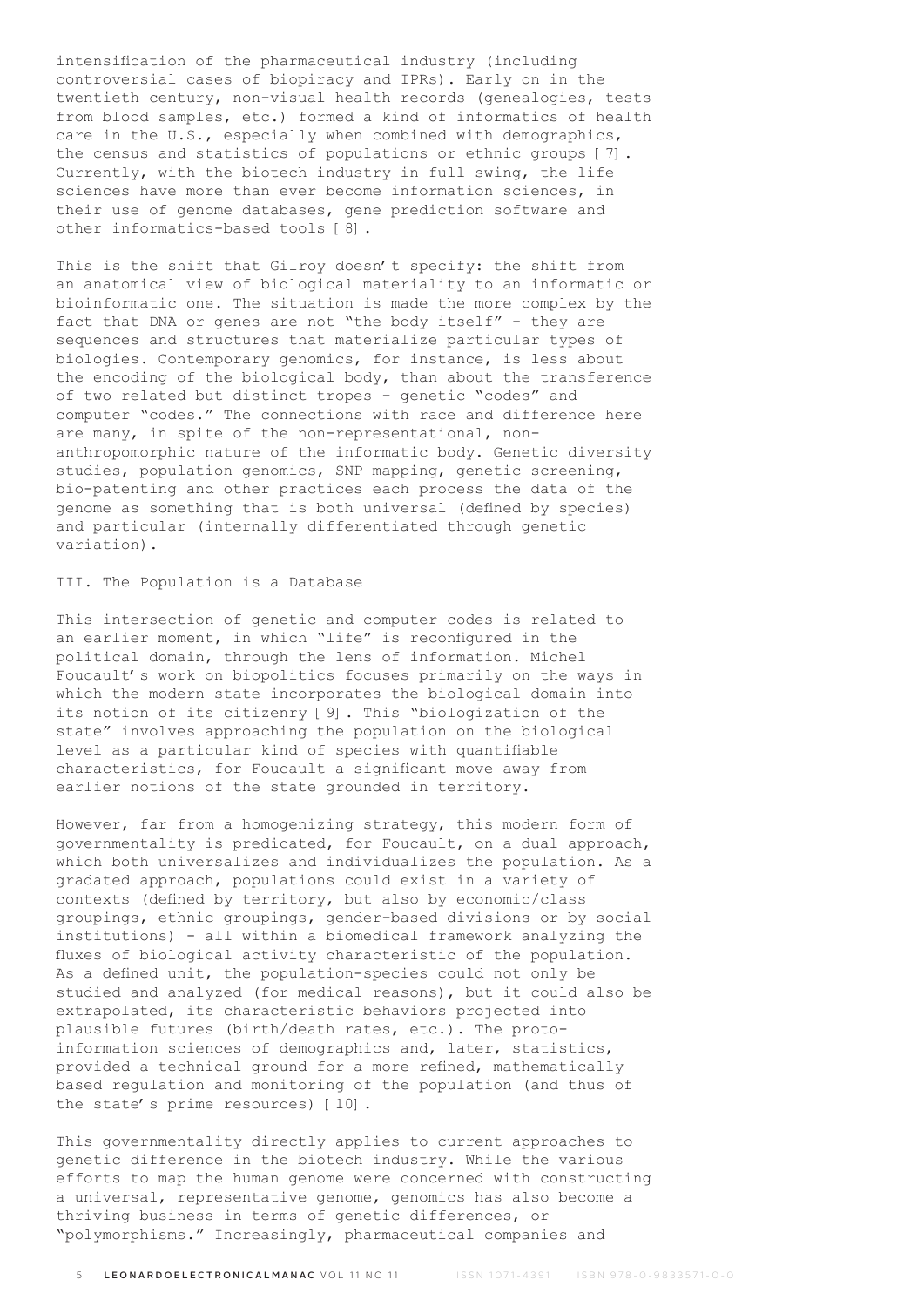research labs are realizing that the most powerful discoveries (and patents) to be made are not within the universal, single human genome but in the minute markers - "single nucleotide polymorphisms" - which distinguish different human genomes from each other [11]. In this is the dream of a genetic medicine, in which gene therapeutics or tailor-made drugs can be applied to the specifics of the individual patient or group.

As we know, our genomes are about 99.9% identical, which means that only 0.1%, it is estimated, accounts for the geneticallybased differences that distinguish one person from another. Politically, this either points to a utopian democracy or a totalitarian homogeneity, perhaps with little space in between. Scientifically, it certainly belittles the humanist strongholds of individuality, authenticity and identity. But, considering that there are over three billion base pairs in the human genome, and something on the order of 30,000 genes, that 0.1% translates into a significant amount of genetic difference, when we consider the body as a complex network of interactions (30,000 genes interacting in all possible combinations gives an exponentially large field of possible functions).

In genetic terms, then, corporeal difference amounts to polymorphism. Given this, we can identify two basic types of genetic differences or polymorphisms in current research and each combines genetics and informatics to produce a unique concept of corporeal difference.

On the one hand, the field of population genomics involves the study of distinct populations on the genomic level and the ways in which that population-genome differs from other populations and from "the" human genome itself. Population genomics often seeks out and works with populations that have a genetically isolated history, as this affords a purer object of study. For instance, deCODE Genetics is archiving, sampling and studying the Icelandic genome, which has a history of low-migration, a regular birth and death cycle and a low degree of cross-cultural breeding. Similar projects by other companies are focusing on Mormon, Newfoundland, Tonga and Estonian populations [12]. Companies such as these are hoping that the differences in these genetically-distinct population genomes will provide valuable clues in the genetics-based fight against disease, spearheaded by the pharmaceutical industry. If the Human Genome Project constitutes one level of universalism, population genetics refines this by creating a gradation of universalisms, based primarily on race - and the ways in which race is tied to hereditary history, nation and territory.

On the other hand, the individualizing part of the equation is the research into single nucleotide polymorphisms (SNPs) - those minute, single-base pair changes (that .1%) that combines to distinguish one person from another [13]. While population genetics spreads its genetic-sampling net broadly, SNP research provides a degree of specificity hitherto unseen in Western medicine. When combined with powerful diagnostic tools such as microarrays, SNP research promises to become a foundation for the new genetic medicine, in which therapies, drugs and treatments are designed to suit the needs of a specific patient. Because patients often react in a variety of ways to medication through side effects, SNP research suggests that a more exact fit between medical treatment and genetic disposition can make possible a customized, personalized medicine.

All of this happens, of course, through informatics. Medicine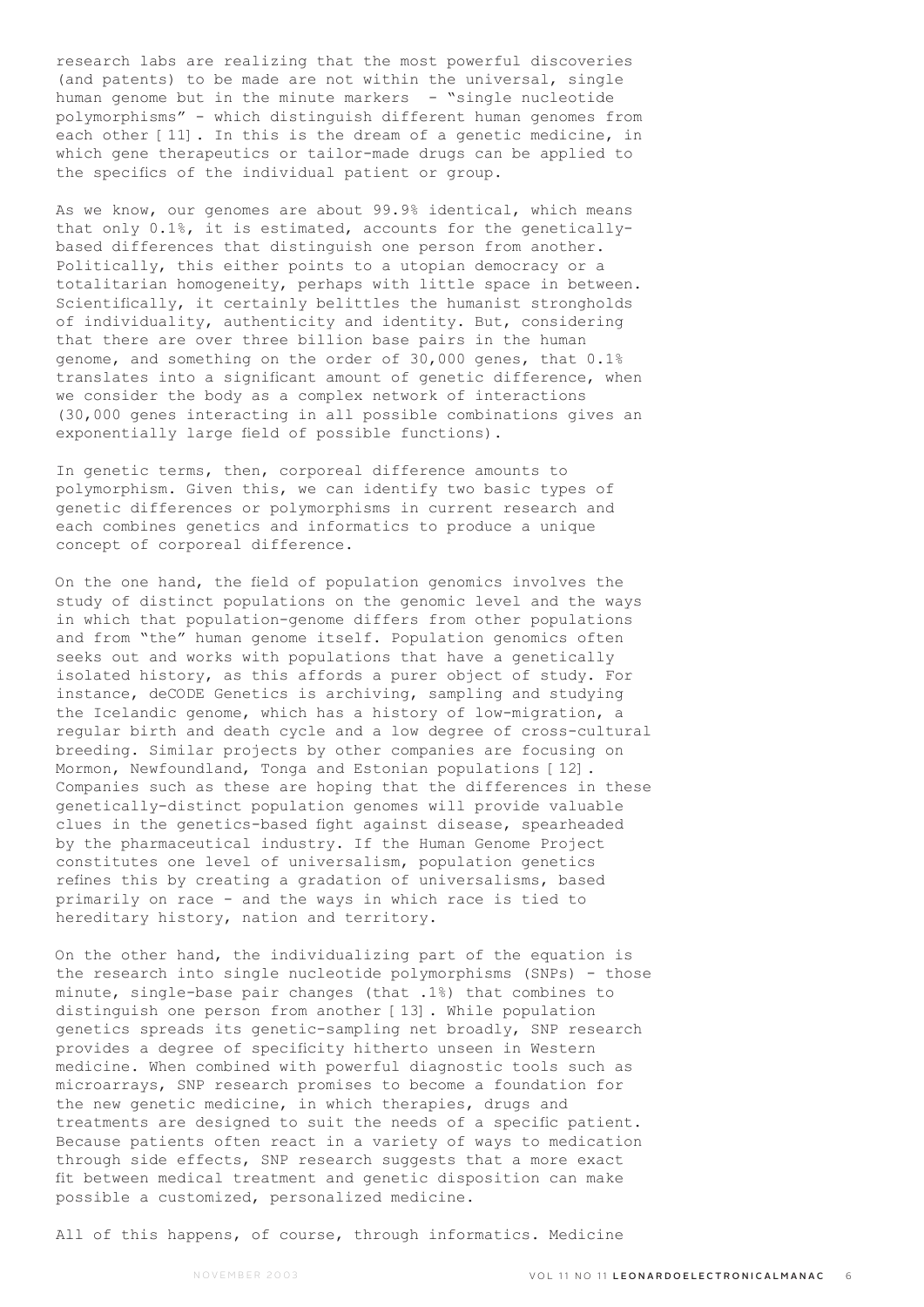is as much an information science as a biological one, and the hope is that we will be taken beyond the banal maintenance of medical records, to the use of informatics tools to best profile the treatments needed for a particular patient, and the degree of predisposition to certain diseases. While at first this appears to unveil the dawn of a truly individualized medicine, it also transforms the biological patient into a "data-patient," a result of profiling and the setting of genetic parameters. The result is that, for therapeutics, your data-patient will always precede you; in fact your data-patient will diagnose you.

Population genomics and SNP research provide examples of this universalizing and individualizing of governmentality. There is no binary choice between an oppressive homogenization and the difference of individual people. Rather, one of biotech's virtues has been to constantly diversify itself so as to accommodate changes (technological, social, etc.) while sticking to some version of genetics' "central dogma" of DNA, genes and proteins.

## IV. Biomaterial Labor

As we have seen thus far, the very idea of bio-informatics and the data-patient takes the shape of a coordinated, strategic confusion of genetic and computer codes. But we still have not fully commented on the advantages that such a notion (universalizing and individualizing) has for biotech as an industry.

One context is economic, with the genetic patent as its paradigm. In particular, we want to point to one specific relationship in the patenting of biological life. Alongside the ongoing debates over genetic patenting laws, it is significant to also note the ongoing debates over intellectual property in computer file-sharing. These are, perhaps, the most fragile, most ambiguous domains of the current discourse on economic property - that of the copying of computer code (file sharing, software piracy, open source) and that of the copying of genetic codes (gene patents, GMOs). In terms of emerging notions of what constitutes property, and what is or isn't amenable to patenting laws, there is a tight coordination between the concepts of information, property and "life."

What is the nature of this connection between information, property and life? One connection between them is a specific notion of labor. While a number of theorists have commented on the ways in which labor has changed in light of the processes of globalization and informatization, we can suggest that something unique happens in the biotech industry [14]. While there are laboring bodies in the traditional sense in the lab, and while there is also an "immaterial labor" in marketing, IT services and so forth, there is another labor which biotech instantiates. This is the "biomaterial labor" of genes, enzymes and cells the context in which life is literally put to work. This laborpower does not produce any goods, and it does not produce any service - it continually, biologically, "naturally" produces its own processes. The productivity of life-production is at the core of biotech as an industry; this is why the new field of stem-cell research is often called "regenerative medicine" - the vision of a body whose only "technology" is the body's own ability to regenerate itself continually. In the biotech industry, labor-power is cellular, enzymatic and genetic.

But biotech is not only an economic affair, even in the last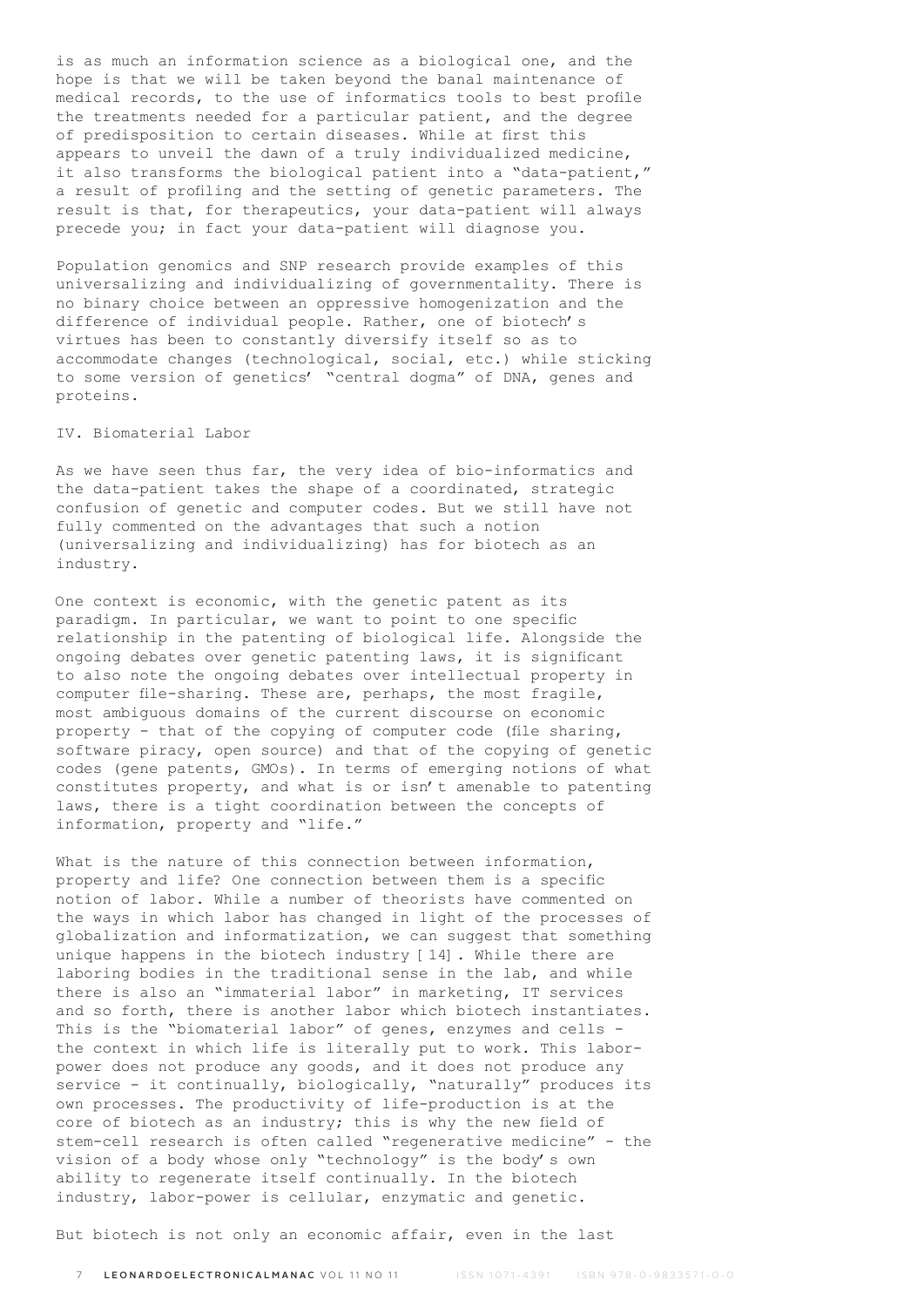instance. It is related to the ways in which the link between the body and the subject are forged in a distinctly governmental concern over the "population." In our current context, this interest in the population has diversified, giving us population genomes and individualized genetic medicine. One of the key lessons of the global genome is that the biopolitical concept of the "population" has been redefined along the lines of genetics and informatics. The inter-connection of genome databases, new research technologies, transnational pharmaceutical research, normalization in health care systems and corporate public outreach campaigns should impel us to look at the global genome in its many contexts. When we view biotech in its integration with infotech, we see how the concept of biological information serves to constitute a global genome, in which the medical, economic, cultural and governmental effects of biotech are distributed in asymmetrical ways.

#### REFERENCES

 $\mathcal{L}_\text{max}$ 

1. Manuel Castells, \*The Rise of the Network Society\* (London: Blackwell, 1996); Mike Featherstone, ed., \*Global Culture\* (London: Sage, 1990); Anthony Giddens, \*The Consequences of Modernity\* (Cambridge, U.K.: Polity, 1990).

2. Paul Gilroy, "Scale and Eyes: 'Race' Making Difference," in \*The Eight Technologies of Otherness\*, ed. Sue Golding (New York: Routledge, 1997) pp. 190-96.

3. [2] p. 192.

4. Nancy Siraisi, "Vesalius and Human Diversity in \*De Humani Corporis Fabrica\*," in \*Journal of the Warburg and Courtauld Institutes,\* 57 (1994) pp. 60-88.

5. Brian Bracegirdle, "The Microscopical Tradition," in \*Companion Encyclopedia of the History of Medicine\*, ed. W. F. Bynum and Roy Porter (New York: Routledge, 1993); and Georges Canguilhem, "Cell Theory," in \*A Vital Rationalist\* (New York: Zone, 2000).

6. Daniel Kevles, \*In the Name of Eugenics: Genetics and the Uses of Human Heredity\* (Cambridge, MA: Harvard, 1995).

7. Joel Howell, \*Technology in the Hospital: Transforming Patient Care in the Early Twentieth Century\* (Baltimore, MD: Johns Hopkins, 1995).

8. Ken Howard, "The Bioinformatics Gold Rush," in \*Scientific American\* (July 2000) pp. 58-63.

9. See the following by Michel Foucault: "Governmentality," in Graham Burchell et al., eds., \*The Foucault Effect\* (Chicago: University of Chicago, 1993); and \*Society Must Be Defended: Lectures at the Collge de France\*, 1975-76 (New York: Picador, 2003), 239-63.

10. Ian Hacking, "Bio-power and the Avalanche of Printed Numbers," \*Humanities in Society\*, 5 (1982).

11. W. E. Evans and M. V. Relling, "Pharmacogenomics: Translating Functional Genomics into Rational Therapeutics," in \*Science\* 286 (1999) pp. 487-91; see also Stephen Hall, "Personalized Medicine's Bitter Pill," in \*MIT Technology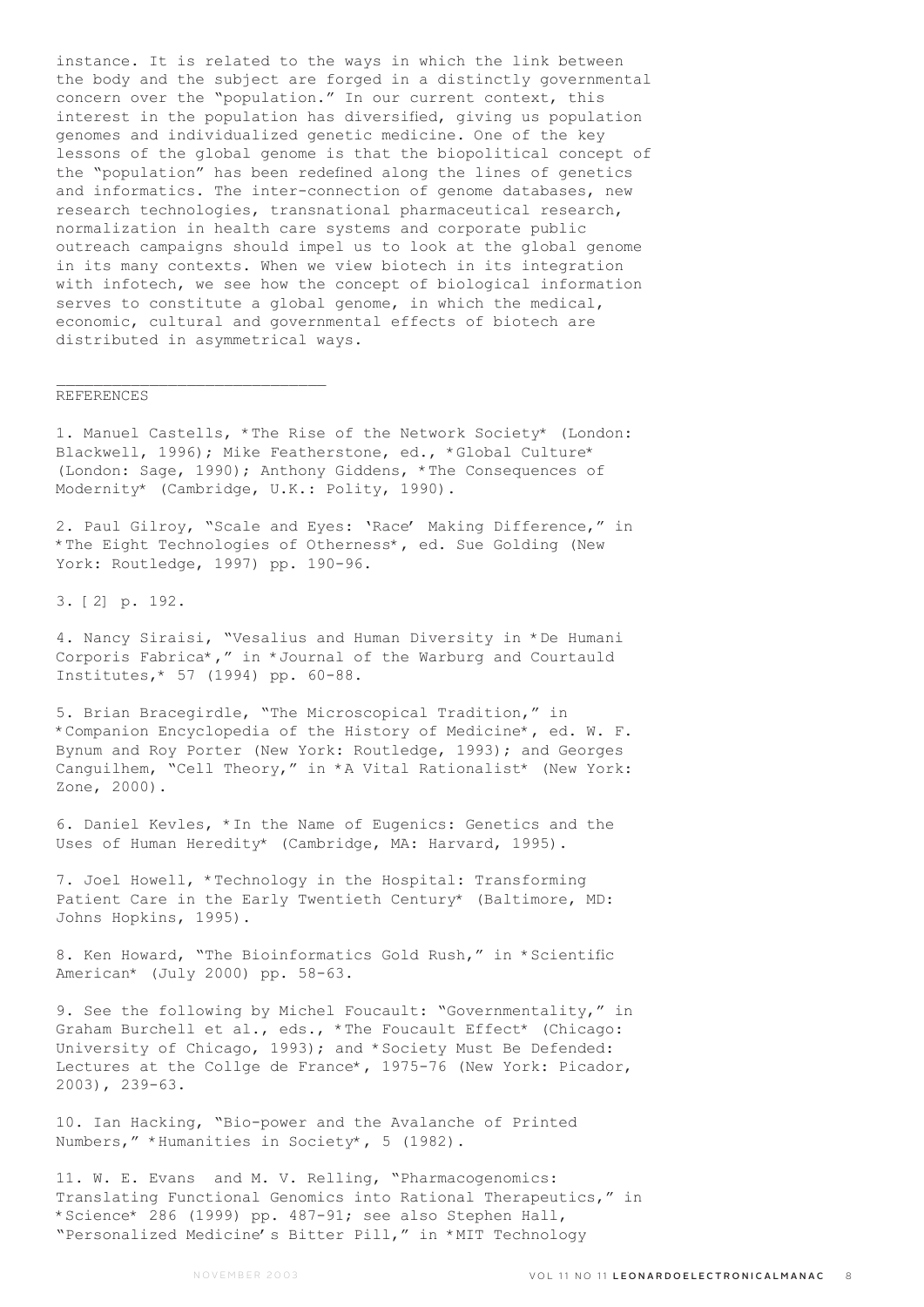Review\* (February 2003) pp. 62-70.

12. Vicki Brower, "Mining the Genetic Riches of Human Populations," \*Nature Biotechnology\*, 16 (1998) pp. 337-340; Aravinda Chakravarti, "Population Genetics: Making Sense Out of Sequence," in \*Nature Genetics\*, 21 (January 1999 supplement) pp. 56-60.

13. Nicholas Wade, "In the Hunt for Useful Genes, a Lot Depends on 'Snips'," in \*New York Times\* online (http://www.nytimes.com)(11 August 2000).

14. Michael Hardt, "Affective Labour," in \*boundary 2 26.2\* (Summer 1999); Michael Hardt and Antonio Negri, \*Empire\* (Cambridge, MA: Harvard, 2000).

#### AUTHOR BIOGRAPHY

 $\mathcal{L}_\text{max}$ 

 $\mathcal{L}_\text{max}$ 

Eugene Thacker is assistant professor of new media at the Georgia Institute of Technology, U.S.A. His book \*Biomedia\* is to be published this year and he also works with the Biotech Hobbyist Collective.

MACHINES MADE TO MEASURE: ON THE TECHNOLOGIES OF IDENTITY AND THE MANUFACTURE OF DIFFERENCE

by RAQS Media Collective, Sarai: The New Media Initiative, 29 Rajpur Road, Delhi 110 054, India. www.sarai.net Contact: Monica Narula, monica@sarai.net

"... We may classify human beings and human features but cannot bring about or find a precise agreement between any two; we have white men, red men and yellow men; we have well ascertained and defined types of humanity; we have in each type classifications of hair, eyes, noses, mouths and so on; but we have a large residue of difference between any two individuals and so on; but a large residue of difference between any two individuals remains, as it were, a recurring decimal which cannot be distinguished; the difference between each human face and every other of its species. Upon which evidence of identity has been always so firmly rested can be easily observed, but it cannot be specifically and completely isolated. We know that it is there, but we cannot, in any case, completely define the details.

But in the case of finger impressions, there is no question of dealing with those evanescent expressions which so largely contribute towards recognition of the identity of the human face. The exact differences in such impressions may be pointed out with as much certainty as the differences between the maps of two countries..."

- Emp. Vs Sahdeo - cited in K. J. Aiyer, \*Law and Practice of Evidence in Criminal Cases in India and Pakistan\* (Allahabad, 1949) p.461.

## BODIES AND MAPS

Images of human beings construct a map of the world. Even the judgement in a criminal case has to rely on the metaphor of the difference between the maps of two countries when talking about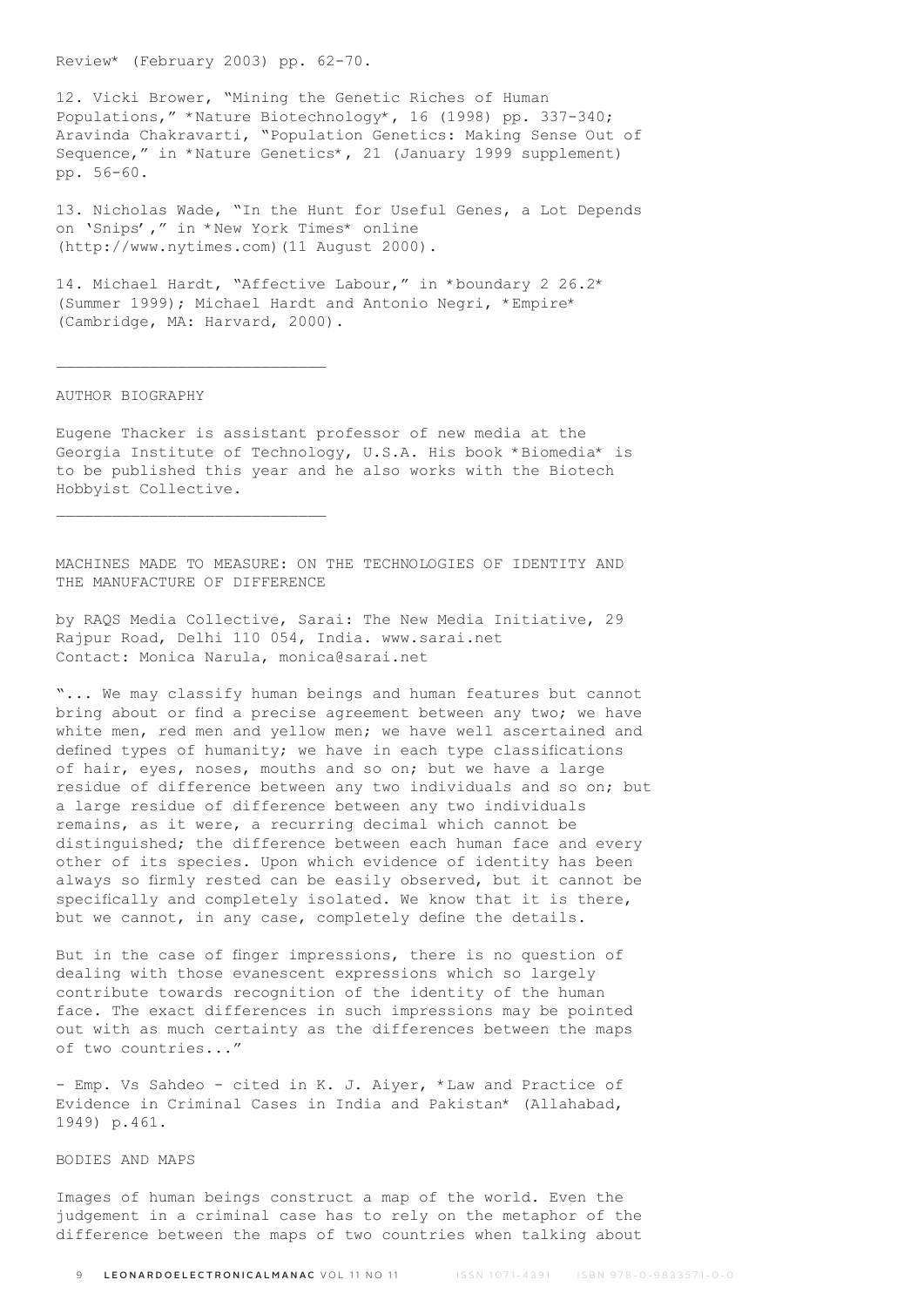the difference between two impressions of the ridges and whorls at the fingertips of two human beings. As if the body were a territory and its features possible to render as lines, ridges and whorls on a map. As if the body were a territory, the mapping of which would be the first step in its governance and in the subjugation of its boundaries to regulation and control.

Images of human beings, like maps of the world, locate like and unlike, near and far, familiar and strange. These categories, are premised in the sense of what we see as being similar or different to who we are, or where we stand - on our sense of orientation. It is through these that power creates the binaries needed to inscribe in our minds \*its\* map of the world.

When this happens, images of the body (or of clusters of bodies) can become weapons of offence and the instruments of a siege. They can be used to maim or injure, or imprison. No war or skirmish (local or global) is fought without its own arsenal of images. Images are endowed with the ability to create proximities and distances that can impel or sanitize acts of violence. Consider the aerial photograph used to identify targets for bombardment in cities, or the identikit photograph of the "Wanted" person that often sticks to the walls of cities. Both kinds of images carry with them the charge of an anticipated act of violence, a bombing, an imprisonment, perhaps an execution. Both act as indexes, as maps, as locators of targets and as the means to zero in on them. They are both navigation aids for missiles in the mind, and the radar that locates the enemy for the eye.

Consider the image of the typical "other," the one who renders a distance between anyone we say is like "us" and anyone we are accustomed to thinking of as unlike us. At its barest, it is a measurement of the distance - between us, and those we are mobilized to think of as being different, or exotic, or banal, or inferior, or superior, subhuman, or superhuman in relation to us. At its barest, this is what the issue of identity and difference are about.

IDENTITY AND DIFFERENCE [1]

Identity (following Liebniz) is an assertion that two expressions are equal regardless of the values of any variables. Difference is the residue that remains when any two entities stand in a relation to each other such that all that is identical between them is subtracted out.

Any unambiguous statement of difference in human beings presupposes a certainty about identity. Similarities, such that they are available to the naked human eye and to experience, are at best evanescent and do not yield certainties. In fact, the problem for those who have sought to mark out differences are that certainties do not exist \*sui generis\*, but need to be harvested or produced in order that a clear distinction can be ascertained.

The uncertainty about identity is not a reflection of the cognitive impossibility of identity. In a philosophical sense, identity is an enigma, but it is not an impossibility. We can say with a sense of certainty that a person x is indeed x, but we may not be able to completely spell out the reasons for our certainty.

It is possible to recognize that a person x is someone distinct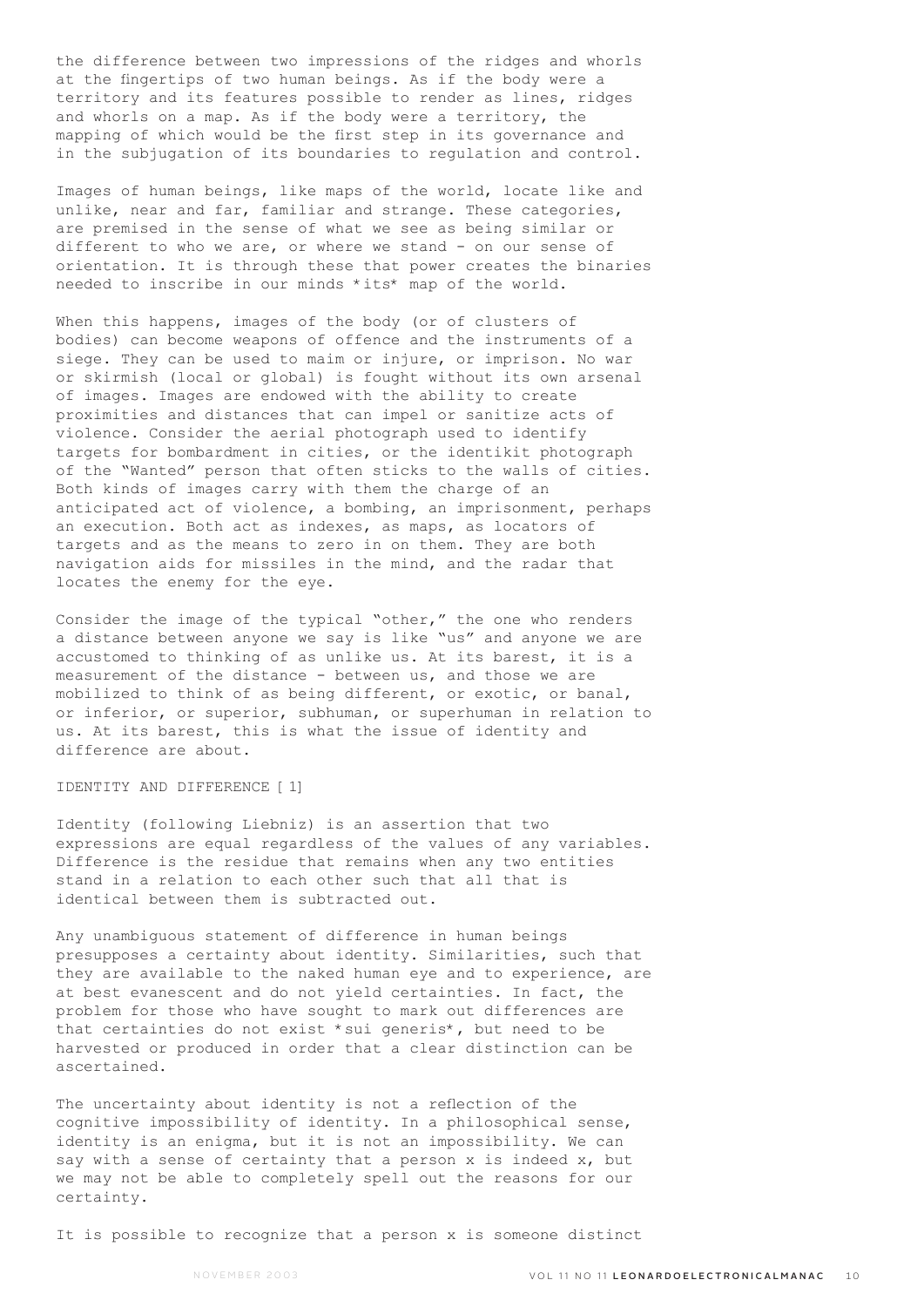- from ourselves, from another person y and from all other persons - and to give voice to our recognition of x's individuality. However, it is almost impossible to exhaustively list what it is that makes us recognize x's identity. At best, we can make an estimate that x is indeed x and not y out of the constellation of perceptible physical attributes, our memories of x and x's actions and utterances, what we have been told about x, and our affective responses when we encounter or consider x.

This constellation contains many items of information that will overlap with other constellations that we attach to our cognitive and affective map of other human beings. There are things that we could say of x, which could also hold true for  $y$ these could be physical, or affective, or to do with x's and y's place in society, or in our lives. We may even say that it is difficult to tell x and y apart, but our very recognition of their similarity is at the same time a statement about their difference. No two objects may be seen as having attributes that are similar, or even identical, if they are not in the first instance, different. In other words, even if x and y are clones of each other, they still are x and y, or at the most, x and  $x-$ , but it would be meaningless to say that they are x and x. A person cannot be one and another at the same time.

This statement does require a caveat. Person x may not be one and another at the same time, except for circumstances where x pretends to be or is actively engaged in becoming, or is seen to be "possessed of," or is under the impression that he/she is someone other than what we and he/she understand to be x. This covers a wide range of behavior - performance, "selfimprovement," masquerade and imposture, ritual possession, transgendering of the self. In each of these circumstances our sense of who x is needs to be glossed against what x is in the process of becoming, or what x has become, as distinct from the x that we consider as the ground against which the said transformation of the self occurs. It may be difficult or even unnecessary to construct a hierarchy of the veracity of x and the other iterations of selfhood in such cases, and the conundrum of which "person" is "true" may tell us less about the person, and more about our anxiety to fix an overarching identity in the face of manifest ambiguities.

This anxiety describes a desire to see people as if there were "original" and "fake" aspects to their being, and to their performance of their self. If we understand that the self is a narrative and a performance (how else can we know another if they do not narrate and perform themselves to us), then the desire to privilege any one of these narratives and performances as the "original" leads to an automatic relegation of all other iterations to the status of the counterfeit. This idealization of what is arbitrarily assigned the status of the "original" is something that is fixed by the observer and is in turn based on what is processed from the information that the observer harvests from the person encountered in a chosen context.

It is also possible that with time, things may be added or subtracted from the constellation that we have used to describe x. We may recognize x after 20 years even if x loses his hair, or a limb, and our feelings about x may change over time from affection to indifference to desire to hostility. Nevertheless, we are still able to satisfy ourselves that x is not y, and that the x we meet after twenty years is still the same x that we knew earlier. Our recognition of x's individuality, in its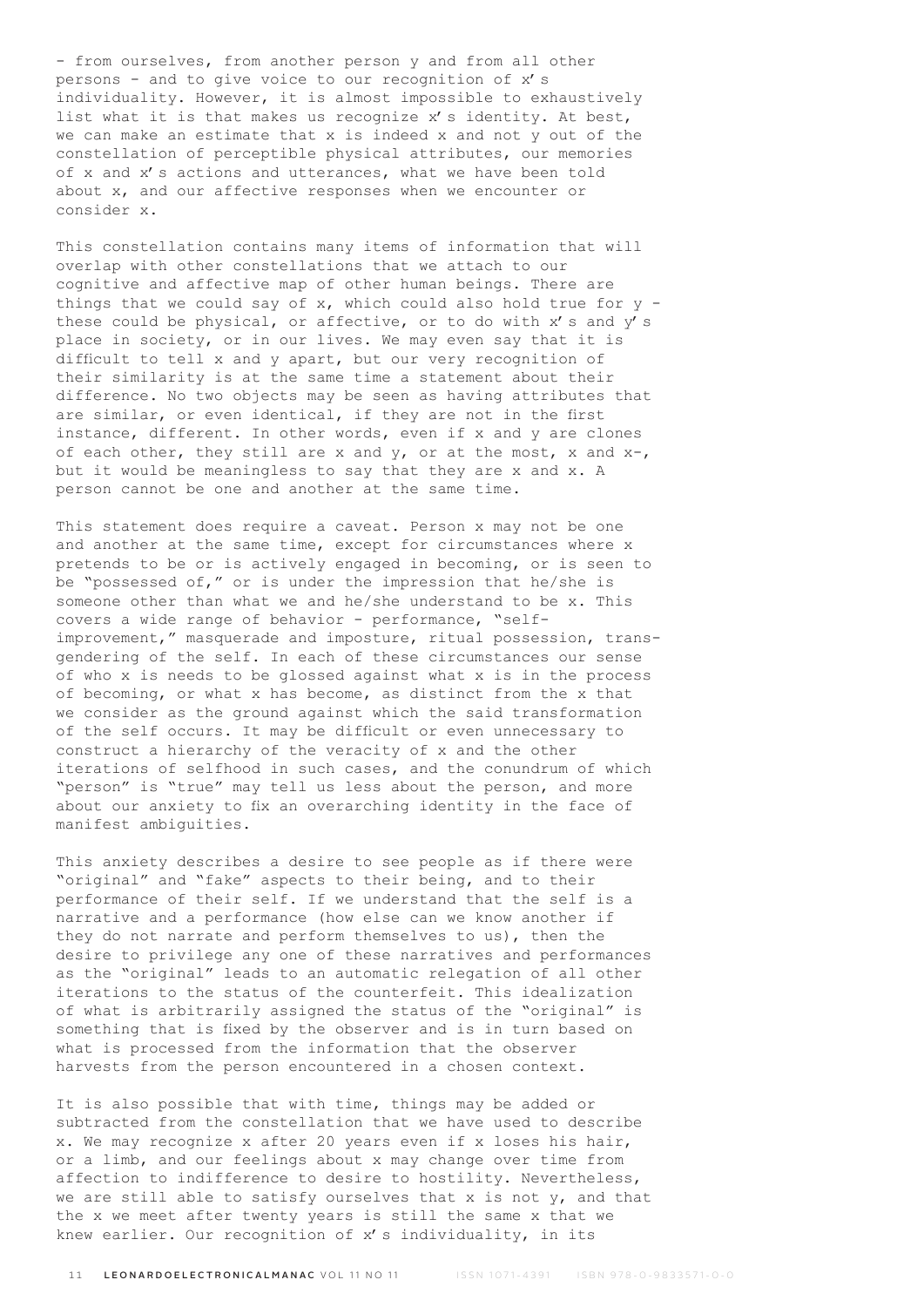specificity vis-^-vis others, and its diachronic continuity vis-ˆ-vis the x we knew twenty years ago, is a function of our ability to comprehend the "inextinguishable recurring decimal" that marks the identity of x to our eyes. Perhaps the only way we can talk of how we access this elusive reality of the person before our eyes is by referring to something of the order of "insight."

Faced with these difficulties, we can say that the identity of a person is something that we experience, intuit and surmise more than we know. Knowing would mean the processing of information from the body and the being of the person into a set of fixed data that can act as a metaphorical barcode of the person in question. Such a barcode is constructed by abstracting a set of pre-defined parameters of what is needed to be "known" and "made known" about the person. This process involves a transformation of the experiential and the intuitive in relation to the fluid ambiguities of a person, to a set of insensate certainties that stay frozen. It is in order to achieve this fixity that blue prints are designed for the machines that measure man.

What are these measuring machines that render the differences that can then be computed? What measures do these machines undertake and which measures do they conform to? What makes these machines, which are made to measure, work?

## THE MEASURE OF MAN

In a photograph taken in the year 1876, 46 men, women and children, aboriginal inhabitants of the Andaman Islands (an archipelago off the southeast coast of India), are portrayed arrayed about a single measuring rod. The rod, at the very center of the image, stands in relation to the people about it as a scale would to features on a map, or a silhouetted, stylized human figure would to an architect's drawing of a building. Perhaps, more crucially, the rod can be read as an indexical allegory, or as a barely concealed code inscribed into the image that ironically points to an imputed and immeasurable distance that separates the photographed from the photographer, or, man from his measure [2].

The photograph, titled simply and prosaically, \*Andamanese Group with Measuring Rod\*, is one of a series of images taken by Ernest Horace Man, as part of his project to study Andamanese aboriginals, then considered to be a "pure" primitive race in serious danger of extinction. E. H. Man's copious photographic record paved the way for an intense process of the scrutiny of the bodies of living and dead Andamanese (which lasted through to the early years of the twentieth century and which continues, somewhat erratically, till today). They were photographed against anthropometric grids, clothed as well as naked, their skulls were measured with calipers, and their nostrils, ears, eye sockets, buttocks and hair were measured and tabulated on cross-indexed tables. The photographs, which were circulated as ethnographic studies, images in travelogs, items in popular encyclopedias and museum catalogs, illustrations in missionary literature and as pornographic curiosities, continued to have a career well into the late twentieth century.

The measurements and images harvested from the Andamanese were worked on to compute statistical averages - means and medians that could then express the idea of what an "average" Andamanese might be. This in turn could then be taken to express the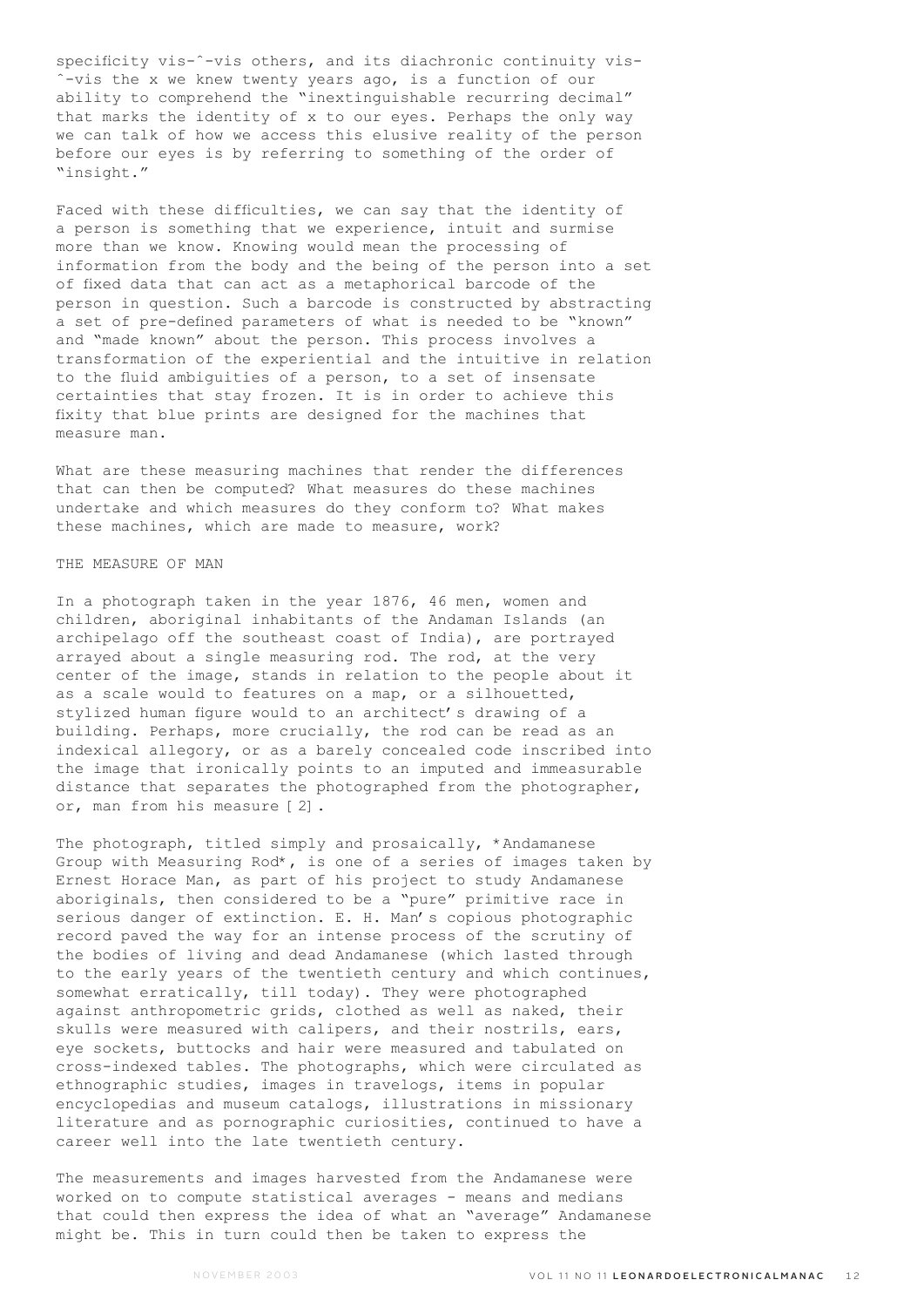"identity" of the Andamanese, a figure that could substitute a mathematical metaphor for the inconvenient tendency of the individual human body to exhibit variation. The figure of the measure of the "average" Andamanese - expressed through calculations or through photographic composites - was then something that could be compared to other "averages" to create clusters of information about niches within the social spectrum. Photographic composites of Andamanese skulls, for instance, were mapped on to composites consisting of the images of the skulls of Irish indigents, prostitutes, convicts and the criminally insane.

Finally, there were more photographs and measurements than there were people. The Andamanese became more data and less a living community of human beings. It could be said that the technology that indexed their "identity" and hence their "difference" to those who did the indexing also measured out the terms of their subtraction from life, until they remained only as the ghostly prisoners of photographic negatives in the collections of anthropological museums and archives. The measure of man in the end became a calculus of cadavers - a detail in the arithmetic of violence of the nineteenth century.

## THE SMEAR OF TRUTH

If anthropometry sought to compute an average that flattened differences in the name of a composite image of an identity, then fingerprinting, another way of reading the body for signs of identity, sought to locate and fix the individual as a unique and unvarying entity [3]. Nineteenth-century India, which was one of the greatest anthropometric field laboratories in the world, was also the prime experimental site for the development of technologies for registering and interpreting fingerprints, and the rise of fingerprinting as a precise forensic science.

From the pioneering usage of fingerprints as identity markers in land records in the village of Jangipur in the Maldah district of Bengal, by James William Herschel in 1858, to Francis Galton's enthusiastic "anthropometric" endorsements of Herschel's experiments, to the systematization of forensic fingerprinting (along with "Bertillonage" or anthropometric measurements after the manner of Alphonse Bertillon) by Sir Edward Henry, Azizul Haque and Hem Chandra Bose of the Bengal Police in 1897, a rich body of knowledge about the principles that animated technologies of identification was created. In a sense, the techniques of ruling through information that were perfected in the colonies were then exported to the metropoles and thereafter became generalized as the standard technologies for the affixture of identity and the recognition of difference that we have come to know today on a global scale. Had the early experiments with anthropometric image-making not been undertaken in remote parts of the world, or the intense desire to read the smears of fingertips as markers of truth not taken root in the minds of colonial administrators in rural Bengal, the techniques of biometric identification and surveillance that we have become familiar with in recent years all over the world would not have had such a smooth and untrammelled career as the necessary exigencies of power, articulated as knowledge in and about bodies, read as maps and subjugated as conquered territories.

It is important to understand that this anxiety to produce certainties about identity emerged from a deep cognitive gulf that separated power from its objects in colonial Bengal. To the rulers of the day, the "natives" they governed were infamously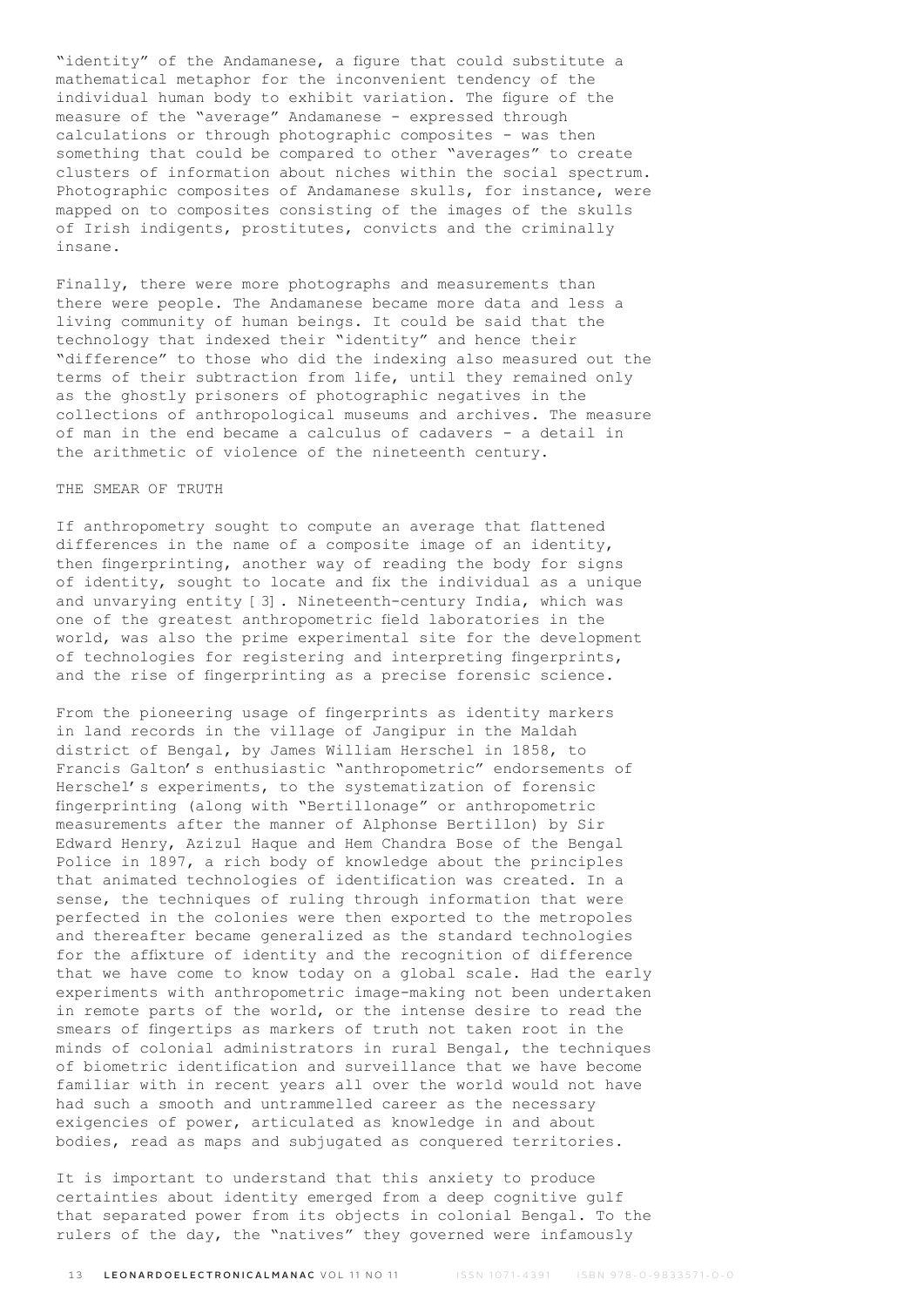disingenuous. Their "un-veracity" and the desire to confuse those who ruled them was a matter of great concern to administrators, judges, prison authorities and even to those assigned with the tasks of collecting taxes and revenue. Thomas Babington Macaulay once famously remarked - with some exasperation and considerable rhetorical flourish - "What horns are to the buffalo, what the paw is to the tiger, what the sting is to the bee, what beauty, according to old Greek song, is to woman, deceit is to the Bengalee. Large promises, smooth excuses, elaborate tissues of circumstantial falsehood, chicanery, perjury, forgery, are the weapons, offensive and defensive, of the inhabitants of the lower Ganges..."

It was against these weapons, this modest arsenal (deceit, circumstantial falsehood, chicanery, perjury, forgery) of everyday insurgencies in the offices, courts and corridors of power that the emergent colonial state invested into the development of an armory for ascertaining identities and recognizing differences. That this project of ascertaining who was "what" took place at the broadly anthropological level (as in the case of the Andamanese and many other ethnic groups spread across the South Asian landmass) as well as the microscopically forensic level (as in the case of the Bengali peasant) tells us about the scope and pervasiveness of this anxiety.

## THE INEXTINGUISHABLE RECURRING DECIMAL

It is difficult to imagine why or when and under which circumstances one would like to yield a complete transparency about oneself to the scrutinizing apparatus of power. However, the increasingly fraught operation of power in society requires the harnessing of exponentially amplified means of visualizing us as transparent vessels of bodies of data. This means that the slightest shadow, the smallest reticence or hesitation in yielding the substance of our selves and the iteration of our selves through actions, encounters and interactions with others, is liable in many places today to be read as "deceit, circumstantial falsehood, chicanery, perjury and forgery." This is the means by which the true test of citizenship is not a level of commitment to and participation in the polis, but the degree to which the subject is prepared to make him or herself known to the state. This votive offering of knowledge about ourselves to the guardians in power then guarantees us a place in the polis, and a certainty that we are what the state says we are, and distinct from those aliens that it seeks to protect us from.

In an early book of the \*Mahabharata\*, one of the great epics in the Indic tradition, Ekalavya, an aboriginal teenager, is found copying and practicing the education being imparted to the Aryan warrior princes, the Pandavas, the protagonists of the narrative. Their teacher and guardian, who is concerned that Ekalavya has greater mastery over the art of archery than his favorite pupil - the Pandava prince Arjun - demands of Ekalavya his right thumb as \*Guru Dakshina\* (a gift that every pupil must make to his teacher on the completion of his education).

Ekalavya, bound as he is by the protocols and codes that govern the transmission of knowledge in society, cuts off his thumb (the one with which he grips the bowstring) and offers it to the guardian. The subaltern exchanges his mastery of archery for the knowledge that the warriors will always be different from him and that it is his identity as a lowborn aboriginal that will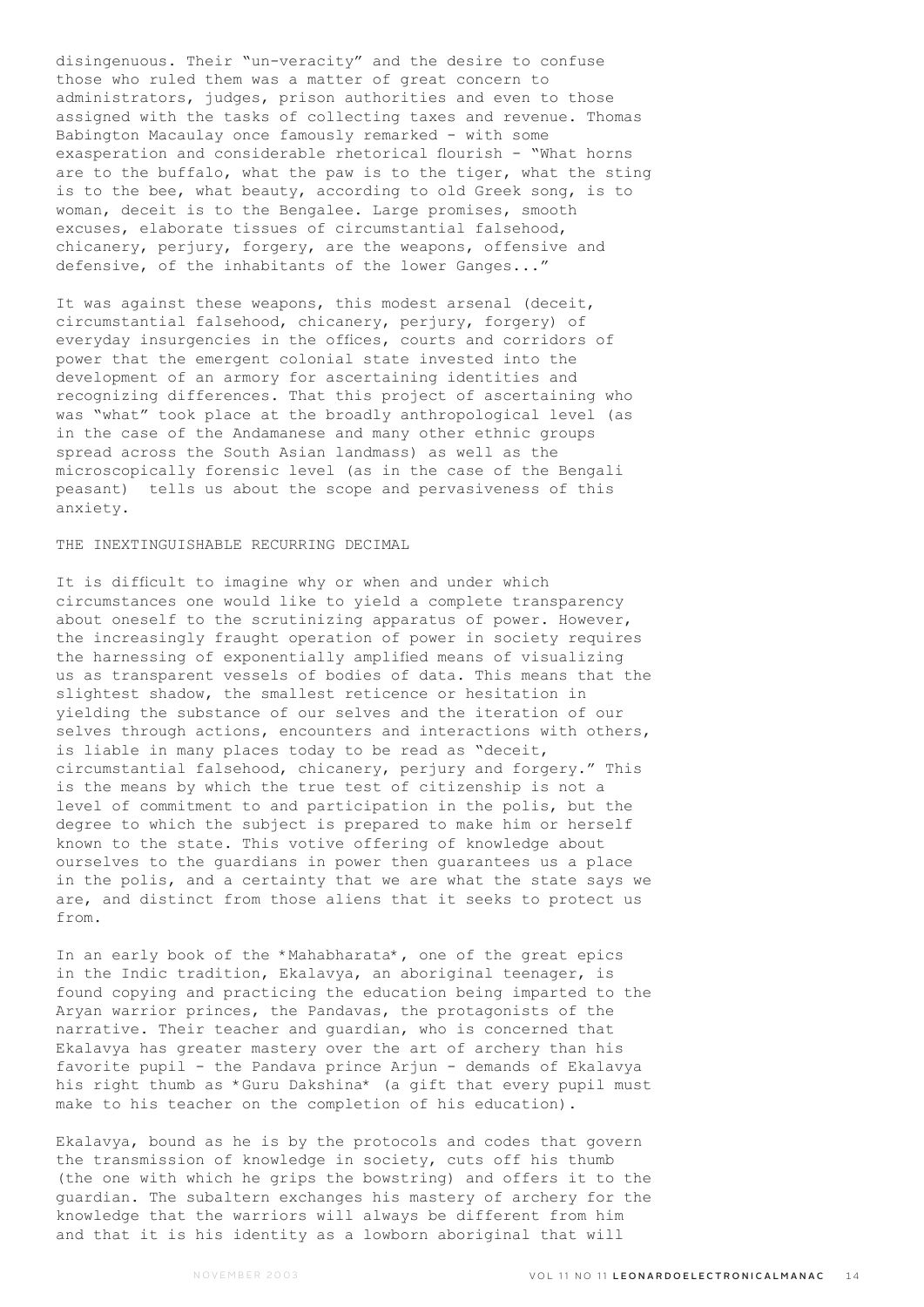underwrite this difference. The difference will locate him, as well as them, in the places assigned to them by the guardians of social order and his bloodied thumb seals the terms of this inexorable contract.

The subaltern Ekalavya's bloodied thumb (the first demand for a digit as a mark of identity) remains with us as a resonant smear of the truth of power. Ekalavya's thumb, which guided his grip over the bowstring, can be seen as a symbolic place-holder for the inextinguishable recurring decimal, which makes the low-born aboriginal teenager similar to the warrior princes by the same logic that makes all human beings similar or different from other human beings - their individuality. It is that complex interplay between their genetic inheritance, their social experiences and environment and their specific desires. The rounding off of this digit, this inextinguishable recurring decimal to the nearest available whole integer, marks the "identity" of the subaltern, and the clear "difference" of the subaltern from the prince. The bloodied smear of the truth produced by the apparatus of identification tells Ekalavya, overriding all ambiguities, who he is, who he is not, and what he never can hope to be. A technology of location, registration and the production of knowledge does successfully extinguish the obstinate recurring decimal. The digit is cleaved from the body and Ekalavya, like all of us when we give up all our digits to the state, loses the means and the skills acquired with effort to defend himself.

What the technologies of identification do not take into account, however, is the ability of a person to enact different iterations of the self. Crucially, this means that the story of personhood and the narratives of identity that gather around a person are material available for constant re-fashioning. It means that the question of identity can also give rise to a hyperlinking of aspects of being - an expanding and cross referencing matrix of acts, attributes and attitudes that constitute the database of a person's "becoming" over time. Thus, even if Ekalvya's amputated right thumb is an emblem of the way in which a discourse of power wishes to reduce his identity, it cannot quarantee that Ekalavya, in some other narration of his story, may not decide to learn to use his left hand.

The identity of Ekalavya, then, is something that emerges from the relationship of two kinds or enactments of selfhood. It is something that bridges the person whose right thumb got cut off and the person who decided to learn to use his left hand and cultivate a left-handed knowledge of the world. The inextinguishable recurring decimal by its very nature resists being rounded off to the nearest whole number and continues its fractal dance on the adding machine. This takes us back to the person x who cannot but continue to transform himself/herself, and whose process of transformation holds in abeyance all attempts to frame his/her identity in a timeless embrace. Let us call x, Ekalavya.

Ekalavya's effort with his left hand may give rise to speculations in some quarters about the distance between the "original" and the "counterfeit" Ekalavya - the first, the devoted disciple willing to efface himself out of deference to the knowledgeable guardian and the second, the one who goes against the "moral of the story" and rises above or beyond his "station" to be something or somebody he never should have been. This is not to say that the "fake" Ekalavya, who keeps the label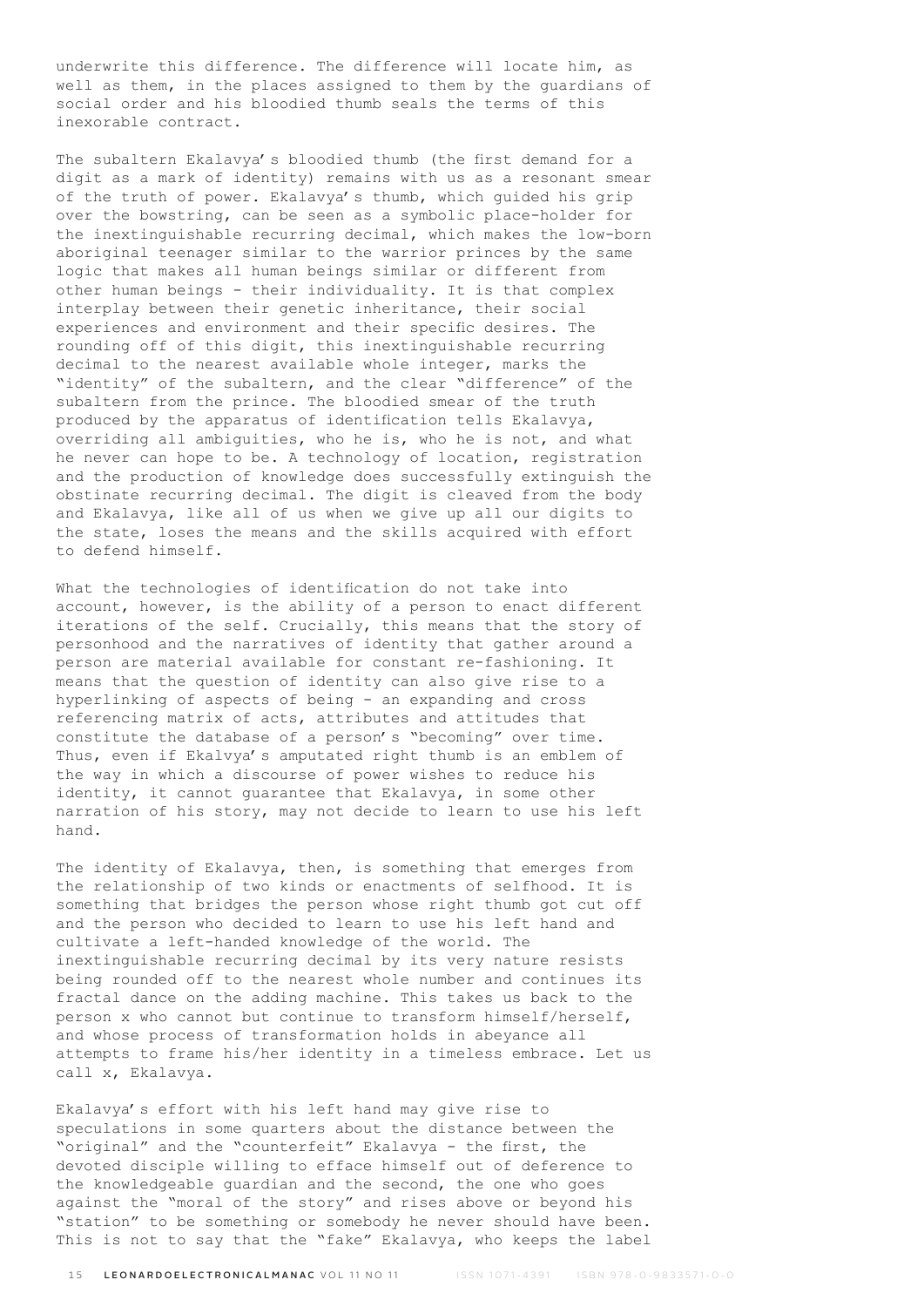of his name but changes the content of his person, does not have an identity. However, this identity is something that he fashions, taking something from a story already told about him and something from a story yet to be told, in such a way that it is impossible to construct a hierarchy of veracity. What he is, what he is reduced to, what he desires and what he becomes, are impossible to place along a graduated scale of more and less truth. They tell different truths about the different acts of personhood that are possible to imagine on the ground of Ekalavya.

## EKALAVYA'S LEFT HAND

In these random reflections, we have tried to sketch an itinerary that moves from a set of fading photographs in the basements of archives, to the thumbprints on a ledger of landholdings, to a strange story about a bloodied thumb. These digressions have been a way for us to think about the present we find ourselves in. A climate of paranoia about national security has made it possible for key factions within the Indian state to argue for the creation of a nationwide citizens identification database tied to a system of smart cards containing biometric data about every "legal" Indian citizen. This apparatus, which is being touted as the solution to all problems ranging from terrorism to the crisis of identities within contemporary India, is in our eyes the worthy inheritor of the legacy that produced Ekalavya's thumb in mythic antiquity, the measuring rod amidst the Andamanese in 1862, the fingerprints of the peasants of Jangipur in Bengal in 1858 and the system devised by Henry, Haque and Bose of the Bengal Police in 1897. In a single digital move, it is able to forge a solution to the problem of identity that bridges the realities of the twenty first century, the history of the colonial era and an ancient fable.

A continuous state of emergency (what Agamben has characterized as the state of "exception" peculiar to our contemporary reality) produces its own specific sense of fatigue - an exhaustion that comes from remaining alert to yielding oneself up to acts of random or routine scrutiny. This wakefulness and watchfulness, this baleful insomniac rendition of the self into units of meaningful information, is the unexamined personal collateral damage of the rise of a global apparatus of interlocking security and surveillance systems.

For some time now, many parts of the world, particularly those that are governed by the imperatives of the global war against terrorism, have learnt to live with a state of emergency, a moderate intensity level of panic and anxiety that makes the predatory excesses of the scrutinizing eye seem banal by the mere fact of exhausting repetition. And so, we succumb. We do so not only at airports and border posts, but also at workplaces and public spaces in large cities the world over, to routine and random searches of our persons, to scans, registrations, surveillance and recordings of the traces of our actions, our encounters with others, our presences and transiences, our itineraries, purchases and decisions, our intimacies and our public acts, our utterances and our secrets, our habits and our desires - the minutiae of all our lives.

We see surveillance, particularly new technologies such as facial recognition, retinal tracing and biometric scanning, as performing a similar set of operations to those undertaken by early anthropometry and fingerprinting. The body as data is also put to analogous uses, especially for "racial profiling" at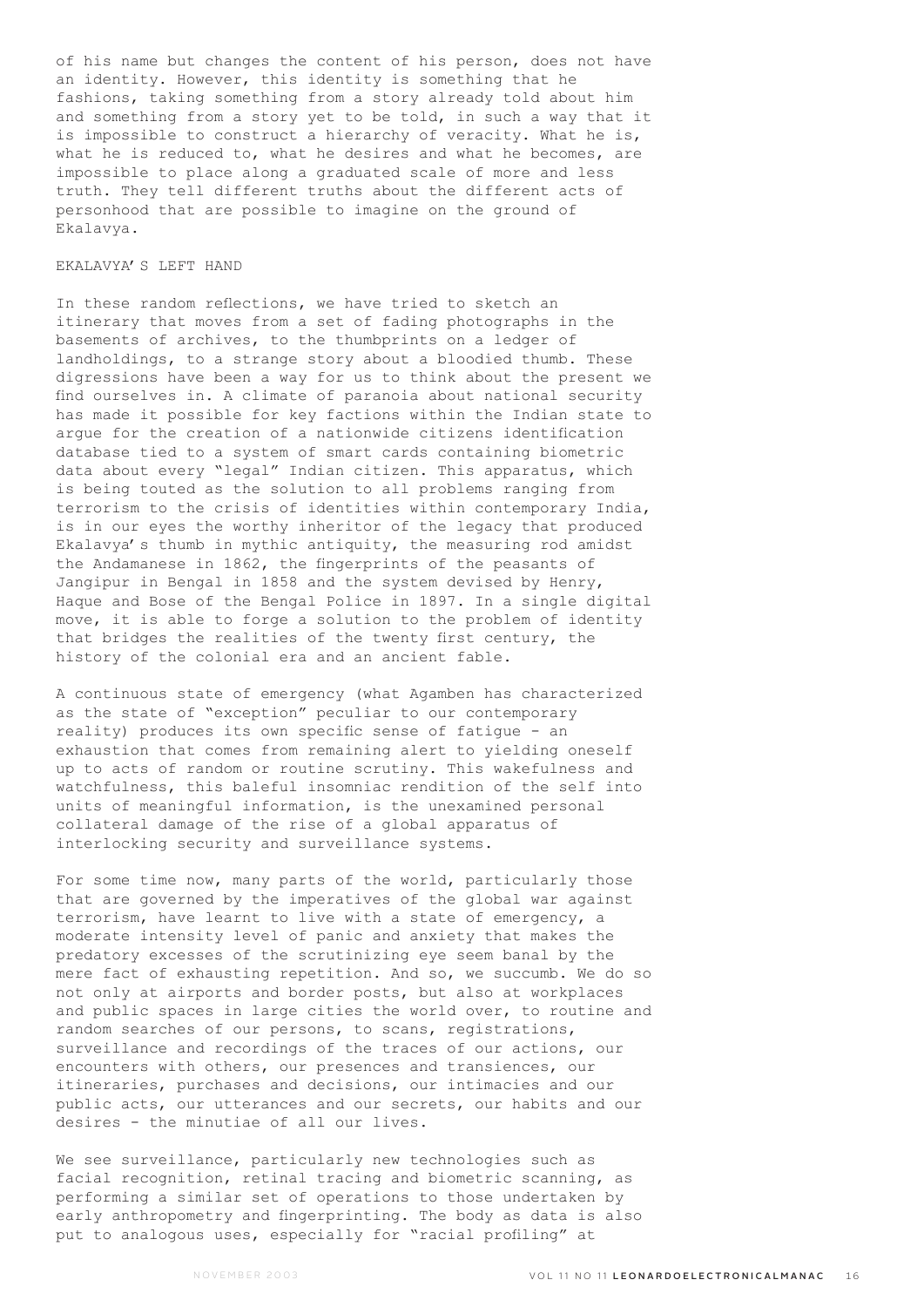airports and other transit points, just as anthropometric photographs were used to substantiate elaborate theories of racial typage. The intensive application of surveillance technologies at public places, work, and even in the home or in the private sphere leads to a monitoring of thought and affect to a degree that suggests that we can now begin to speak tentatively of an "anthropometry of the soul."

## REFERENCES

 $\mathcal{L}_\text{max}$ 

1. The following discussion on the enigma of identity is indebted to our reading of "The Identity Puzzle" in \*A Princely Imposter\* (Permanent Black, Delhi 2002) by Partha Chatterjee.

2. For a detailed discussion of the history of anthropometric photography in the Andaman Islands and in India in general, see "Stern Fidelity" and "Penetrating Certainty" by Christopher Pinney in his book, \*Camera Indica\* (Reaktion Press, London, 1997). See also "Science Visualized: E. H. Man in the Andaman Islands" by Elizabeth Edwards and "The Parallel Histories of Anthropology and Photography" by Christopher Pinney in \*Anthropology and Photography 1860 - 1920\*, edited by Elizabeth Edwards, Yale University Press, New Haven and London, in association with the Royal Anthropological Institute, London, 1992.

3. For a history of fingerprinting in India, see \*Imprint of the Raj\* by Chandak Sengoopta (Macmillan, London, 2003).

## AUTHOR BIOGRAPHIES

Raqs Media Collective (Jeebesh Bagchi, Monica Narula and Shuddhabrata Sengupta) is a group of media practitioners working in new media, video, sound, photography and text. The collective is based in Delhi. Together with Ravi Sundaram and Ravi Vasudevan, Raqs co-founded Sarai (www.sarai.net) at the Centre for the Study of Developing Societies, Delhi. Their work includes the installations \*5 Pieces of Evidence\*, \*Co-Ordinates of Everyday Life - 28.28N/77.15E::2001/2002\*, \*Location(n)\*, \*A/S/L\* and the \*Temporary Autonomous Sarai\* (in collaboration with Atelier Bow Wow, Tokyo), amongst others. Raqs has exhibited at the 50th Venice Biennale, Documenta 11, Kassel, Emocao Artifical, Sao Paulo, Generali Foundation Gallery, Vienna and the Walker Art Center, Minneapolis.

## < PROJECT REPORTS >

TRAVELLING ALONG DATA'S HIGHWAY: WHO GETS MAPPED OUT?

Radhika Gajjala, 302 West Hall, School of Communication Studies, Bowling Green State University, Bowling Green, OH 43402, U.S.A. radhika@cyberdiva.org

"Who has the Internet empowered? What has been the process of it, and how relevant is that process for, say, Venkatavva, a dark brown Third World woman in India? Venkatavva, in Adilabad in rural Andhra Pradesh, has seen the advent of roads, cars, telephones and television in the short 30 years of her life, and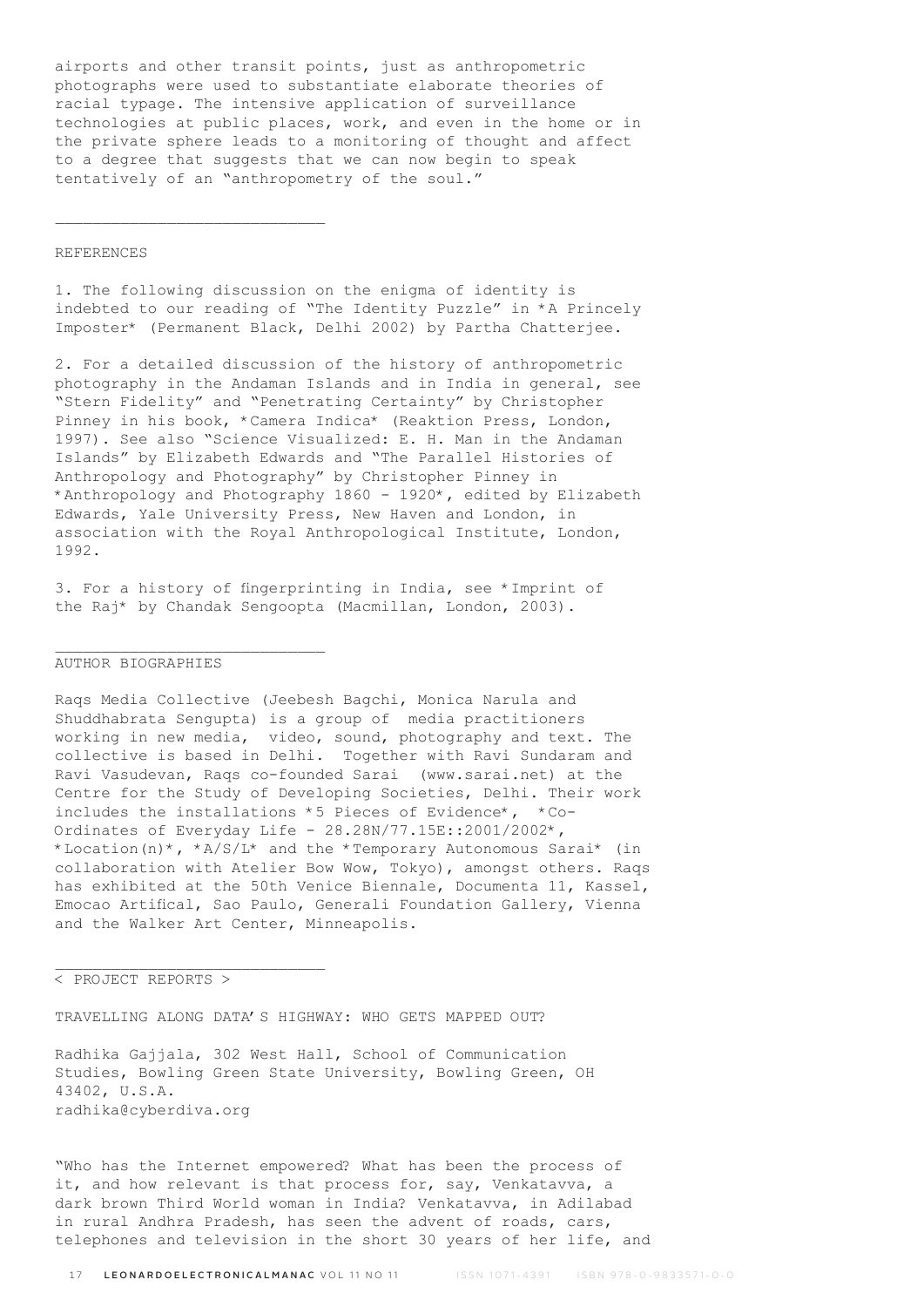understands the advantages as well as disadvantages and the illusion of access they give her. In a land of faulty cables and unpredictable electrical supply, her children drink milk on the days that the bus doesn't run, because on those days the milk in the village can't be taken to the city and isn't worth money. Modern technology holds no bogies for her, she has choices that many women in the north don't have access to. On days the electricity fails, she watches the traditionally performed storytelling enacted in the village square instead of the distant \*Santa Barbara\* on television. As of today, the quality and quantity of her available choices are based as much on the failure of technology, not its success. So, would modern technology be working towards more quality and quantity in choice or less? What, then, is the process by which a Venkatavva is empowered?"

- Annapurna Mamidipudi, 1999 [1].

Software design, like railway tracks and overpasses, only allows the mapping of globalization through certain routes, and only for some populations of the world, allowing a mobility for the transnational elite that is predicated on the immobility of others. As has been noted often enough, it is no accident that the metaphor of the information superhighway is what is most often bandied about in relation to the Internet. Current manifestations of the global village have no real or virtual roads to places where there is no software, thus making it possible for us to indeed make the claim that all roads lead to software.

Writers such as Nigel Thrift have pointed out that "wherever we go in modern cities, we are being directed by software . . . [and] these programs have come to run cities in very strong ways, and to direct human bodies around them" [2]. A key factor to note in relation to software is that, while the ways in which software is prevalent in urban locations can perhaps be mapped through circuits of software use, the hidden ways in which software is routed around certain geographic, socio-cultural and economic spaces is not as obvious. Therefore, the implications of software becoming a key technology of government and world economies continues a "modern" and colonial legacy of eliminating skills, communities and cultures based in modes of production and everyday life that are not connected to or find no entry point into the software-networked "global" society.

This project is centered around a questioning of existing design of technological environments in order to understand how the \*process\* of technological change in the Internet era influences the way we organize economic activities and the implications of such organizing of economic activities. Such a critique might lead to the engagement with issues and concerns of marginalized populations all over the world, for whose benefit, the Internet as it is, does not work. Further, the interweaving of socio-cultural and economic activity in relation to e-commerce and various other types of cyberspaces invokes multiple connections and complicities within processes of globalization. As Amitava Kumar points out, "It is precisely the Internet and computers, which were supposed to produce a borderless world, that have thrown up, [in Silicon Valley], a racially marked sense of the local" [3].

Processes of globalization rely on a complex layering of discourses related to information technology, lifestyles based on the celebration of globalizing consumer cultures as well as on the seemingly contradictory invoking of national culture (as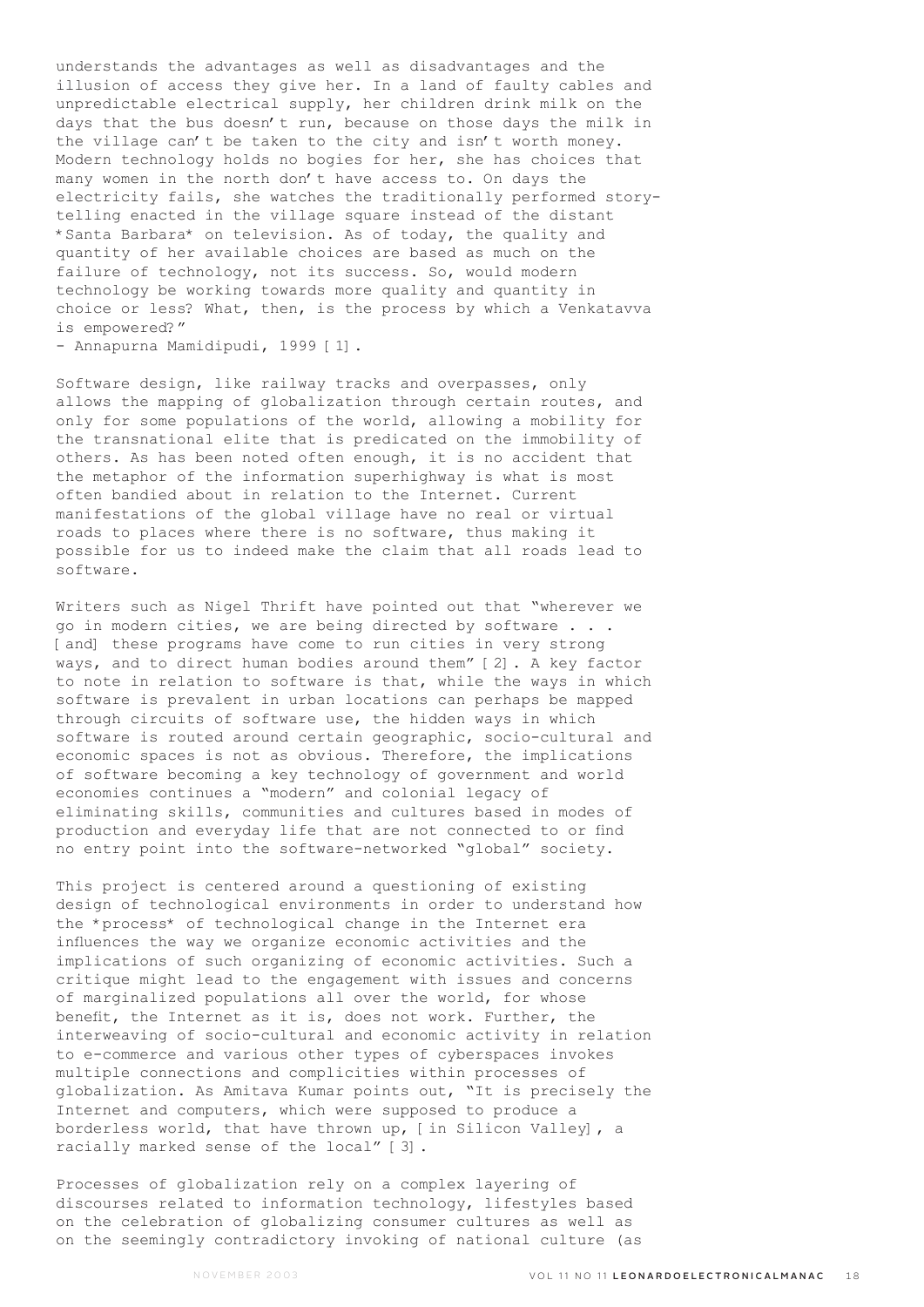defined through postcolonial bourgeoisie nation-building ideologies), as exemplified in the various discussion lists and websites that recreate religious and other cultural and nationalist utopian discourses.

The purpose of our project is to open up theoretical considerations for continued attempts at mapping these connections. Such connections can be mapped at various local/global intersections and every such contextual analysis will reveal the various ways in which these work together and contribute to the production of power relations within which discourses and practices of globalization are situated. One such local/global intersection that will be investigated in this project is a continued examination and comparison between rural Indian technological environments based in communal needs and urban high-tech environments in India and the U.S. Previous dialogues leading up to this project can be found in Gajjala and Mamidipudi (1999) and Gajjala and Mamidipudi (2002)[4].

### REFERENCES

1. In Radhika Gajjala and Annapurna Mamidipudi, "Cyberfeminism, Technology and International "Development"', \*Gender and Development\*, Vol. l7, No. 2 (1999) pp. 8-16.

2. "Software Writing Cities," address given by Nigel Thrift at the "Information and the Urban Future" conference, Taub Urban Research Center, New York University, 26 February, 2001.

3. Amitava Kumar, "Temporary Access: The Indian H-1B Worker in the United States," in Alondra Nelson, Thuy Link H. Tu, and Alicia Headlam Hines, eds., \*Technicolor: Race, Technology, and Everyday Life\* (New York, NY: New York University Press, 2001) pp. 76-87.

4. See Gajjala and Mamidipudi [1] and R. Gajjala and A. Mamidipudi, "'Analoging' the Digital, Digitizing the Analogue: Contemplations on Communities of Production and Virtuality," in Maria Fernandez and Faith Wilding, eds., \*Domain Error! Cyberfeminist Practices\* (Autonomedia, 2002).

## AUTHOR BIOGRAPHY

Radhika Gajjala is associate professor in interpersonal communication and communication studies at Bowling Green State University. She teaches courses and workshops on cyberculture, building cyberfeminist webs, performing digitally mediated identities, humanistic research methods and feminist research methods in communication. Her research interests include new media technologies, critical theory, feminist theory, transnational communication and postcolonial theory. She is a member of the Spoon Collective and runs a few lists related to gender and postcolonial theory. Her publications appear in journals such as \*Feminist Media Studies,\* \*Gender and Development\* and \*Works and Days\* and in books such as \*Technospaces: Inside the New Media,\* edited by Sally Munt.

## EXPLORING THE QUESTION OF RACE IN FEMINIST CRITIQUE OF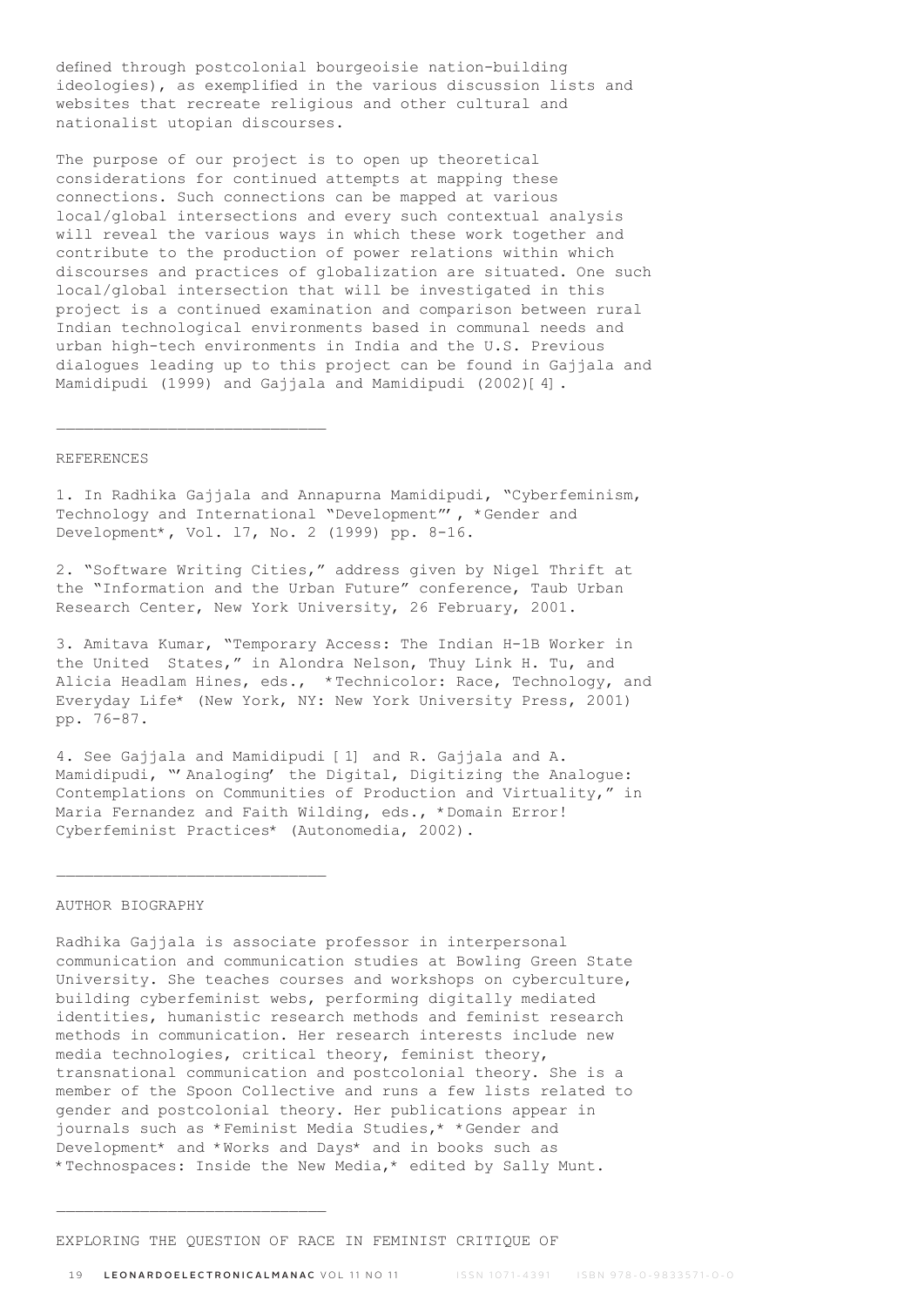### COMPUTING AT THE FINUT

Seda Gyrses, Myllenhoffstr. 2, 10967 Berlin, Germany guerses@vifu.de

At the end of May 2003, the conference FiNuT (Frauen in Natuerwissenschaften und Technik) [1], this year entitled "standard:abweichung," took place in Berlin, Germany [2]. The participants of the conference were invited to question the position of scientists and engineers as producers of standards and systems of deviance. The following is a report of the workshop I offered at the conference, entitled "Exploring the Question of Race in Feminist Critique of Computing" [3].

The main goal of the workshop was to bring questions of race and class into the existing feminist critique of computing [4]. My suggested method is to look at the building blocks of computing, to discuss the assumptions in terms of gender, class and race made within these building blocks, and to analyze how these assumptions are repeatedly reinforced within computing. Approximately ten women with backgrounds in computing took part in the workshop. All participants found it important that issues of race and computing be discussed. At least half the group stated that they had prior experience with race theory or were part of anti-racist political projects.

In the first part of the workshop, we wrote on the board the words "science", "technology" and "computing", added expressions we associated with these words and analyzed how these were gendered. The participants were well-versed and actively attributed the expressions to gendered categories. In the second part of the workshop, we read excerpts from texts on race and gender. When we started discussing the texts, two things happened. First, the participants were disturbed by the use of the word "race." Second, the language of our discussions switched from a colloquial to a theoretical one.

The German word for race, "rasse", has a very specific use and connotation in Germany. I therefore asked the participants to propose another word or, otherwise, to use the English word "race." The participants consequently shifted the discussion on "race and gender" to a discussion on the use of language. My attempts to come back to the topics of race were resisted. I asked the participants why they found - in comparison to the use of a gendered vocabulary - that the vocabulary around race was so difficult to adopt? Some of the participants suggested that their positions in the hierarchical structures played a role in their reactions. As "women," being the object of sexism, it was easier to talk about issues around sexism, domination and gender construction. As "white" persons, it was uncomfortable to use a language that questioned their positions as such. Consequently, the participants flipped the discomfort of being questioned by the language and questioned the language that caused the discomfort.

In the last part of the workshop, we read a short text typical of feminist critique of computing. It is a text critical of the politics of "no-difference" in the public discourse in Finland when it comes to the adoption of new technologies. The author successfully analyzes the strategic use of no-difference in the politics of new technologies. At the same time, she reduces the question of "difference" to that of gender and location. Issues of race and class are excluded.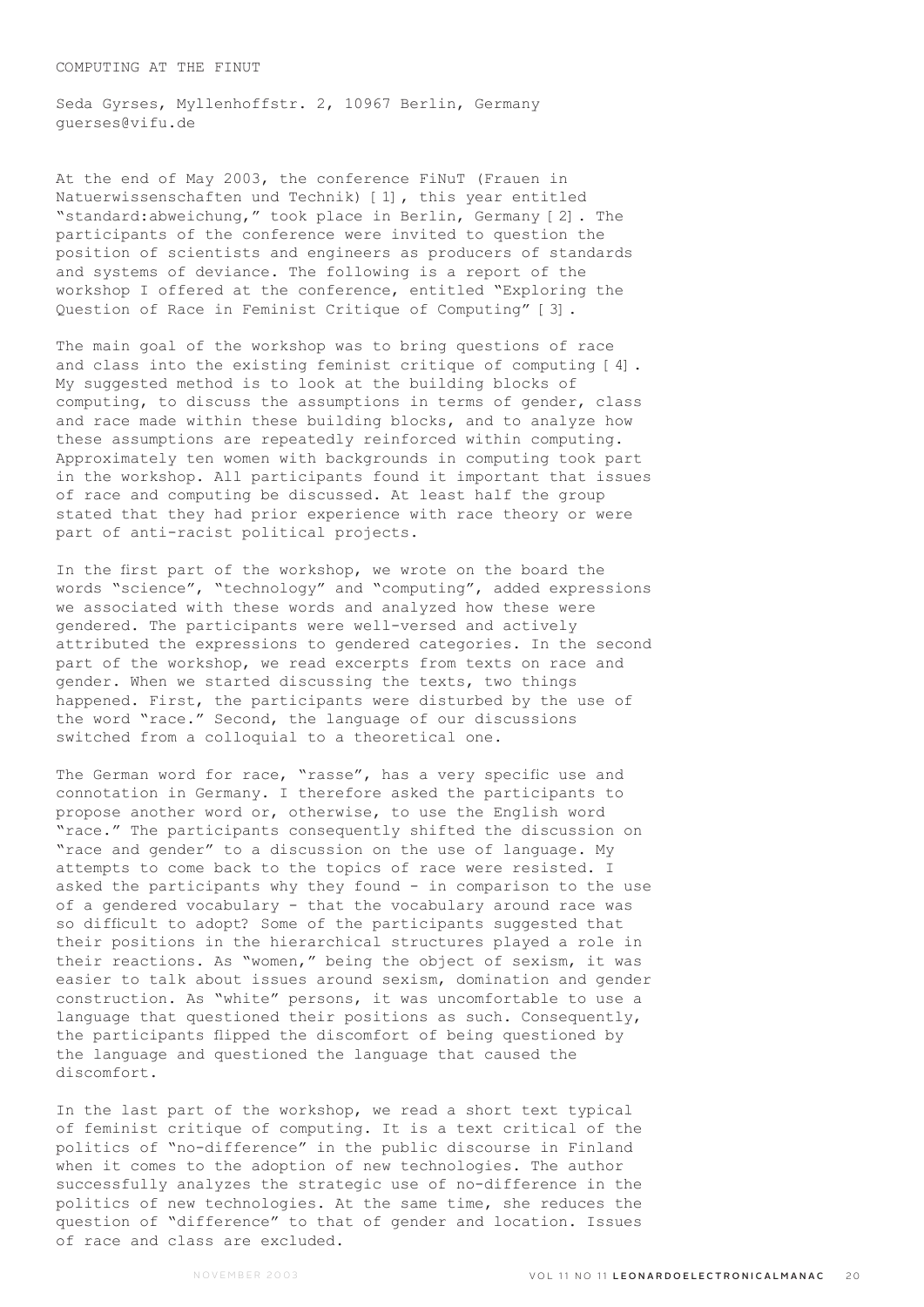The participants found the content of the paper illustrative of the gendered structures in the representation and use of computers. When we started questioning the absence of race and class, the tone of the discussion was once again that of irritation. One of the participants suggested that "race and class did not belong to the scope of this research." Another participant said that a footnote mentioning the absence of race and class at this point would have been useful. Then, yet another participant asked, how were these suggestions different from the practices of many academics who write longer texts with a footnote referencing "feminism"? After a short silence, we brought the workshop to a closure. We concluded that bringing issues of race, class and gender together into the computing would require a completely new form of critical thinking, which we still had to discover.

REFERENCES

1. http://finut2003.leipzigerinnen.de/

 $\mathcal{L}_\text{max}$ 

 $\overline{\phantom{a}}$  , where  $\overline{\phantom{a}}$  , where  $\overline{\phantom{a}}$  ,  $\overline{\phantom{a}}$  ,  $\overline{\phantom{a}}$  ,  $\overline{\phantom{a}}$  ,  $\overline{\phantom{a}}$  ,  $\overline{\phantom{a}}$  ,  $\overline{\phantom{a}}$  ,  $\overline{\phantom{a}}$  ,  $\overline{\phantom{a}}$  ,  $\overline{\phantom{a}}$  ,  $\overline{\phantom{a}}$  ,  $\overline{\phantom{a}}$  ,  $\overline{\phantom{a}}$  ,

2. The title can be translated as "standard:deviant," or "standard:difference."

3. I thank Grada Ferreira, Diana McCarty, Esra Erdem and Rutvica Andrijasevic for their help and support in preparing this workshop.

4. By computing, I mean the science of computing, as is practiced in universities and research institutions.

AUTHOR BIOGRAPHY

Seda Gyrses is studying computing at the Humboldt University, Berlin. Her fields of interest are in feminist critiques of computing, open source, educational software, multilateral security and immigrant politics.

FEATURED ARTISTS

[Works by the following artists, which accompany this issue, can be seen online at http://lea.mit.edu.]

Mendi + Keith Obadike, 204 Mill Rock Rd., Hamden, CT 06517, U.S.A. Mendi Obadike e-mail: mendi@blacknetart.com http://www.blacknetart.com

Mendi + Keith Obadike are interdisciplinary artists whose music, live art and conceptual Internet artworks have been exhibited internationally. their writing and art projects have been featured in the film \*Take These Chains\*, in periodicals (including \*Art Journal\*, \*Artthrob\*, \*Indiana Review\*, \*Black Arts Quarterly\* and \*Tema Celeste\*), and in the upcoming anthology, \*Sound Unbound: Writings on Contemporary Multi-Media and Music Culture (edited by Paul D. Miller). Their work generated much discussion online and offline when Keith offered his blackness for sale on ebay in 2001. In 2002, Mendi + Keith premiered their Internet opera, \*The Sour Thunder\*, which was the first new media work commissioned by the Yale Cabaret, and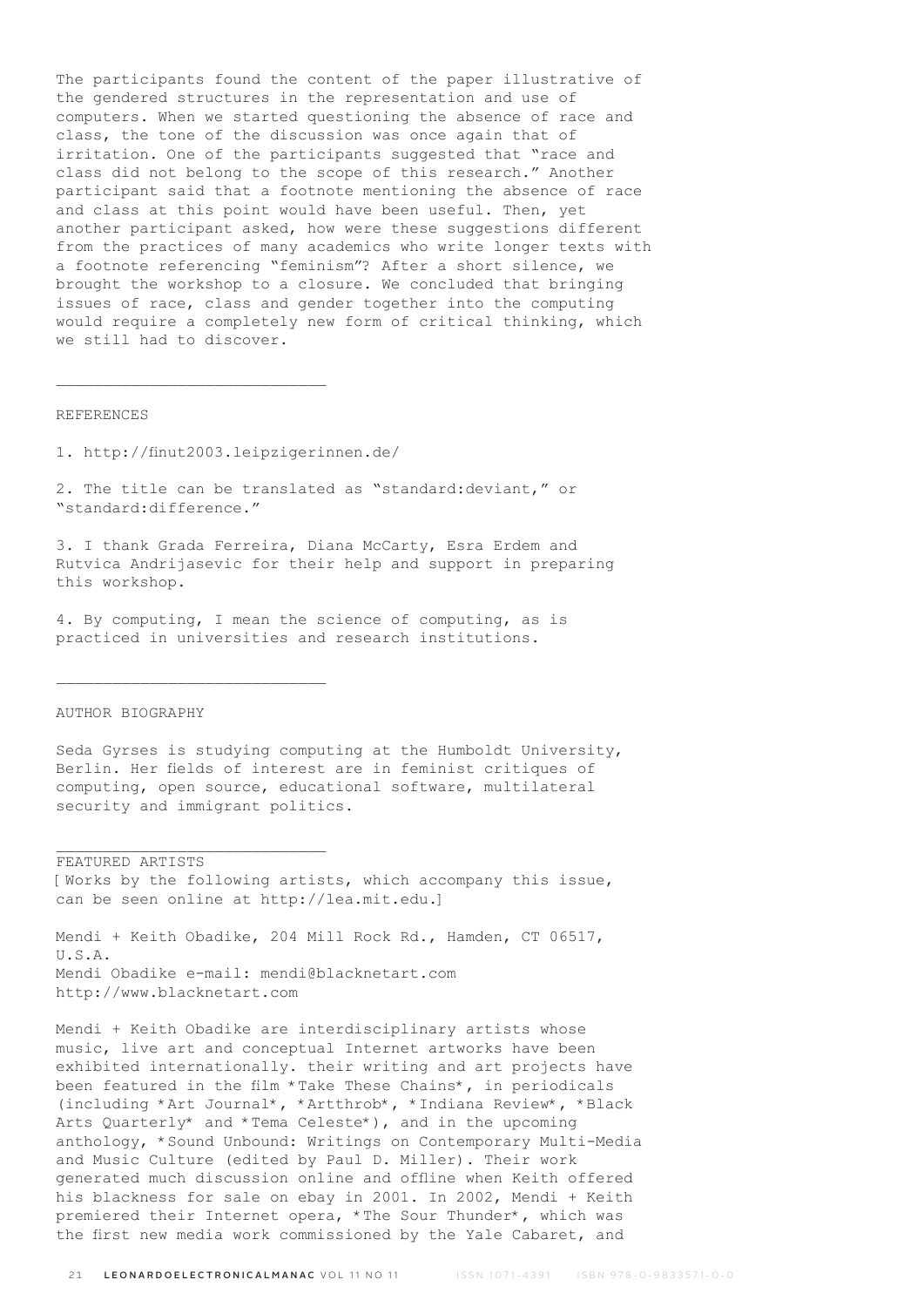they launched the \*Interaction of Coloreds\* (commissioned by the Whitney Museum of American Art). In 2003, \*The Sour Thunder\* was broadcast internationally from 104.1 in Berlin. Most recently, Mendi's manuscript \*Armor and Flesh\* (forthcoming on Lotus Press) won the Namoi Long Madgett award.

THE INTERACTION OF COLOREDS Mendi + Keith Obadike http://artport.whitney.org/gatepages/august02.shtml http://www.blacknetart.com/IOCccs.html

This work is part of Whitney Museum's net-art portal, "Artport." It was commissioned as a gate project and was featured during the month of August 2002. It is an on-line skin color verification system, part of the current pool of products in image recognition and manipulation, that was developed "after years of detailed Diasporic research." As its producers claim, it is just necessary to "follow our strict jpeg guidelines and answer a few detailed questions about family history", and this color verification system will identify your true color.

KEEPING UP APPEARANCES Mendi Obadike http://www.blacknetart.com/keepingupappearances.html http://www.blacknetwart.com/keepup.html

In \*Keeping up Appearances\*, a "hypertextimonial," Mendi Obadike's aim is to "investigate the power of using forms which often signify lack of power by using them in concert with each other." In this hypertextual work, she explores what she calls "disclosures" of autobiographical writing, in particular inspired by the works and lives of Faith Ringgold and Audre Lorde.

BLACKNESS FOR SALE Keith Obadike http://Obadike.tripod.com/ebay.html

In 2001, "Keith Obadike's Blackness" was auctioned at E-Bay, in the category Fine Art. The description, among many other benefits for a buyer of Keith Obadike's Blackness, lists the use as being for "writing critical essays or scholarship about other blacks" and for using it as a "spare" Blackness, in case "your original Blackness is whupped off you." Instead of the planned 10 days, the work was auctioned for four days, after which E-Bay management removed it, citing it as "inappropriate."

 | | LEONARDO REVIEWS | 2003.11 | |\_\_\_\_\_\_\_\_\_\_\_\_\_\_\_\_\_\_\_\_\_\_\_\_\_\_\_\_\_\_\_\_\_|

RENAMING THE FUTURE

by Michael Punt, Editor-in-Chief, Leonardo Reviews

[Ed. note - The following article is being published as an editorial in \*Leonardo\*, Vol. 37, no. 1 (Feb. 2004).]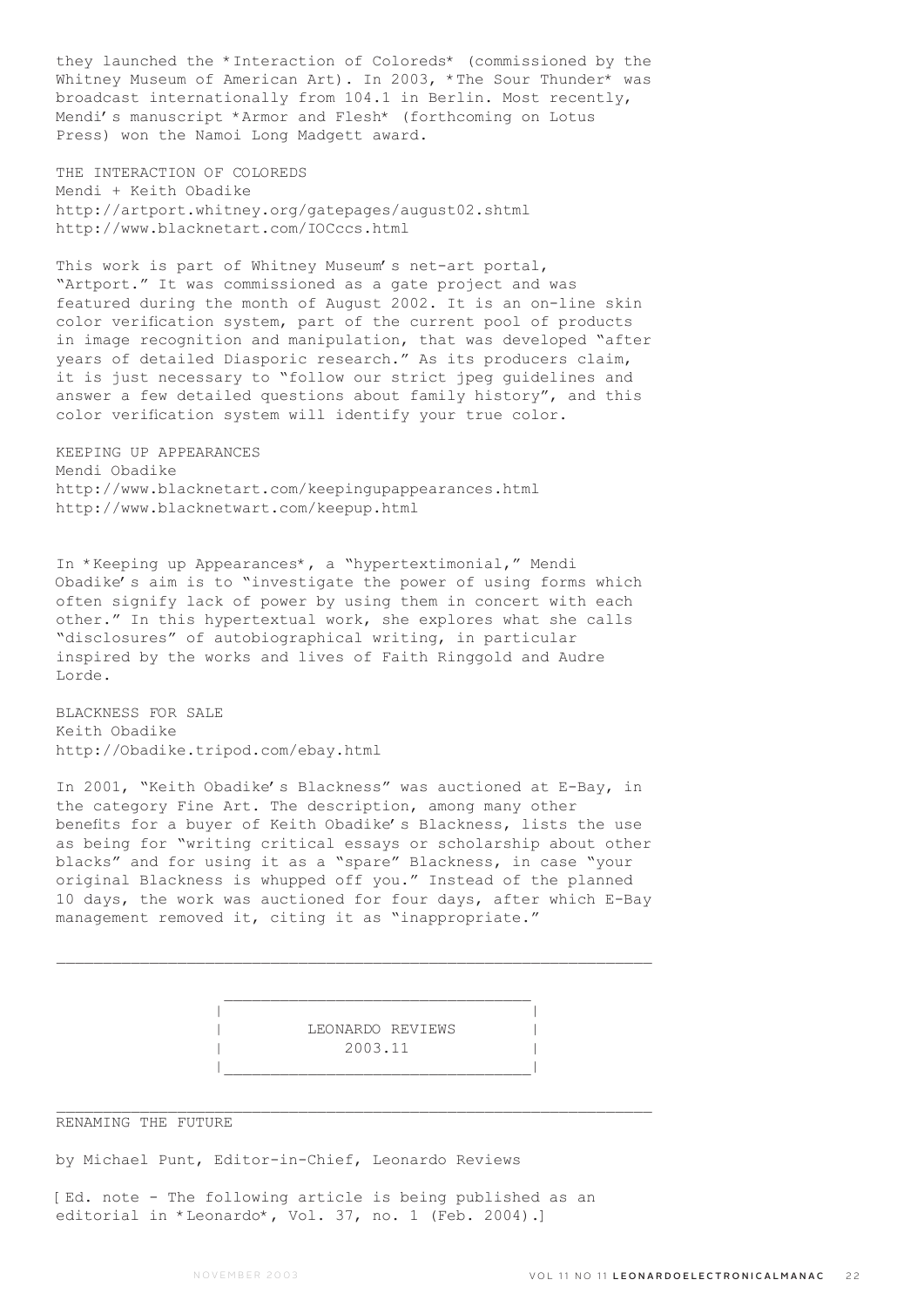In August 2003, the Leonardo/ISAST Governing Board approved the name change of Leonardo Digital Reviews to Leonardo Reviews. The removal of the adjective "digital" may seem a trivial reduction, but it was the consequence of some extended reflection by the editorial team and others on the history and future of the project. What had begun as a relatively small project for \*Leonardo\* has developed in recent years and currently draws on the insights of a panel of around 80 artists, scientists and academics in the humanities, distributed over five continents. In the past two years, this panel has been generating between 10 and 20 reviews a month, all of which are published on our web site. Some are also featured in \*Leonardo Electronic Almanac\*, and others are published in \*Leonardo\*. Whatever the destiny of the reviews, the intellectual diversity of the reviews panel has become consolidated over the years into a significant source of commentary and discussion that reaches out to a wide range of topics. Clearly, while the name change is intended to reflect this realignment, it is also a response to a more universal shift in the way that we understand the cultural and intellectual relationships among art, science and technology in the light of current research.

Two decades ago, the advent of relatively accessible personalcomputer technology and developing communications networks promised such radical realignments in our intellectual interaction that some of us launched into the prediction business without much regard to that other future - the one where our promises come back to haunt us. Now, 20 years on, much that once seemed obvious has turned out curiously otherwise. Expectations of the paperless office and the demise of print have proved as unfounded as the gloomy predictions that television would bury Hollywood, or that tape recorders would silence Tin Pan Alley. Never has the cinema been more profitable, the music industry more healthy or the paper merchants so happy. For at least four centuries, it has been clear that when technologies of reproduction amplify the possibilities for collaboration and distribution, they become "anti-parasites," stimulating new appetites for the very aesthetic forms that they threatened to destroy. Somehow, in our roles as historians and futurologists, we should have known that.

One reason we forgot was due to digitization's radical confrontation with all that was certain and philosophically secure, which seemed to suggest that the familiar patterns of the history of technology were no longer sustainable. For one thing, never before had technology been able (or so it seemed) to rewrite its contract with reality. Not only was digital information no longer chained to a referent, it was indifferent to the very idea of signification. Information flowed autonomously, interacted with itself and was transmuted, regardless of a human interpreter. Machines seemed happy to assimilate any input into their reality of pulses, while the sadly limited receptors of embodied human intelligence merely inconvenienced the coherence of the system by demanding printouts, visual displays and vibrations. Not surprisingly, many of us saw a brand new world opening before us, in which the dominance of history was dissolved. The narrated past was swept away as the decaying body ceased to be the primary custodian of knowledge. However, just as the impact of computers, with all that logic and ordering, has been to make philosophy more organic and messy, so digitization stimulated a revival of both a popular and academic fascination with overlapping worldviews that included the metaphysical, spiritualism and the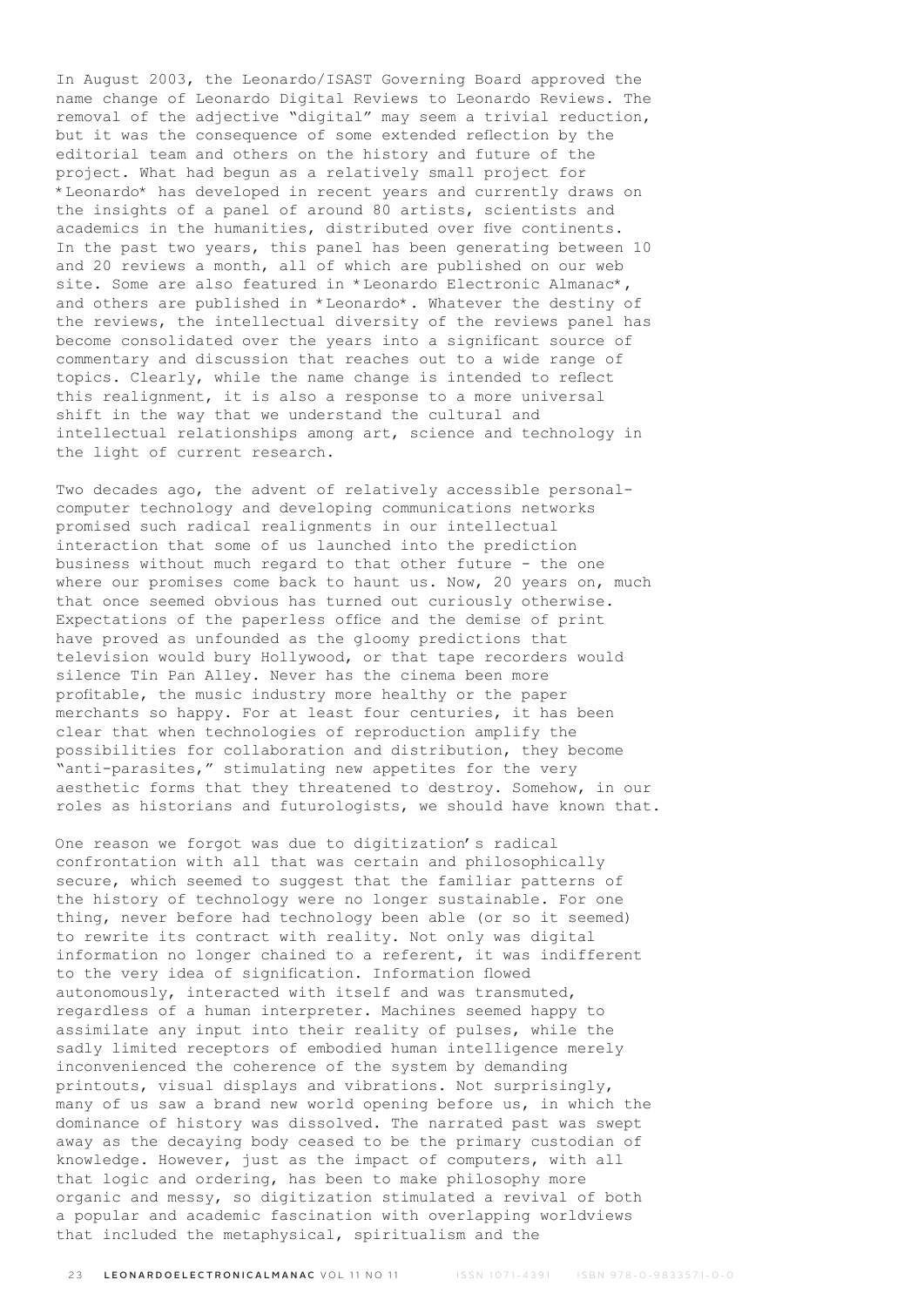### supernatural.

The apparent discontinuity between the digital and the analog appeared to reiterate the unsustainable rupture in reality that strained classical science a century ago. The enormous energies expended on the denial of immaterial dimensions during the closing decades of the nineteenth century all but derailed the scientific project and almost certainly stunted the development of art as it prioritized the material and the concrete over the fugitive and transcendental. The legacy of this confrontation with spirit, which lies at the core of our current technologies has, if nothing else, exposed the history of dubious assumptions, strains and asymmetries that lay behind the insistence upon any single reality. Such critical revisionism has shown that digital reality itself is not immune to such scrutiny, and its privileged position in the forefront of cultural theory has collapsed as a consequence of its own intellectual gift to its host.

The ecstatic dream that we may one day "jack in" to technology and "mainline" information in a seamless act of union is now better understood as a future prospect in biochemistry and nanotechnology rather than electronics, and the "digital" is becoming recognized as continuous with what was formerly bracketed as the analogical - nothing more or less than another phase in the infinite spectrum of reality(ies). This intellectual revision and the ensuing concept of the postdigital analog as a description of this enriched reality underlie the future direction we envisage for Leonardo Reviews. Thus, while continuing to review artworks, scientific commentaries, interventions in the humanities and technological topics that are manifest in what may turn out to be predominantly digital modes of production and distribution, we are better described as Leonardo Reviews as we try to synthesize and respond to what seems relevant to the ISAST community, unconstrained by our history.

## LEONARDO REVIEWS - NEW URL

Leonardo Reviews is pleased to announce the new postings for November 2003 at: http://leonardoreviews.mit.edu. This is our new (user-friendly) URL, although there is no need to change your bookmark, since it is simply a forwarding service. We hope that with this easily memorized URL, we are easier to access. This month, we have sixteen reviews dealing with symposia, expositions and festivals as well as the usual coverage of material published in our field. Of especial interest is Yvonne Spielmann's extended discussion of the Biennale di Venezia fiftieth International Art Exhibition and Sean Cubitt's review of Roy Ascott's \*Telematic Embrace\*. Along with Robert Pepperell's support in recovering Husserl's \*Phenomenology\*, we also have a review of his own book and many other reflections and interventions from our panel of reviewers at the website.

All these and the Leonardo Reviews Archive can be accessed at: http//:leonardoreviews.mit.edu.

Michael Punt Editor-in-Chief Leonardo Reviews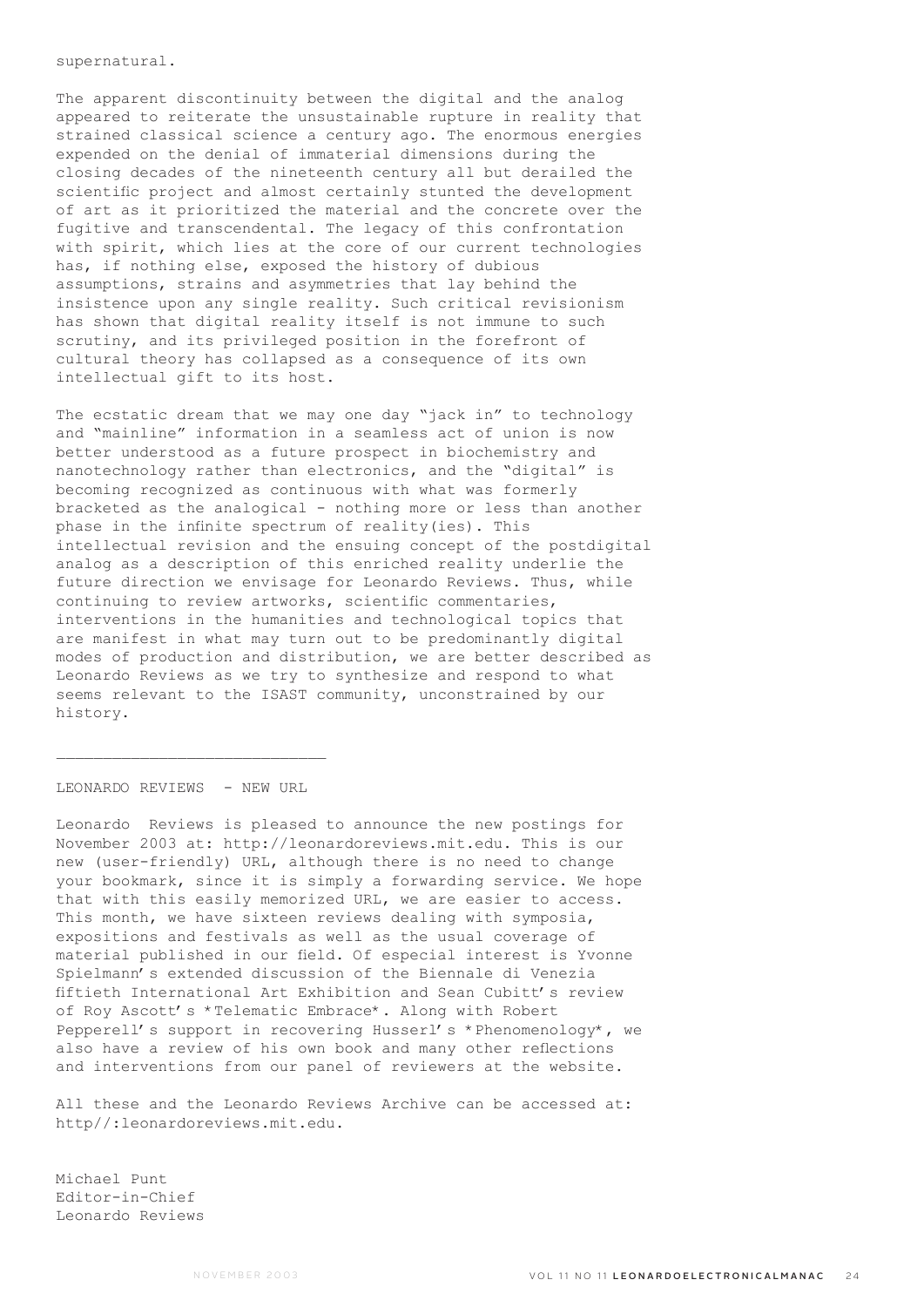LEONARDO REVIEWS NOVEMBER 2003 Arranging Things: A Rhetoric of Object Placement, by Leonard Kohen Reviewed by Margaret Dolinsky Ars Electronica 2003: "CODE - The Language of our Time," Linz, Austria, 6-11 September Reviewed by Maia Engeli Bill Viola: The Passions, by Peter Sellars and John Walsh Reviewed by Chris Cobb Black Mountain College: Experiment in Art, edited by Vincent Katz Reviewed by Chris Cobb Digital Dragon, High-Technology Enterprises in China, by Adam Segal Reviewed by Stefaan van Ryssen Fagus: Industrial Culture from Werkbund to Bauhaus, by Annemarie Jaeggi Reviewed by Roy R. Behrens Foul Perfection, Edited by John C. Welchman Reviewed by Michael R. (Mike) Mosher Husserl's Phenomenology, by Dan Zahavi Reviewed by Robert Pepperell Innovations in Education: The Art and Science Partnership, by the Qatar Foundation, Education City, Doha Reviewed by Michael Punt Lester Beall: Space, Time and Content, By R. Roger Remington Reviewed by Roy R. Behrens The Posthuman Condition: Consciousness Beyond the Brain, by Robert Pepperell Reviewed by Rob Harle Prefiguring Cyberculture: An Intellectual History, Darren Tofts, et. al. eds. Reviewed by Rob Harle Silent Players: A Biographical and Autobiographical Study of 100 Silent Film Actors and Actresses, by Anthony Slide Reviewed by Michael Punt Solitary Sex: A Cultural History of Masturbation, Thomas W. Laquer Zone Books, New York, 2003 Reviewed by Michael R. (Mike) Mosher Step Across the Border, by Fred Frith Reviewed by Stefaan Van Ryssen Telematic Embrace: Visionary Theories of Art, Technology, and Consciousness, by Roy Ascott Reviewed by Sean Cubitt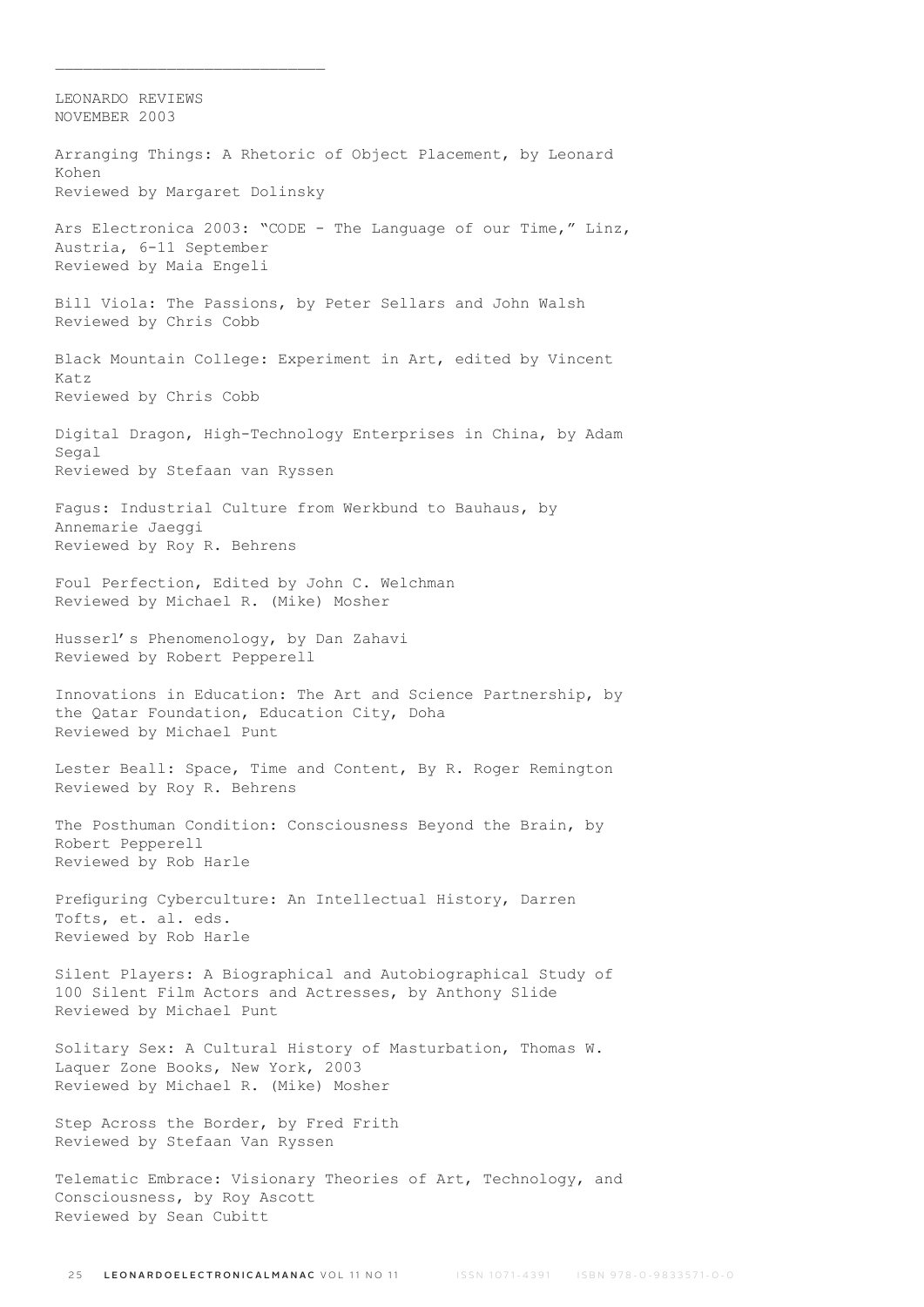TELEMATIC EMBRACE: VISIONARY THEORIES OF ART, TECHNOLOGY, AND CONSCIOUSNESS

by Roy Ascott, edited and with an essay by Edward A Shanken. University of California Press, Berkeley, CA, 2003. 427 pp., illus. ISBN: 0-520-21803-5.

Reviewed by Sean Cubitt, Screen and Media Studies, University of Waikato, Private Bag 3105, Hamilton, New Zealand seanc@waikato.ac.nz

"Networking invites personal disclosure" (p. 186) - and there can be few more networked artists than Roy Ascott, whose 40-year career as teacher, theorist and pioneer of networked art is here celebrated in a handsome volume of his essays. Two modes of writing meet in this one book. Edward Shanken contributes a characteristically authoritative historical and analytical account of Ascott's life and work, an addition to the editor's welcome and growing historical project to recover the earlier critical discourse of cybernetic and technologically mediated art. Shanken makes you want to read on, to dig out your dusty copies of Jack Burnham and \*Radical Software\*. Ascott's essays are quite different in tone - they make you want to stop reading and respond.

As my own department goes through a modestly radical reorientation, I find myself dropping the book to make notes on institutional redesign (response to Ascott's mercurial and inventive program for the Ontario College of Art) and communication between disciplines. Or I drop the pen and e-mail a colleague with annotations for a joint essay on media education in the twenty-first century, fired by Ascott's student projects at Ealing and Ipswich. Or I contact a friend in Scotland about our project to rebuild the reputations of the 1960s generation of conceptual, performance and media artists disowned by the UK's hyper-conservative curatorial establishment (who thought Francis Bacon was somehow contemporary in the 1990s, and still prefer Lucien Freud). Or, as now, I compose myself enough to write a cogent and scholarly review for \*Leonardo\*, many of whose readers already know Roy Ascott, have collaborated with him, studied with him, or met him at exhibitions, conferences and colloquia or online.

The single most important thing to remember about Ascott is that he is an artist. We cannot ask of him the same kind of rigor we would ask of a Ph.D. student. There are ellipses and leaps of imagination here, and lapses of taste, appeals to mutually contradictory authorities, strange admixtures of shamanic visions and cybernetic logic. But that is precisely the point. Ascott was never so much a prophet as someone who already lived in the future. To that extent, his work as a teacher, an artist and an essayist, is held together by utopianism. It isn't as if he does not know this, or ignores the accusatory tone with which the word can be pronounced. In one of his most significant essays, "Is There Love in the Telematic Embrace?," he responds, perhaps slightly disingenuously, that his "cultural prospectus implies a telematic politics, embodying the features of feedback, self-determination, interaction, and collaborative creativity, not unlike the 'science of government' for which, over 150 years ago, Andr $\Box$ -Marie Amp $\Box$ re coined the term 'cybernetics'" (p. 242). Published in 1990, this passage betrays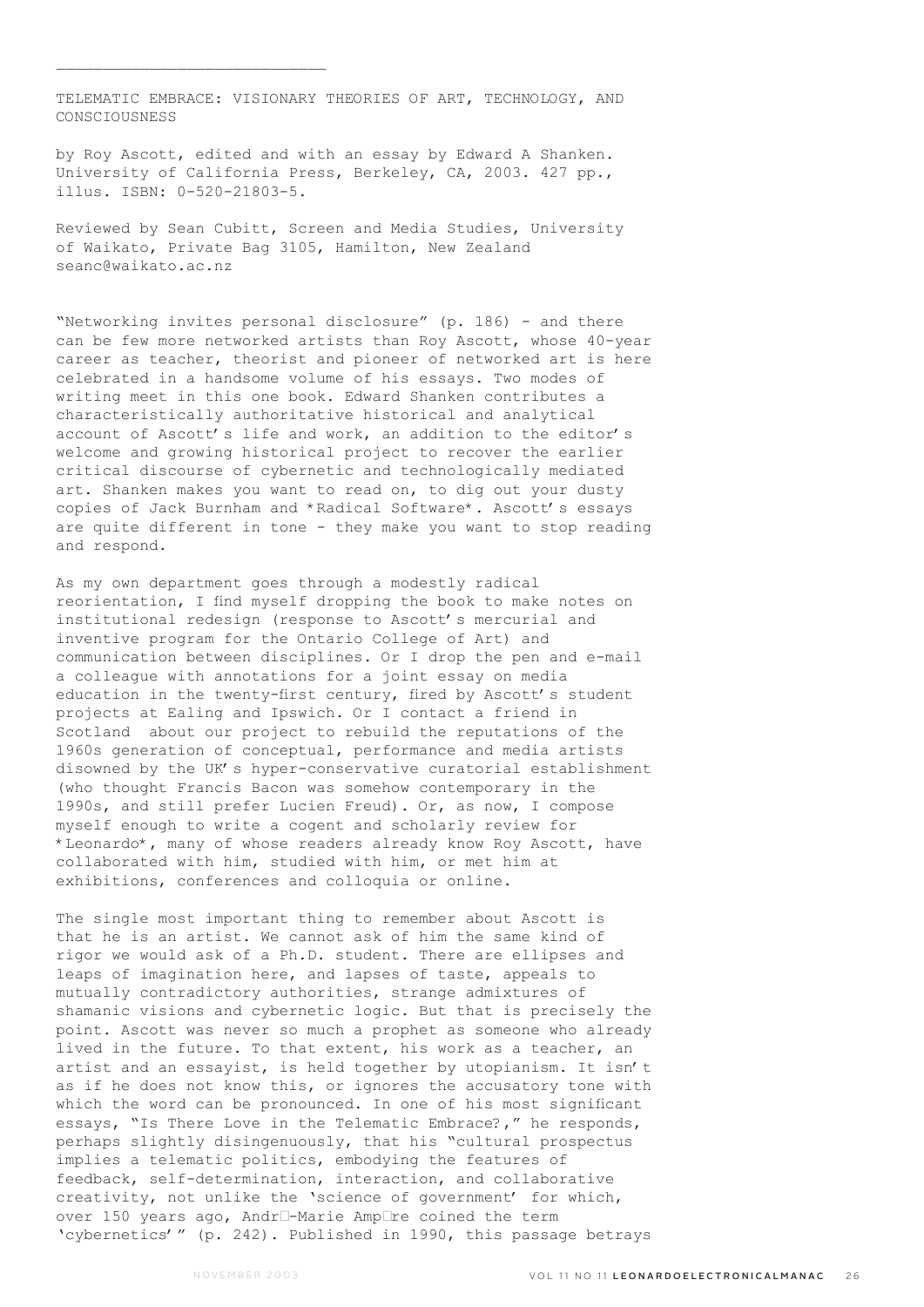the loneliness of the intellectual path Ascott elected to follow. On the one hand, the fashionable judgements of the art establishment largely continued to ignore the visionary and technopoetic discourse of the technological arts. On the other, Ascott had held aloof from the discourse of semiotics, Marxism and psychoanalysis which, though perhaps exhausted by the 1990s, had provided a serious oppositional discourse for photography and film, for example in the work of Victor Burgin, Laura Mulvey and Peter Wollen. Nor is there much sign of a brush with postcoloniality.

There is a sense in which Ascott has been proven right. Neither the World Wide Web as a mass medium, nor e-mail as the killer application that has brought the Internet into common use, respond well to the traditions of critical modernism. And the semiotic tradition has been all the weaker for following Saussure instead of Chomsky, and Derrida instead of Maturana and Varela. The lack of information theory in artistic discourse has been something of a weakness all round, though whether it is a symptom or cause of the wagon-circling of the current phase of "post-conceptual" vacuity is hard to fathom.

Everything Fried feared when he wrote of the theatricalization of art has come to pass, as witnessed by the passionless and, in every sense, thoughtless practice of the now aging yBa's (young British artists). These hyper-objectified objects tempt no one to interact with them, their inertness ostensibly a comment on the culture, but functionally a continuation of it. Ascott's pedagogy, extending into his art, is of a quite different order, messy and, in the best sense of the word, amateurish, made for the love of it and of the unforeseeable possibilities that can be realized when you set up a system with the capacity to attract and enhance the visitors' interactions between themselves as much as with the art.

At the same time, it is also true that Ascott rarely demonstrates an awareness that art and teaching carry responsibilities as well as rights. Responsibility is, in his thinking, not personal but systemic. A well-designed system will automatically evolve protocols for its use. Sadly, that has not proved the case in the evolution of the Web. If the medium is the massage, profiling is the pimp that runs the parlor. Marketing, data-mining and the ubiquitous "cookie" have stolen the innocence of the Web as a self-governing system and punctured the belief we might have had that it was capable of a kind of self-enclosure. The Internet could never be a closed system, and since its nearest neighbor is the capitalist corporation in the age of globalization, every step towards global connectivity has been shadowed by a step towards global exploitation. Even Ascott's plunges into visionary consciousness with the aid of shamanic rituals and drugs can seem touristic, the expropriation of indigenous knowledge for a privileged Northern **Elite**.

At the heart of Ascott's practice is the question posed by Niklas Luhmann: How is it possible to know - and to communicate when we know how what we know is constructed by its communication? Ascott's response is to focus not on the what but the how, not on content but on the communicative. Oddly, however, for such a passionate man, his response involves the disembodiment of humanity, a move towards pure consciousness. It is this abandonment of the corporeal that allows him to argue for the significance of the virtual in another key essay, "Telenoia," in which he argues that play in "the world as net .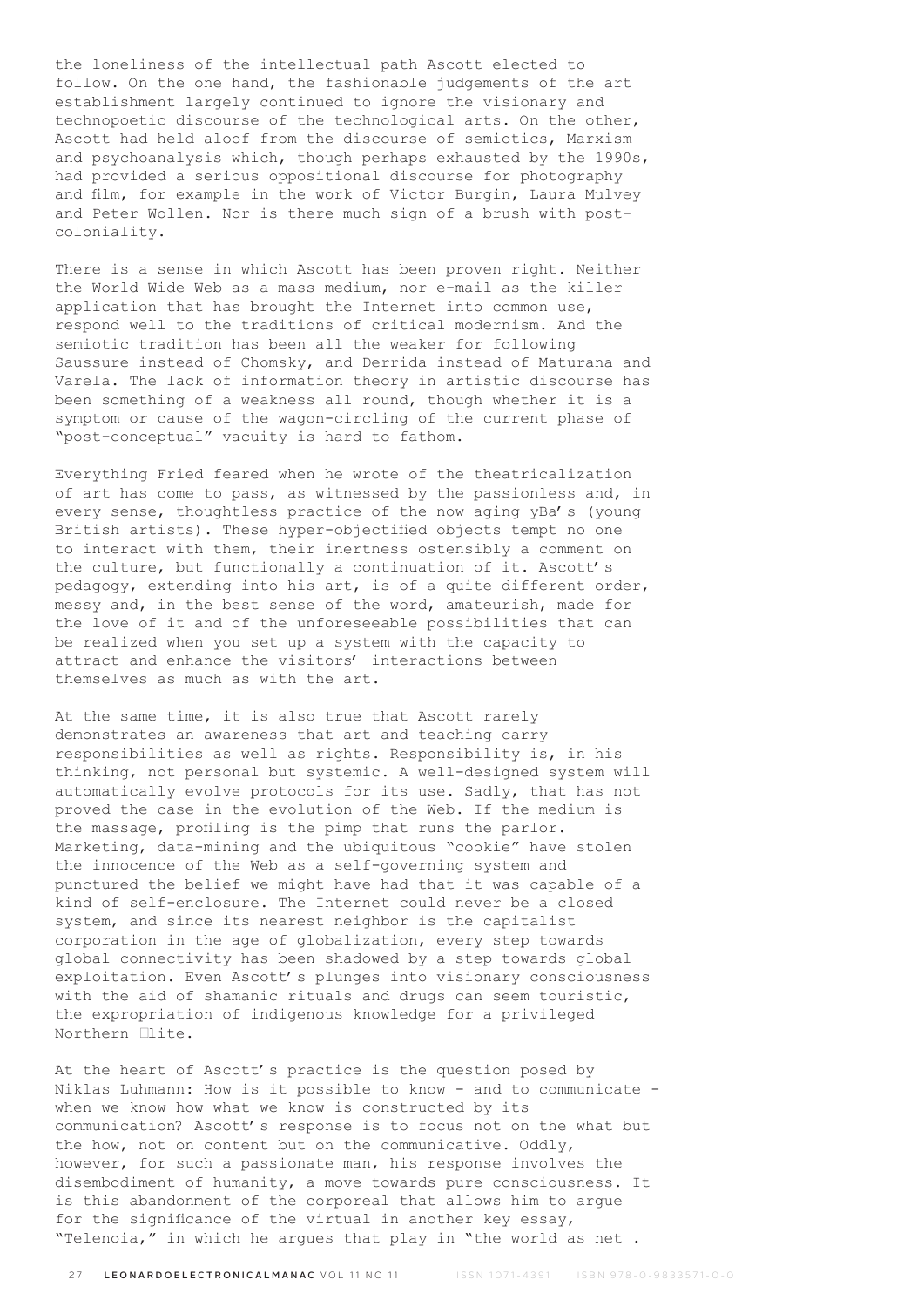. . empowers us to de-authorize meaning just as it enables us to reconstruct the world. The reconstruction is a model, to be sure, creating a virtual world, from which other worlds can emerge" (pp. 258-9). De-authorization, stripping meaning of its authority, is a product of a parallel process in which networking strips meaning of its authors.

While this might suggest a source in Barthes, there is a significant difference between the two thinkers. For Barthes, the death of the author is the necessary precondition for the birth of the reader, who now must take responsibility for the work. For Ascott, on the other hand, the birth of the network abolishes both readers and writers, instead instigating a regime of connectivity and global consciousness. The utopianism of this is startling, and indeed beautiful. But it leaves responsibility for the production, if not of meaning, then of communicability and connection, in the hands of an emergent consciousness presumed to be benign, presumed to be autonomous. Quite rightly, in the same essay, Ascott describes the private galleries of the 1960s as Sherman tanks: "We failed to see the connection between the supreme individualism of art and the supreme individualism of business and speculation" (p. 258). What is missing here is a sense of the supreme anonymity of telematic art and the supreme anonymity of global corporations. The individual and the anonymous are as closely interwoven as the rational and the irrational. Seizing on one at the expense of the other does not heal the gap: it preserves and deepens it.

All the same, I have to admit that I feel these comments are graceless, for a reason mentioned above. Ascott's fundamental inspiration is artistic. It is not his job to give a cure for cancer or for world debt. His task is vision, on a scale that mere futurology cannot undertake. His work is certainly not selfish, quite the contrary. He has the most generous attitude towards his fellow humans it is possible to imagine. And though a critic can carp at this as willful and dangerous na"vet $\square$ , well, that is the job of a critic. The work of an artist, in the early twenty-first century, is no longer negative. Adorno, for my money the most important philosopher of the twentieth century, can no longer convince us that Beckett and Berg are the last word, not when nihilism has become coffee-table theory and "No Future" has moved from punk situationism to become a staple of the Top 40.

As essayist, Ascott does not pretend to coherence: he wants to inspire. As you look over his career, you see that he has indeed achieved that, and then I realize that even this critique has its own tribute to pay. If I want to anchor Ascott, he now wants to anchor himself, "flying with our feet on the ground," as he says in the "Moist Media Manifesto" that concludes the collection. The body, after all, is a system and the globe a braided web of systems interacting with systems. Conceptualizing art as the production of systems that will nudge and adjust all abutting systems and be nudged and adjusted in turn is indeed a visionary statement of the potential for humanity to proceed, but now in partnership with the green world and the technological. The challenge Ascott lays down is not so much to disprove him, as to find better ways to include more actors in the network, to democratize more radically and to ground more substantially. The reader will find much to disagree with in this book, and much to learn in the disagreeing.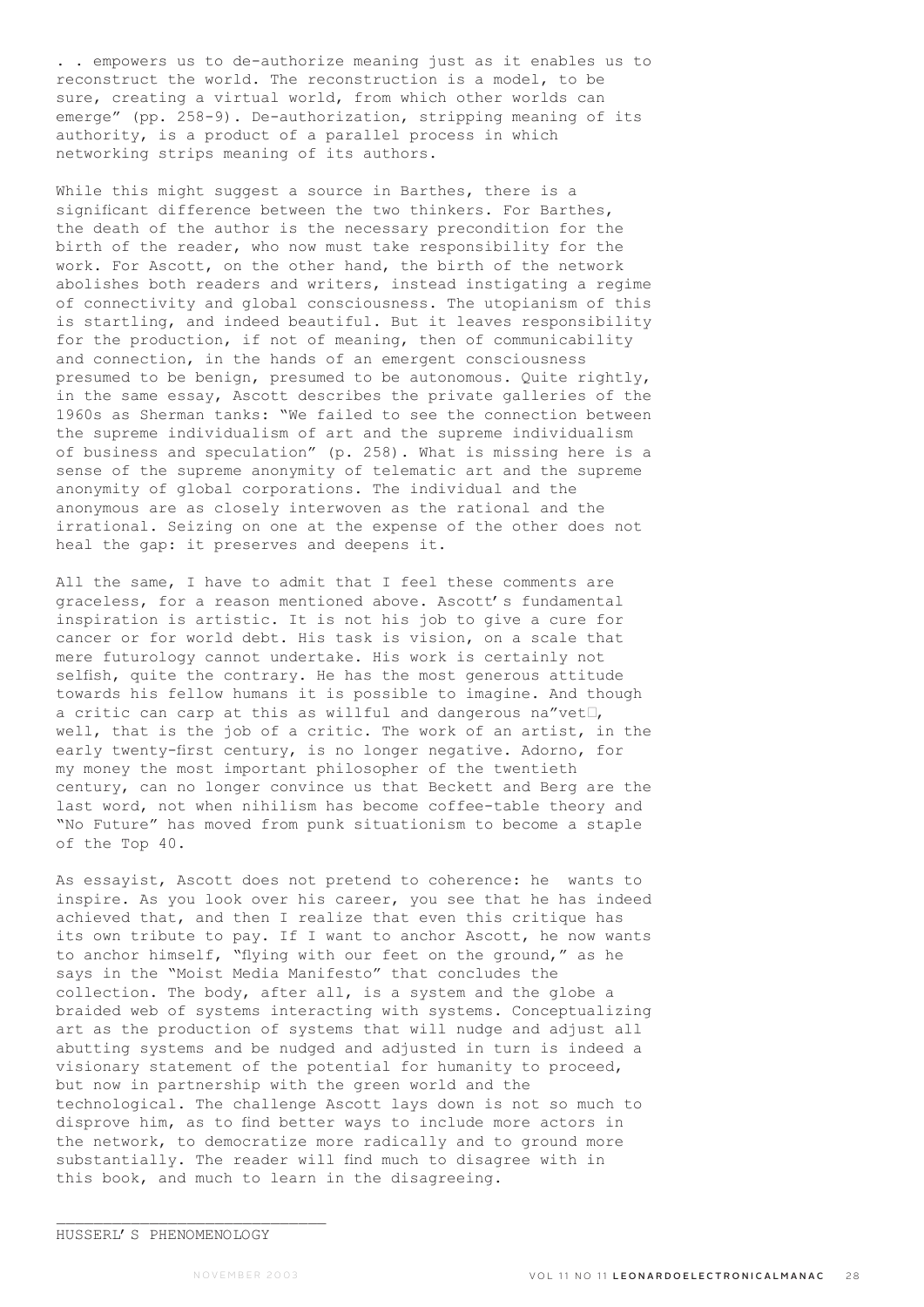by Dan Zahavi, Stanford University Press, Stanford, CA, 2003. 178 pp., ISBN: 0-8047-4546-3.

Reviewed by Robert Pepperell pepperell@ntlword.com

There can be few philosophers whose work is more important in the ongoing debates about consciousness than Edmund Husserl, and there is perhaps no more perplexing question than that of the relationship between mind and world, a relationship he has helped to clarify perhaps more than any other recent Western thinker. In this concise book, Dan Zahavi, a widely acknowledged authority on Husserl, offers a clear exposition of Husserlian phenomenology - a hugely influential philosophical method that seeks to grasp the central core of inner thought through a rigorous process of analysis. In doing so, the book describes various strategies Husserl employed to manage the dialectic between the subjective realm of the conscious mind and the objective realm of external objects (including other conscious minds).

Husserl's phenomenological method attempts to isolate those irreducible aspects of mentality by stripping away or suspending na•ve appearances, what Husserl calls the "natural attitude." This "pretheoretical" attitude, he argues, is prejudiced and prone to erroneous assumptions, particularly the assumption that there is some kind of "real" world that exists independently of our own thinking existence. Instead we suspend all metaphysical speculation and concentrate on the "giveness" of reality in direct experience, what we really see rather than what we think we see. In an analogous way (although it is not an analogy suggested by either Husserl or Zahavi), it is easy to get untrained people to improve their drawing skills simply by pointing out to them how they tend to draw what they think they see rather than what is actually there. Hence, "we should . . . not let preconceived theories form our experience, but let our experience determine our theories." (p. 45).

Because of Husserl's emphasis on the giveness of mental experience, and the objects perceived therein, he has been regarded by later critics as essentially an idealist thinker one who believes that "subjectivity can persist without the world" (p. 71). It is a reading of Husserl that Zahavi works hard to correct, marshalling evidence from previously unpublished material in the manuscripts smuggled out of Germany prior to the Second World War. This is important, since Husserl's Jewishness was grounds for his condemnation by the Nazis, with the consequence that he was invisible to a whole prewar generation of German philosophy students who were instead led towards Husserls' former student, Heidegger, with repercussions that persist today. In his earlier work, Husserl adopted a metaphysically neutral position vis-ˆ-vis the existence of a mind-independent reality. Therefore, the question of whether objects presented to the mind are "real" or "imaginary" (e.g. hallucinatory) is irrelevant as far as phenomenological analysis is concerned, being instead "methodologically suspended" (p. 40). But this stress on the giveness of the object in our direct experience of it, on its appearance, does not equate, as Zahavi argues, with a dual world composed of separate subjective appearances and objective realities. This would lead to the kind of idealistic, introspective and eventually solipsistic position that is being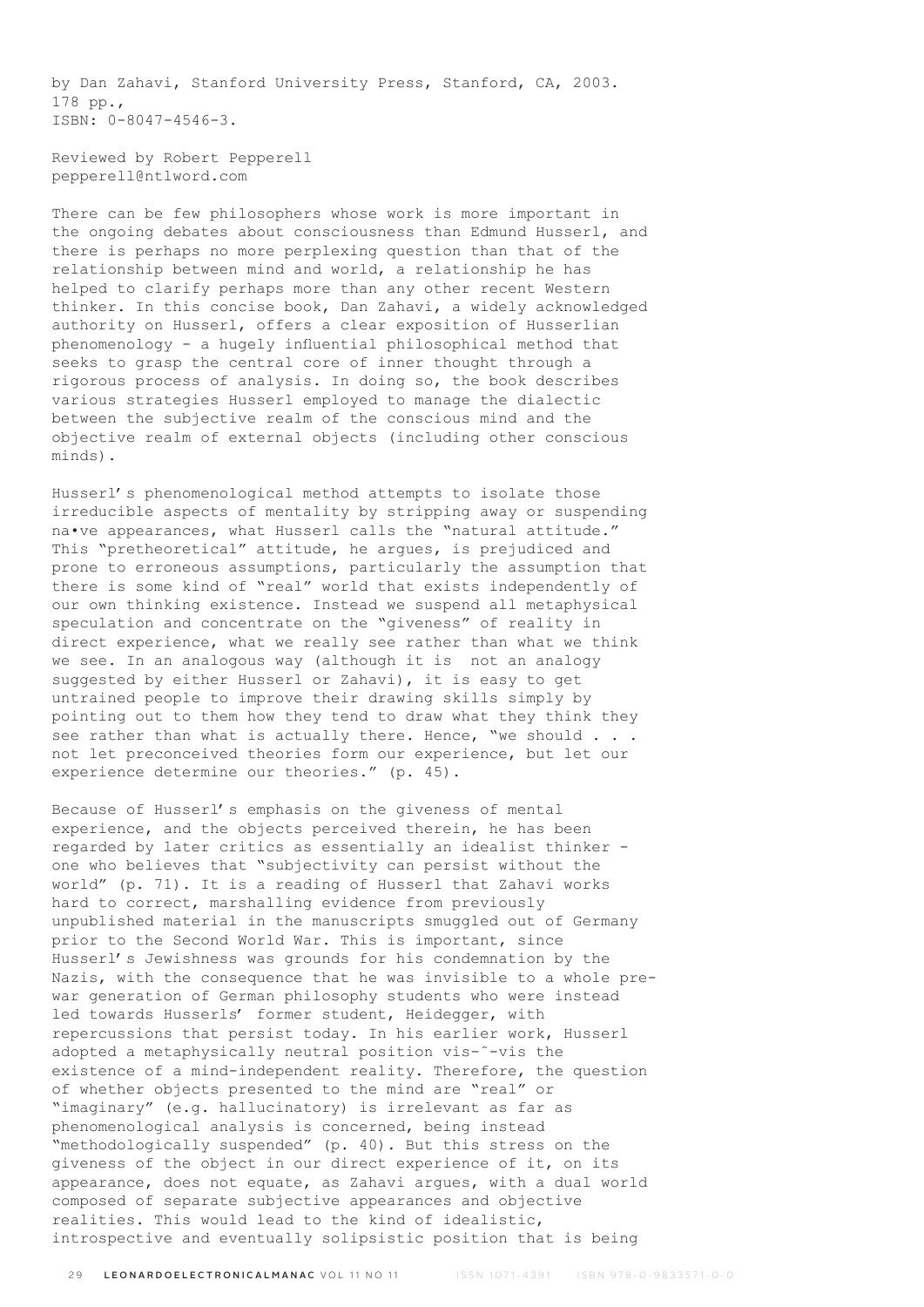avoided. Rather, "phenomenology is not a theory about the merely appearing, or to put it differently, appearances are not mere appearances. For how things appear is an integral part of what they really are . . . The reality of the object is not hidden behind the phenomenon, but unfolds itself in the phenomenon" (p. 55).

Indeed, In the later Husserl, the very idea of a distinction between subject and object (which might give rise to the suggestion of a mind-independent reality) is, so to speak, transcended. It makes no sense, it is argued, to imagine a worldly reality not constituted by a subject, just as it makes no sense to imagine a subject unconstituted by worldly reality. Furthermore, it makes no sense to talk about a subject not constituted by other subjects through a relation of so-called "intersubjectivity." Thus, as Zahavi points out, Husserl effectively anticipates later phenomenologists such as Heidegger, Sartre and Merleau-Ponty by positing a triad of subjectivity-intersubjectivity-worldly reality, none of which exists as an independent condition but takes form only in its relation to the others.

The second half of the book summarizes some key ideas in Husserl's latter research; his conception of time and the flow of consciousness, the necessity of embodied kinaesthetic experience in the perception of objects, the intersubjective nature of self-awareness, his critique of the assumption of objectivity in the scientific method and its estrangement from our experience of ordinary reality. In many ways, this latter work foreshadows more recent trends in philosophy of mind, such as the "enactive" approach adopted by current researchers who stress the "sensorimotor contingencies" of perceptual action (see the review of British Psychological Society conference in the August 2003 issue of Leonardo Reviews). This latter work of Husserl, much of it still unpublished or untranslated, is revealed by Zahavi's careful research to be an intricate weave of subtle insights into the nature of being and experience. Just as in the very best literature, one gets the sense here of a mind in the throes of a kind of "metaconsciousness," or consciousness of consciousness itself - where the very bounds of self-knowledge are being articulated.

Hence Zahavi's claim that the widespread interpretations of Husserl's work as idealistic and solipsistic are inaccurate, partial and outdated. Instead, Husserl emerges as a figure who still has much to offer and whose influence is set to grow rather than recede. Given the nature of the subject matter and the shear breadth of Husserl's output, the author has managed to construct a short volume that rings with clarity, abounds with illuminating examples and provokes profound thought. Zahavi expresses the wish that this book will turn the reader towards Husserl's own writings, and one could not imagine a more authoritative and helpful introduction to them than this.



LEONARDO, VOL. 37, NO. 1 (FEB. 2004) - TABLE OF CONTENTS AND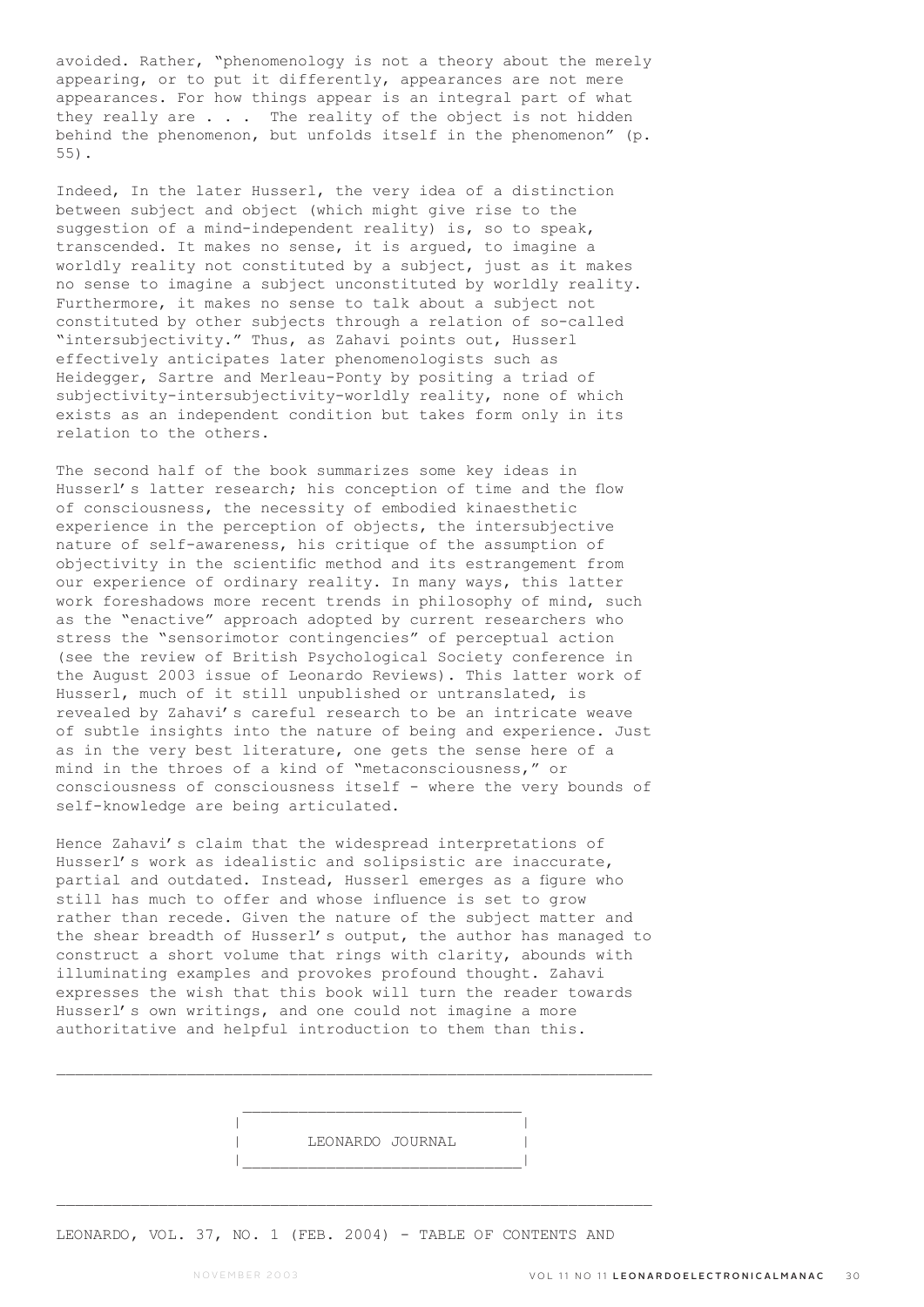$\overline{\phantom{a}}$  , where  $\overline{\phantom{a}}$  , where  $\overline{\phantom{a}}$  ,  $\overline{\phantom{a}}$  ,  $\overline{\phantom{a}}$  ,  $\overline{\phantom{a}}$  ,  $\overline{\phantom{a}}$  ,  $\overline{\phantom{a}}$  ,  $\overline{\phantom{a}}$  ,  $\overline{\phantom{a}}$  ,  $\overline{\phantom{a}}$  ,  $\overline{\phantom{a}}$  ,  $\overline{\phantom{a}}$  ,  $\overline{\phantom{a}}$  ,  $\overline{\phantom{a}}$  ,

EDITORIAL < Michael Punt: Renaming the Future > IN MEMORIAM < Susumu Shingu: Pierre Restany (1930--2003): Philosopher of Art > < JŸrgen Claus: Pierre Restany: A Man in Rhythm with His Time > ARTIST'S ARTICLE < Mark Amerika: Expanding the Concept of Writing: Notes on Net Art, Digital Narrative and Viral Ethics > SPECIAL SECTION - GLOBAL CROSSINGS < Julien Knebusch: Planet Earth in Contemporary Electronic Artworks > < Phra Hans Ulrich Kaempfer and Sheila Pinkel: The Earth Music of Thamkrabok Monastery > SPECIAL SECTION - THE ART AND SCIENCE OF INTERSTELLAR MESSAGE COMPOSITION < Doug Vakoch: Introduction > < SETI Workshop Statements > < Richard Clar: The Process of Art in Interstellar Message Construction > < Steve Deihl: Constants of Art and Nature: \*The Rainbow Project\* > < Andrew Kaiser: Sound as Intercultural Communication: A Meta-Analysis of Music with Implications for SETI > < Lui Lam: A Science-and-Art Interstellar Message: The Self-Similar Sierpinski Gasket > < Alexander Ollongren: Large-Size Message Construction for ETI: Music in Lingua Cosmica > < Dan Werthimer and Mary Kate Morris: Are We Alone? The Search for Extraterrestrial Civilizations > GENERAL ARTICLE < Mark Ballora, Bruce Pennycook, Plamen C. Ivanov, Leon Glass and Ary L. Goldberger: Heart Rate Sonification: A New Approach to Medical Diagnosis >

ARTIST'S STATEMENT

< Danius Valionis: \*Dedication to the Forest\*: Composition for the Sounds of Forest, Cluster of Trombones and Recorded Tape >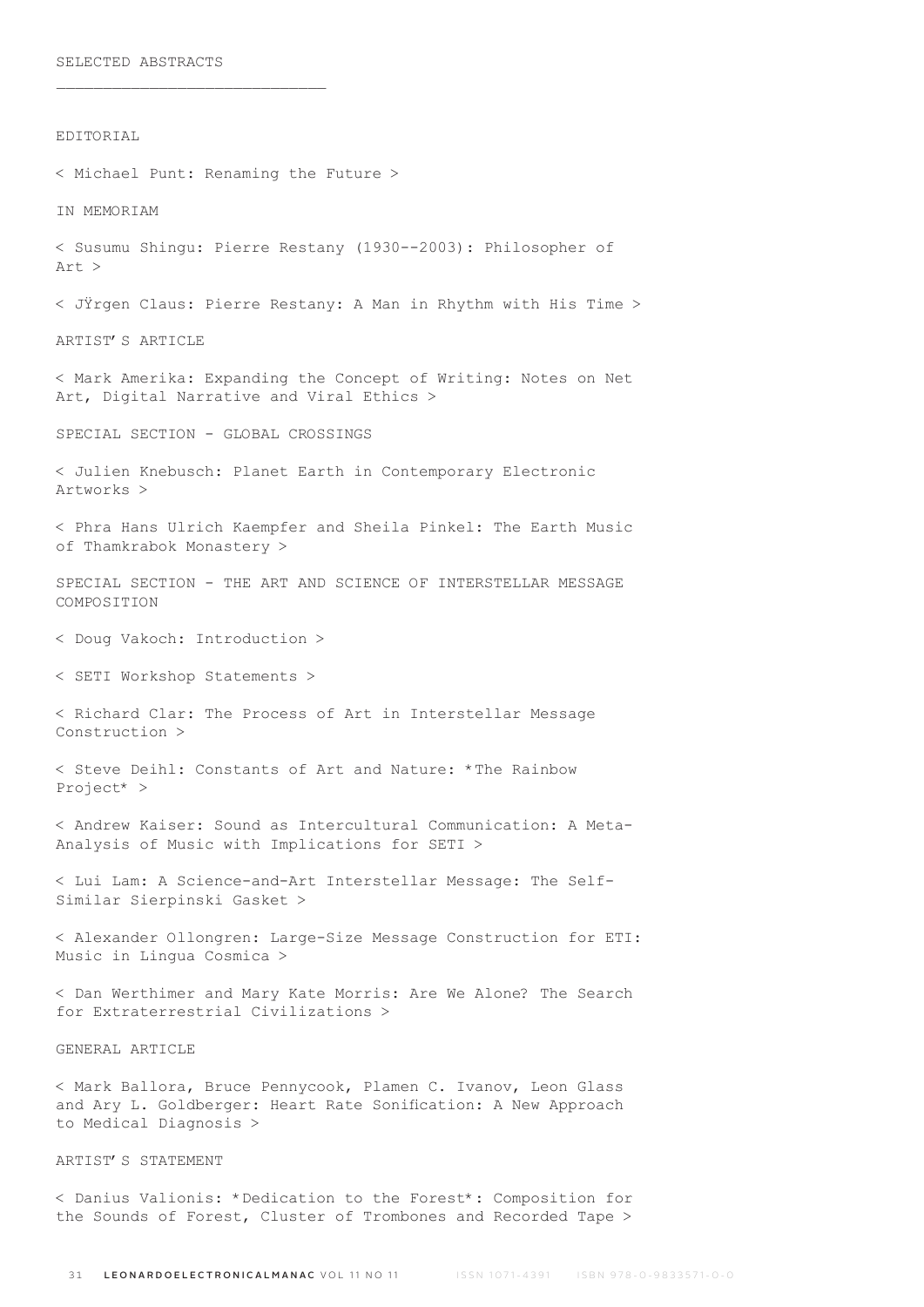#### ABSTRACT

< Lily D'az-Kommonen: Art, Fact and Artifact Production: Design Research and Multidisciplinary Collaboration >

TECHNICAL NOTES

< B. Tevfik Akgun: The Digital Art of Marbled Paper >

< J.R. Mureika, G.C. Cupchik and C.C. Dyer: Multifractal Fingerprints in the Visual Arts >

HISTORICAL PERSPECTIVE

< Katie Mondloch: A Symphony of Sensations in the Spectator: Le Corbusier's \*Polme Llectronique\* and the Historicization of New Media Arts >

THEORETICAL PERSPECTIVE

< Peter D. Stebbing: A Universal Grammar for Visual Composition? >

LEONARDO ON-LINE BIBLIOGRAPHIES

LEONARDO REVIEWS

< Reviews by Roy R. Behrens, Luisa Paraguai Donati, Dene Grigar, Diane Gromala, Amy Ione, Michael R. Mosher, Maureen Nappi, Robert Pepperell, Aparna Sharma, Yvonne Spielmann, David Topper and Stefaan Van Ryssen >

LEONARDO NETWORK NEWS

ENDNOTE

< Adam Zaretsky: Viva Vivo! Living Art Is Dead >

LEONARDO 37:1 - ABSTRACTS

 $\mathcal{L}_\text{max}$ 

 $\mathcal{L}_\text{max}$ 

EXPANDING THE CONCEPT OF WRITING: NOTES ON NET ART, DIGITAL NARRATIVE AND VIRAL ETHICS

by Mark Amerika, University of Colorado, Department of Art and Art History, UCB 318, Boulder, CO 80309-0318, U.S.A. Mark.Amerika@Colorado.edu

In these experimental notes, the artist reflects on his Net art trilogy, composed of \*GRAMMATRON\*, \*PHON:E:ME\* and his most recent art project, \*FILMTEXT\*, a digital narrative for crossmedia platforms. Investigating issues such as digital screenwriting, Net art, digital "thoughtography" and an emergent artificial intelligentsia, the artist theorizes an expanded concept of writing to better explain his project as an evolving, practice-based research initiative, focused primarily on the interface of art, technology and storytelling.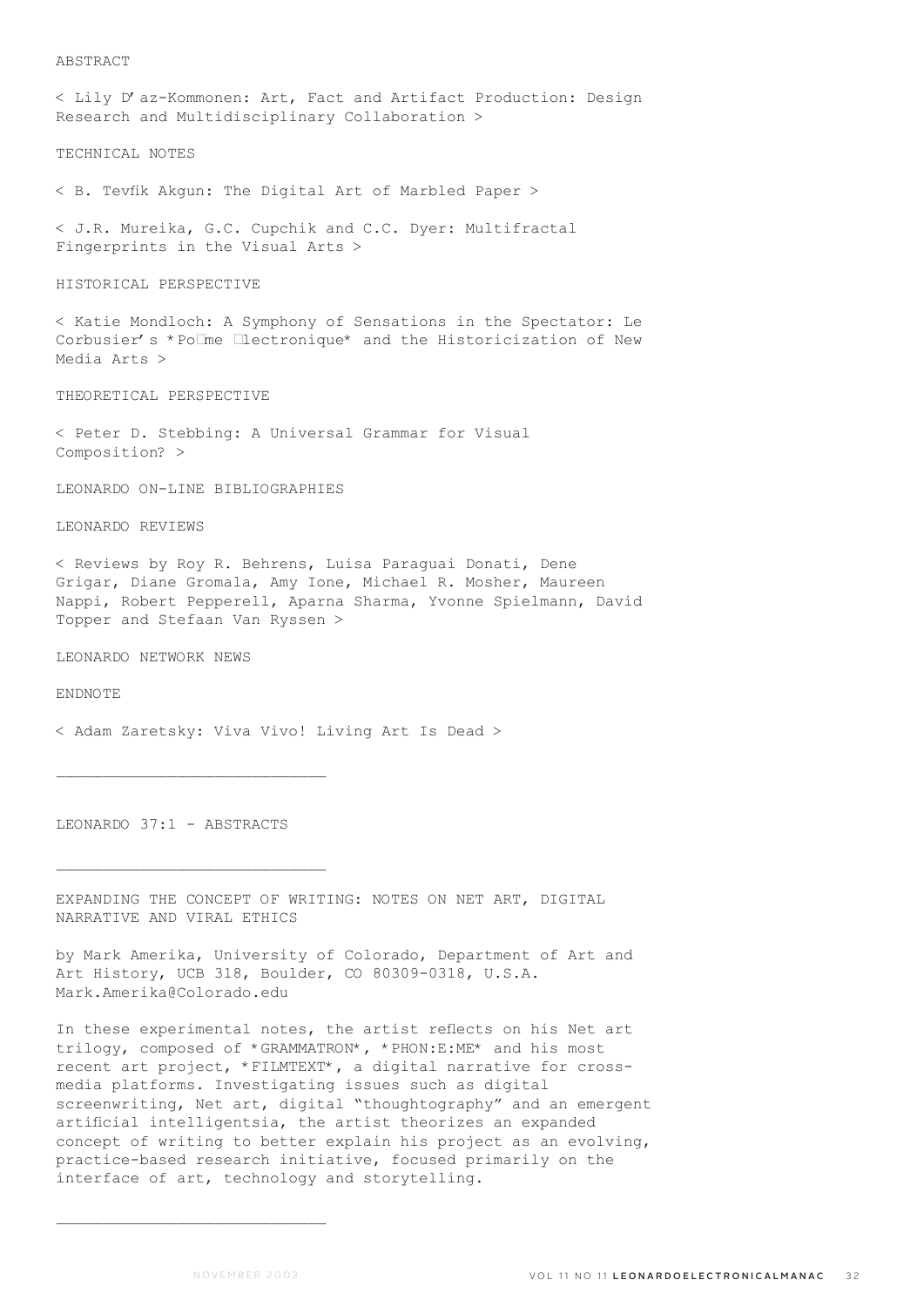### PLANET EARTH IN CONTEMPORARY ELECTRONIC ARTWORKS

by Julien Knebusch, Ecole des Hautes Etudes en Sciences Sociales/Paris, 22, rue Caulaincourt; 75018 Paris, France. julien\_knebusch@yahoo.fr

This article presents an overall view of contemporary electronic artworks related to planet Earth as a topic of artistic inquiry. The author presents and interprets philosophically the different ways in which artists have approached planet Earth and tried to re-appropriate this object of modernity. In order to do so, he outlines a phenomenological reading of these artworks and confronts them with the wellestablished phenomenological discourse about humans' relationship to Earth.

THE EARTH MUSIC OF THAMKRABOK MONASTERY

 $\mathcal{L}_\text{max}$ 

 $\mathcal{L}_\text{max}$ 

by Phra Hans Ulrich Kaempfer, Thamkrabok Monastery, Phraputthabat, 18120 Saraburi, Thailand. Phrahans@hotmail.com

and Sheila Pinkel, 210 North Avenue 66, Los Angeles, CA 90042, U.S.A. spinkel@earthlink.net

Since 1981, Luang Paw Charoen Panchard, Abbot of Thamkrabok Monastery in the Lopburi province of Thailand, has created music based on shapes found in nature. Cracks in walls, stones or the soil are traced onto transparent plastic sheets and transformed into musical notes. Luang Paw believes that the process of making this earth music results in spiritual healing and growth.

SPECIAL SECTION: THE ART AND SCIENCE OF INTERSTELLAR MESSAGE COMPOSITION

Guest editor: Douglas A. Vakoch, Interstellar Message Group Leader, SETI Institute, 2035 Landings Drive, Mountain View, CA 94043, U.S.A. vakoch@seti.org

Framing interstellar messages as art projects is a recent development. The Search for Extraterrestrial Intelligence, or SETI, has largely been conducted by scientists and engineers, with minimal input from the artistic community. The SETI Institute and Leonardo have initiated a series of workshops to encourage discussion among artists, scientists and technologists about interstellar message composition. This special section of \*Leonardo\* features extended abstracts of six of the 18 presentations given at the first workshop devoted specifically to the interface of art, science and technology in interstellar message design, held in Paris on 18 March 2002.

HEART RATE SONIFICATION: A NEW APPROACH TO MEDICAL DIAGNOSIS

by Mark Ballora, School of Music, Pennsylvania State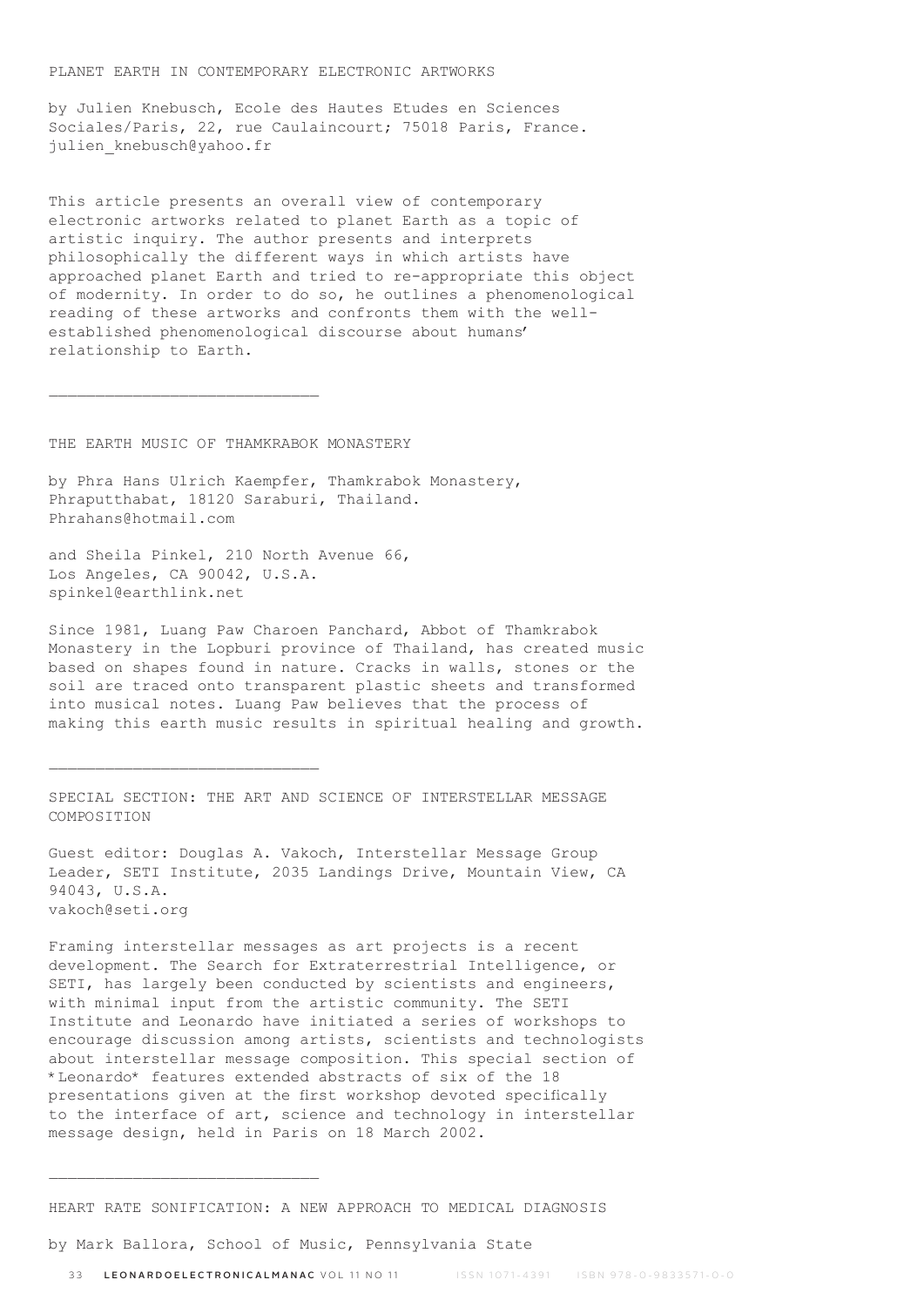University, 233 Music Building, University Park, PA 16802-1901, U.S.A. ballora@psu.edu

Ever since 1819, when Theophile La'nnec first put a block of wood to a patient's chest in order to listen to her heartbeat, physicians have used auscultation to help diagnose cardiopulmonary disorders. Here the authors describe a novel diagnostic method based in music technology. Digital musicsynthesis software is used to transform the sequence of time intervals between consecutive heartbeats into an electroacoustic soundtrack. The results show promise as a diagnostic tool and also provide the basis of an interesting musical soundscape.

### THE DIGITAL ART OF MARBLED PAPER

 $\overline{\phantom{a}}$  , where  $\overline{\phantom{a}}$  , where  $\overline{\phantom{a}}$  ,  $\overline{\phantom{a}}$  ,  $\overline{\phantom{a}}$  ,  $\overline{\phantom{a}}$  ,  $\overline{\phantom{a}}$  ,  $\overline{\phantom{a}}$  ,  $\overline{\phantom{a}}$  ,  $\overline{\phantom{a}}$  ,  $\overline{\phantom{a}}$  ,  $\overline{\phantom{a}}$  ,  $\overline{\phantom{a}}$  ,  $\overline{\phantom{a}}$  ,  $\overline{\phantom{a}}$  ,

by B. Tevfik Akgun, Communication Design Department, Faculty of Art and Design, Yildiz Technical University, Istanbul, Turkey. akgunbt@yildiz.edu.tr

The author describes his development of a computer-based papermarbling tool, based on a traditional Turkish artform in which marbled-paper figures and patterns are created on the surface of a liquid bath. Similar works can be obtained by simulating fluid flows on a computer, using the Navier-Stokes equations as the physical model of the fluid flows. The author has created an application program that includes marbling tools. Such a program must run in real time, so that hand-eye coordination is required of the user. Real-time simulation of fluid flows requires much processor power. The author has attempted to adapt this technique for use with a personal computer. To decrease the processing power required, the image size may be decreased, but the results may not be as satisfactory.

# MULTIFRACTAL FINGERPRINTS IN THE VISUAL ARTS

 $\mathcal{L}_\text{max}$ 

by J. R. Mureika, G. C. Cupchik and C. C. Dyer

contact: J.R. Mureika, W.M. Keck Science Center, The Claremont Colleges, 925 N. Mills Avenue, Claremont, CA 91711-5916, U.S.A. jmureika@jsd.claremont.edu

The similarity in fractal dimensions of paint "blobs" in samples of gestural expressionist art implies that these pigment structures are statistically indistinguishable from one another. This conclusion suggests that such dimensions cannot be used as a "fingerprint" for identifying the work of a single artist. To overcome this limitation, the authors have adopted the multifractal spectrum as an alternative tool for artwork analysis. For the pigment blobs, it is demonstrated that this spectrum can be used to isolate a construction paradigm or art style. Additionally, the fractal dimensions of edge structures created by luminance gradients on the canvas are analyzed, yielding a potential method for visual discrimination of fractally similar paintings.

A SYMPHONY OF SENSATIONS IN THE SPECTATOR: LE CORBUSIER'S \*POéME ƒLECTRONIQUE\* AND THE HISTORICIZATION OF NEW MEDIA ARTS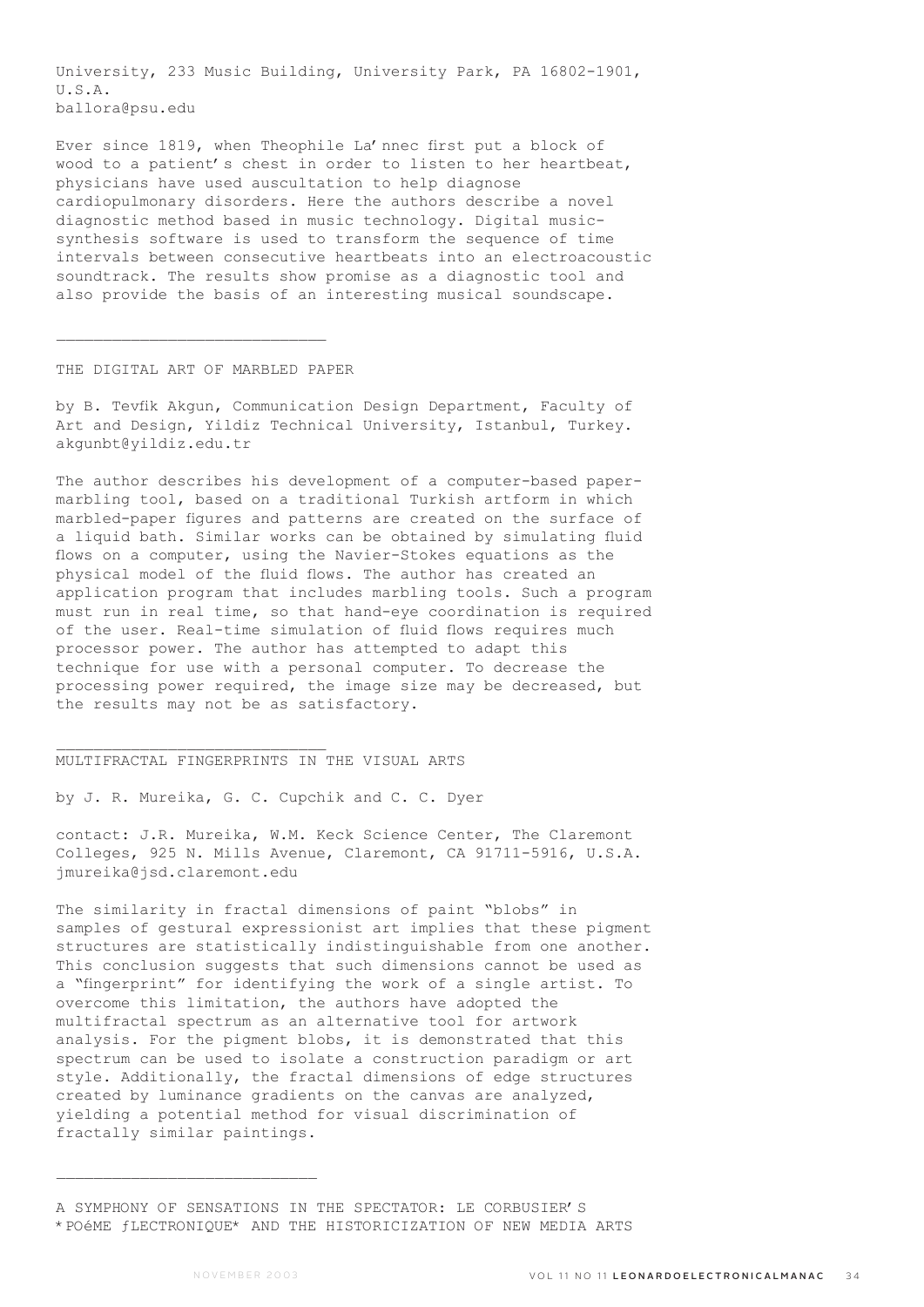by Katie Mondloch, Department of Art History, University of California at Los Angeles, 100 Dodd Hall, Los Angeles, CA 90095- 1417, U.S.A. mondloch@humnet.ucla.edu

This essay seeks to historicize the technological production of artistic virtual space, which is often misconstrued as having originated with contemporary new media art production. The author critically investigates Le Corbusier's \*Polme Žlectronique\*, a 1958 automated multimedia performance commissioned by the Philips Corporation for its pavilion at the World's Fair in Belgium, as a paradigmatic example of much earlier attempts to create a spatialized, virtual experience in the spectator. The author argues that the highly disciplined spectatorship conditions of the \*Polme Ilectronique\* have many suggestive parallels with those of contemporary artistic production in new media, thus offering a theoretical and historical foundation for art-historical discourse regarding the proliferation of immersive multimedia artworks in contemporary practice.

A UNIVERSAL GRAMMAR FOR VISUAL COMPOSITION?

by Peter D. Stebbing (teacher), Hochschule fŸr Gestaltung, D-73525 SchwŠbisch GmŸnd, Germany. stebbing@hfg-gmuend.de

The author has identified four fundamental organizational principles common to both organic form and the creation of visual composition. The author proposes that our perceptual system has evolved to respond to these principles (perceptual primitives) due to the necessity of recognizing the diversity of organic forms on which our survival depended during our earlier evolution. The evidence shows that these four principles occur widely throughout humankind's aesthetic expression in different cultures, epochs, art forms and media. Applying von Humboldt's principle, the author proposes that these limited means provide unlimited possibilities for developing student creativity if it were taught as a coherent grammar.

 | | | LEONARDO ABSTRACTS | SERVICE |\_\_\_\_\_\_\_\_\_\_\_\_\_\_\_\_\_\_\_\_\_\_\_\_\_\_\_\_\_\_|

The Leonardo Abstracts Service (LABS) is a listing of Masters and Ph.D. theses in the art/science/technology field, for the benefit of scholars and practitioners. LEA also maintains a discussion list open only to faculty in the field. Students interested in contributing and faculty wishing to join this list should contact lea@mitpress.mit.edu

AUTHOR

 $\overline{\phantom{a}}$  , where  $\overline{\phantom{a}}$  , where  $\overline{\phantom{a}}$  ,  $\overline{\phantom{a}}$  ,  $\overline{\phantom{a}}$  ,  $\overline{\phantom{a}}$  ,  $\overline{\phantom{a}}$  ,  $\overline{\phantom{a}}$  ,  $\overline{\phantom{a}}$  ,  $\overline{\phantom{a}}$  ,  $\overline{\phantom{a}}$  ,  $\overline{\phantom{a}}$  ,  $\overline{\phantom{a}}$  ,  $\overline{\phantom{a}}$  ,  $\overline{\phantom{a}}$  ,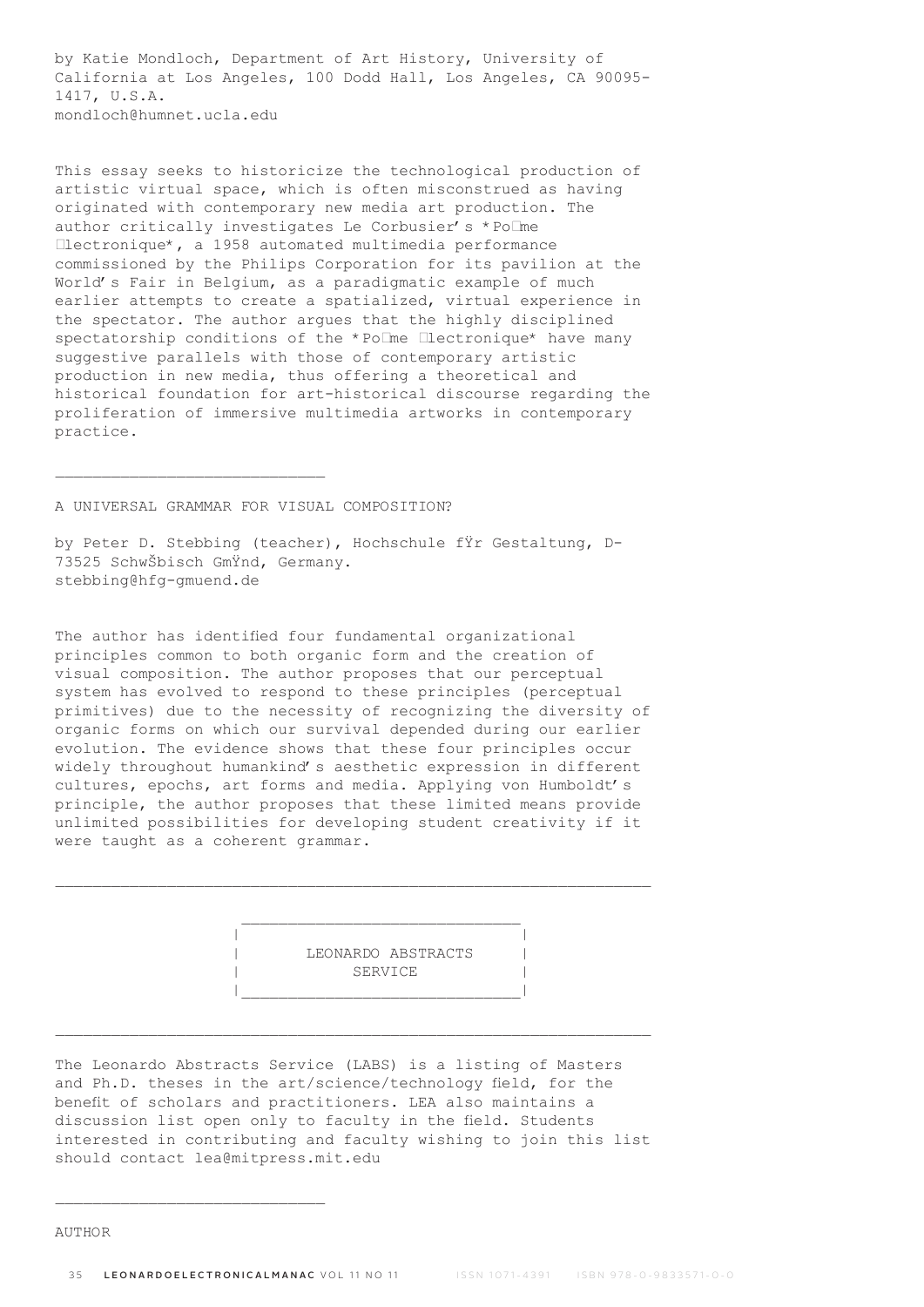Mike Leggett Mike.Leggett@uts.edu.au

LANGUAGES FAMILIAR TO THE AUTHOR English (some of the European languages)

THESIS TITLE Burning the Interface - Artists' Interactive Multimedia, 1992 - 1998.

## ABSTRACT

Part One: Preface and Part Two: Introduction provide a personal context for the research degree and brings the reader to the juncture at which the core of this report in Part Three was initiated, the point at which, with both trepidation and encouragement from my first supervisor, the media artist Bill Seaman, and with the endorsement of the Head of School, Professor Liz Ashburn, I commenced on the research that led to the exhibition at the Museum of Contemporary Art, Sydney in early 1996, "Burning the Interface" (international artists' CD-ROM).

Part Four examines in some detail four published artists' work on CD-ROM, three of which are more recent than the curatorial research for the exhibition, which was completed by the beginning of 1995. Part Five surveys the range of practice by artists working with digital media and the opportunities for exhibition in the public spaces of museums, galleries and the street, and advances scenarios for correcting the laxity of response by the exhibiting institutions to the vigor with which Australian artists have represented their work and ideas in international forums.

Part Six has the dual function of, on the one hand, closing the written thesis with some conclusions about "interactive multimedia" and its current usefulness as an art medium to the artist and, on the other, as an introduction to the studio practice component of this MFA submission. This takes the form of a prototype "experimental" version, \*Strangers on the Land\*, an interactive multimedia CD-ROM.

#### KEYWORDS

interactive, multimedia, media arts, structuralist film, video art, new media art, new media exhibition

YEAR PUBLISHED/EXAMINED November 1999

ORIGINAL LANGUAGE OF THESIS English

COPYRIGHT OWNERSHIP Author

THESIS SUPERVISOR Bonita Ely, University of New South Wales, Sydney, Australia - College of Fine Arts

UNIVERSITY/PROGRAM AFFILIATIONS University of Technology Sydney - contract

THESIS AVAILABLE UPON REQUEST FROM AUTHOR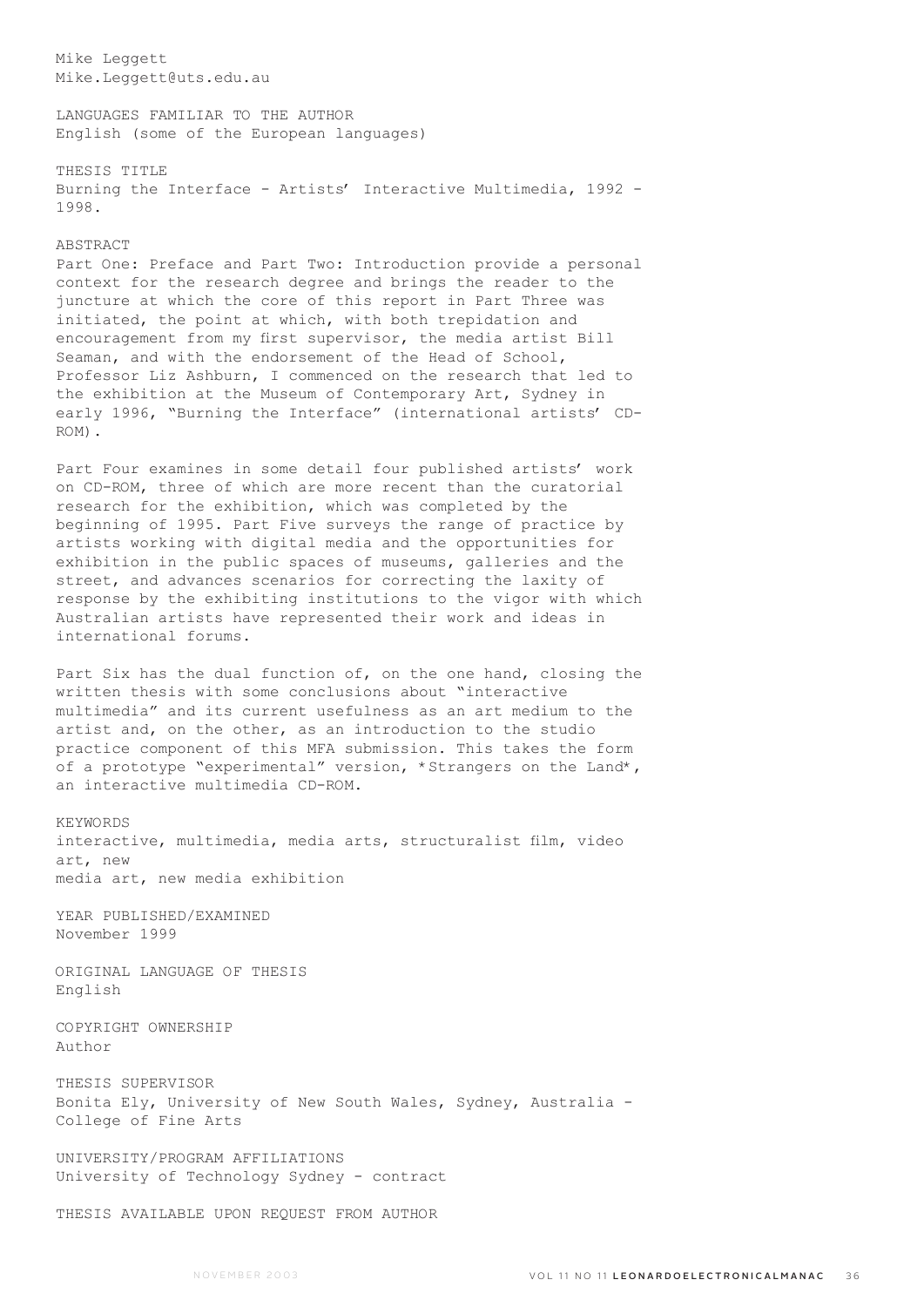

\_\_\_\_\_\_\_\_\_\_\_\_\_\_\_\_\_\_\_\_\_\_\_\_\_\_\_\_\_\_\_\_\_\_\_\_\_\_\_\_\_\_\_\_\_\_\_\_\_\_\_\_\_\_\_\_\_\_\_\_\_\_\_\_ POSITION AVAILABLE: TIME AND INTERACTIVITY ASSISTANT PROFESSOR

\_\_\_\_\_\_\_\_\_\_\_\_\_\_\_\_\_\_\_\_\_\_\_\_\_\_\_\_\_\_\_\_\_\_\_\_\_\_\_\_\_\_\_\_\_\_\_\_\_\_\_\_\_\_\_\_\_\_\_\_\_\_\_\_

College of Liberal Arts, University of Minnesota, Twin Cities Campus

The Department of Art, University of Minnesota-Twin Cities seeks a 100% time, 9-month, tenure-track assistant professor in the area of Time and Interactivity, to begin Fall Semester 2004. The successful candidate will demonstrate interest and ability to engage in outstanding creative activity and be dedicated to teaching and multifaceted service in the Time and Interactivity area of an interdisciplinary fine arts department.

For a complete position description and application procedures, visit the Department of Art website at: http://artdept.umn.edu/jobs.html, call (612) 625-8096, or fax your request to (612) 625-7881. Applications must be postmarked by 29 December, 2003.

|               |  |  | The University of Minnesota is an equal opportunity employer |  |
|---------------|--|--|--------------------------------------------------------------|--|
| and educator. |  |  |                                                              |  |

 | | | ISAST NEWS | |\_\_\_\_\_\_\_\_\_\_\_\_\_\_\_\_\_\_\_\_\_\_\_\_\_\_\_\_\_\_|

THE ART OF BURNING MAN - FEATURED IN LEONARDO VOL. 36, NO. 5

The journal \*Leonardo\* has collaborated with The Burning Man Project to publish a special section featuring the art of Burning Man. In the October 2003 issue of \*Leonardo\*, 20 artists discuss the creative aspects of designing and building art for Burning Man. Among the many art mediums discussed are fire, water, lasers, LED light, metal, telestereo optics and fractal audio. Each essay is illustrated with a photo of the artwork.

The Burning Man Special Section includes an introduction by guest editor Louis M. Brill: "Desert Weirdness Introduces a New Era of Art;" and a feature article by Burning Man art curator Christine Kristen (a.k.a. LadyBee): "The Outsider Art of Burning Man."

Artists' essays are divided into four themes as follows:

SCULPTURE -Michael Christian: \*Flock\*.

LIGHT SCULPTURE - Radiant Atmospheres: \*The Afterlife\* Tim Black: \*L2K Ring\* and \*Ship to Ship\*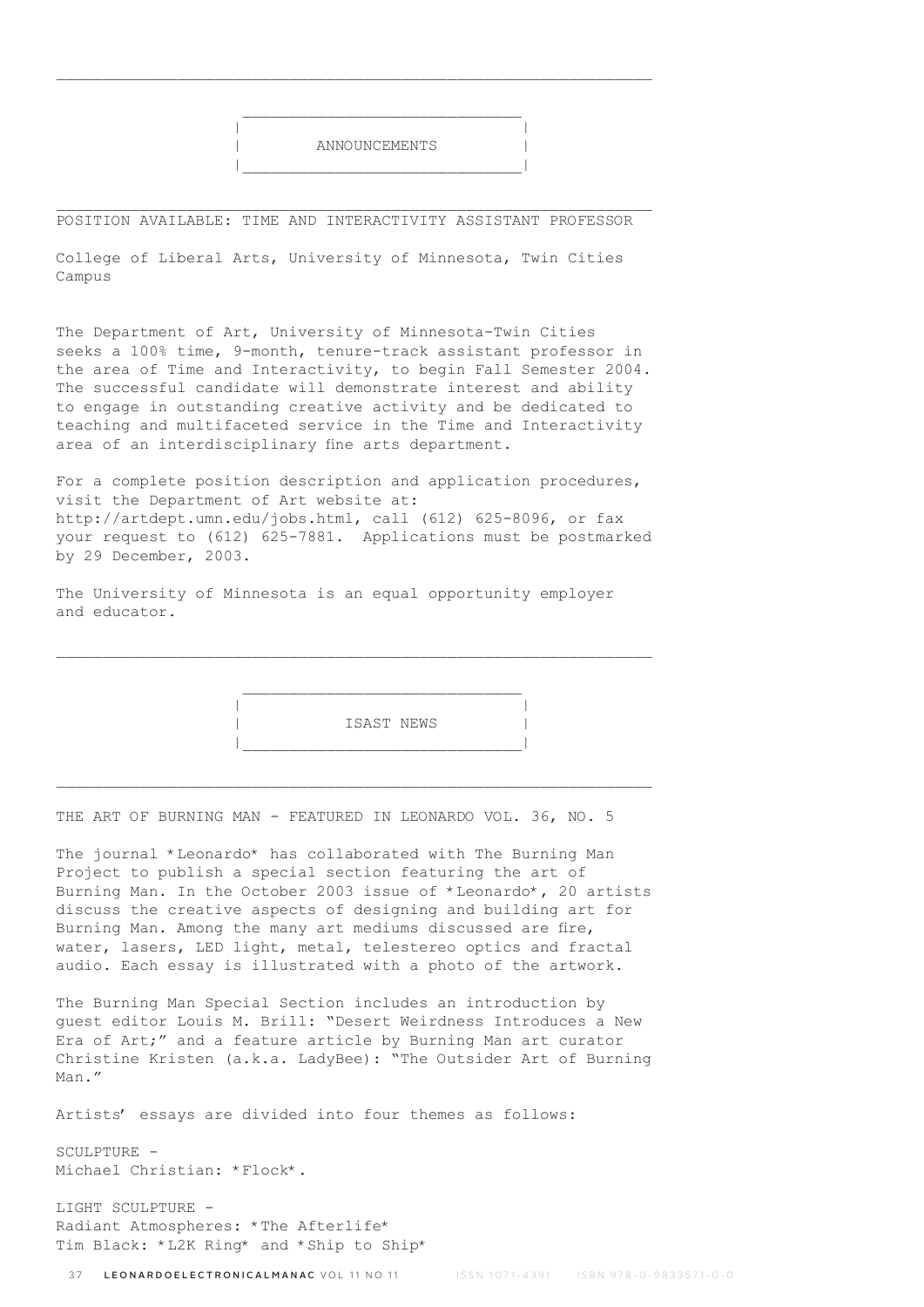Jeremy Lutes: \*The Lily Pond\* Christopher Schardt: \*Spin\* Russell Wilcox: \*Beaming Man\*

INTERACTIVE INSTALLATIONS - Cassidy Curtis and Chris Whitney: \*The Telestereoscope\* Deidre DeFranceaux and Jann Nunn: \*The Cradle\* Hendrik Hackl: \*The Ammonite Project\* Cynthia "Kiki" Pettit: \*Firefall\* Kal Spelletich: \*The Myth of Sisyphus\* Jenne Giles and Philip Bonham: \*The Ribcage\* Dan Das Mann: \*The One Tree\* Susan Robb: \*The Golden Tower Project\* Finley Fryer: \*The Plastic Chapel\*

MOBILE INSTALLATIONS - Dana Albany: \*The Bone Tree\* Aaron Wolf Baum: \*The Voice of the Nebulous Entity\* Lisa Nigro: \*Draka, The Flaming Metal Dragon\* Steven Raspa: \*The Futura Deluxe Bubble Fountain and Porta Temple\* Austin Richards: \*Dr. Megavolt\*

This issue of LEONARDO is available now and may be purchased at the Burning Man Marketplace at: http://marketplace.burningman.com/. To find out more about LEONARDO subscriptions from The MIT Press, visit http://www.leonardo.info .

The Leonardo Burning Man project is also accessible on-line at: http://mitpress.mit.edu/Leonardo/gallery/burningman/ .

Contact: Louis M. Brill, Guest Editor lmbrill@earthlink.net or (415) 664-0694

MIT PRESS AND LEONARDO/ISAST ANNOUNCE PUBLICATION OF \*WOMEN, ART AND TECHNOLOGY\*, EDITED BY JUDY MALLOY

Although women have been at the forefront of art and technology creation, no source has adequately documented their core contributions to the field. \*Women, Art and Technology\*, which originated in a \*Leonardo\* project of the same name, is a compendium of the work of women artists who have played a central role in the development of new media practice.

The book features overviews of the history and foundations of the field by critic/curator Patric Prince; critic Margaret Morse; artist/educator Sheila Pinkel; artist/networker Anna Couey; and Kathy Brew, artist and former director of the new media initiative ThunderGulch. The foreword was written by Patricia Bentson, managing editor of the Leonardo Music Journal.

Artist contributors include computer graphics artists Rebecca Allen, Donna Cox and Diane Fenster; video artists Dara Birnbaum, Joan Jonas, Valerie Soe and Steina Vasulka; composers Clcile Le Prado, Pauline Oliveros and Pamela Z; interactive artists Jennifer Hall and Blyth Hazen, Agnes HegedŸs, Lynn Hershman, Nancy Paterson and Sonya Rapoport; virtual reality artists Char Davies and Brenda Laurel; Net artists Monika Fleischmann and Wolfgang Strauss and Sandy Stone; and choreographer Dawn Stoppiello. Critics include Jaishree Odin, Simone Osthoff and Zo' Sofia.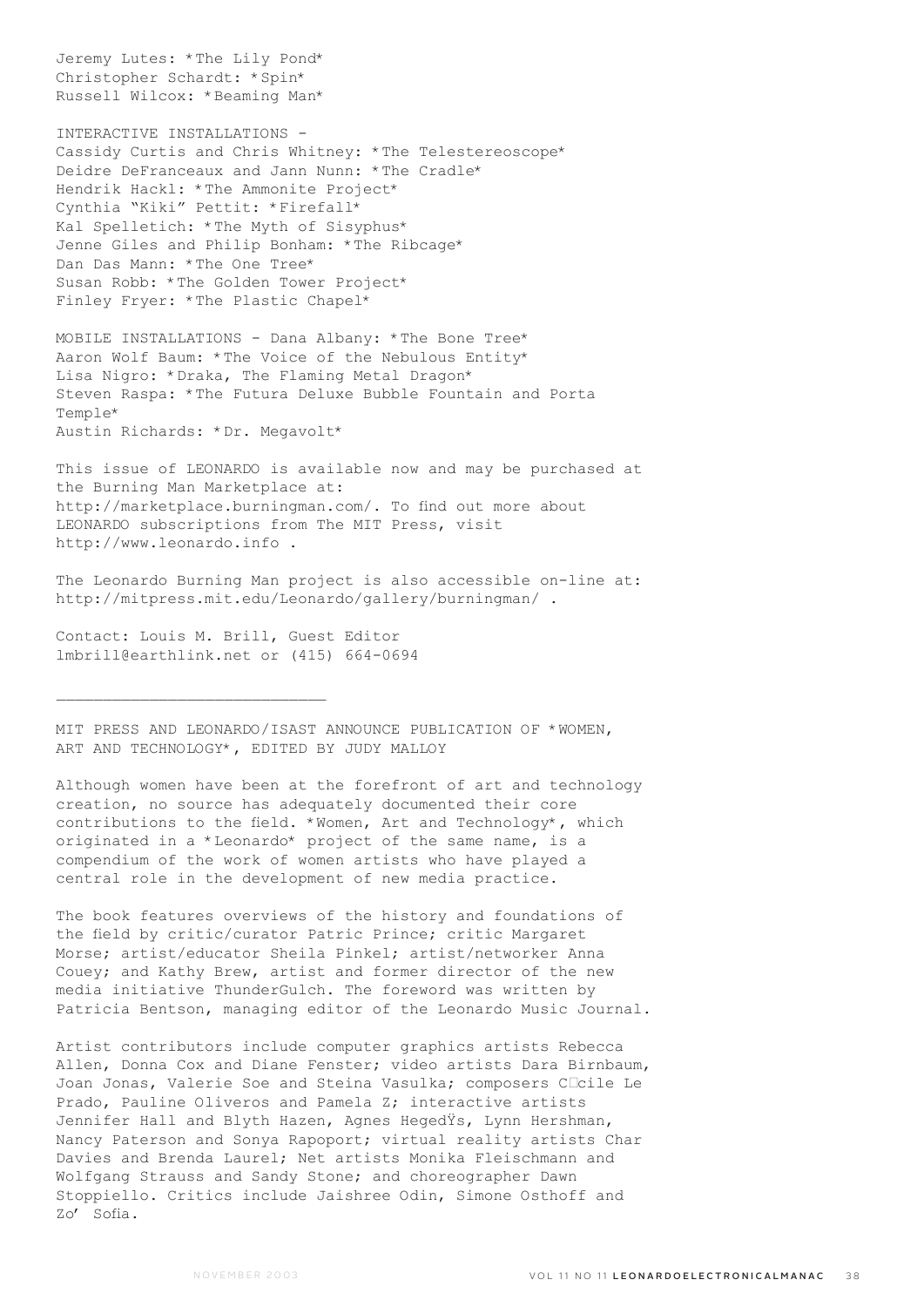Editor Judy Malloy is an electronic fiction and Internet pioneer and editor of the electronic publication NYFA Current (formerly Arts Wire Current).

Follow this link to order Women, Art and Technology from Amazon: http://www.amazon.com/exec/obidos/ASIN/0262134241/leonardoonlin-20.

The complete table of contents, articles not included in the book and links to new works in the field are available on the book's website at http://www.judymalloy.net/newmedia.

IN LEA DECEMBER ISSUE - WOMEN, ART AND TECHNOLOGY

 $\mathcal{L}_\text{max}$ 

 $\overline{\phantom{a}}$  , where  $\overline{\phantom{a}}$  , where  $\overline{\phantom{a}}$  ,  $\overline{\phantom{a}}$  ,  $\overline{\phantom{a}}$  ,  $\overline{\phantom{a}}$  ,  $\overline{\phantom{a}}$  ,  $\overline{\phantom{a}}$  ,  $\overline{\phantom{a}}$  ,  $\overline{\phantom{a}}$  ,  $\overline{\phantom{a}}$  ,  $\overline{\phantom{a}}$  ,  $\overline{\phantom{a}}$  ,  $\overline{\phantom{a}}$  ,  $\overline{\phantom{a}}$  ,

In the December issue of LEA, guest-edited by Judy Malloy, we introduce the newly released book \*Women, Art, and Technology\* (MIT Press, 2003, Leonardo Series; see above news item). This issue of LEA will include two complete articles from the book - "Fleshmotor" by Dawn Stoppiello and Mark Coniglio and "Video Art Povera: Lo-Fi Rules!" by Valerie Soe. Also included is part of the article "Face Settings: An International Co-Cooking and Communication Project by Eva Wohlgemuth and Kathy Rae Huffman," by Kathy Rae Huffman, and short articles by artists Nancy Paterson, Jen Hall and Blyth Hazenabout their current work, which is documented in longer articles in the book.

These articles serve as an introduction to \*Women, Art and Technology\*, a comprehensive book edited by Judy Malloy, which includes 36 chapters and documents the work of over 100 artists, including Lynn Hershman, Nancy Paterson, Sonya Rapoport, Char Davies, Brenda Laurel, Sandy Stone, Donna Cox, Dara Birnbaum, Joan Jonas, Steina Vasulka, Cecile Le Prado, Pauline Oliveros, Pamela Z and Agnes Hegedus.

LEONARDO-@RT OUTSIDERS 2003 NEW HORIZONS PRIZE AWARDED

Leonardo/ISAST and OLATS (L'Observatoire Leonardo des arts et des technosciences), along with the Paris-based @rt Outsiders Festival, are pleased to announce that the Leonardo-@rt Outsiders 2003 New Horizons Prize (Prix Leonardo-@rt Outsiders/Nouveaux Horizons 2003) has been awarded to Ewen Chardronnet and associated artists for the work \*Open Sky\*. The jury particularly noted the innovation of the work of the Acoustic Space Lab network and the artists involved in the \*Open Sky\* project: Rasa Smite, Martins Ratniks, Raitis Smits, Radioqualia and Makrolab, coordinated by Marko Peljhan.

\*Open Sky\* is an installation by Ewen Chardronnet, based on the conversion of the Soviet-era radio-telescope RT32 of Irbene in Latvia in the context of the ongoing research projects of the Acoustic Space Lab collective. The RT32 is a 32-meter former espionage antenna that has been converted for use in radioastronomy and fundamental science. Since 2001, artists, radio amateurs and scientists have worked together to explore the tactical and artistic possibilities of the dish. For more information, go to http://acoustic.space.re-lab.net/ or contact Mr. Chardronnet at ewen@tiscali.fr.

The jury also awarded a special mention to the installation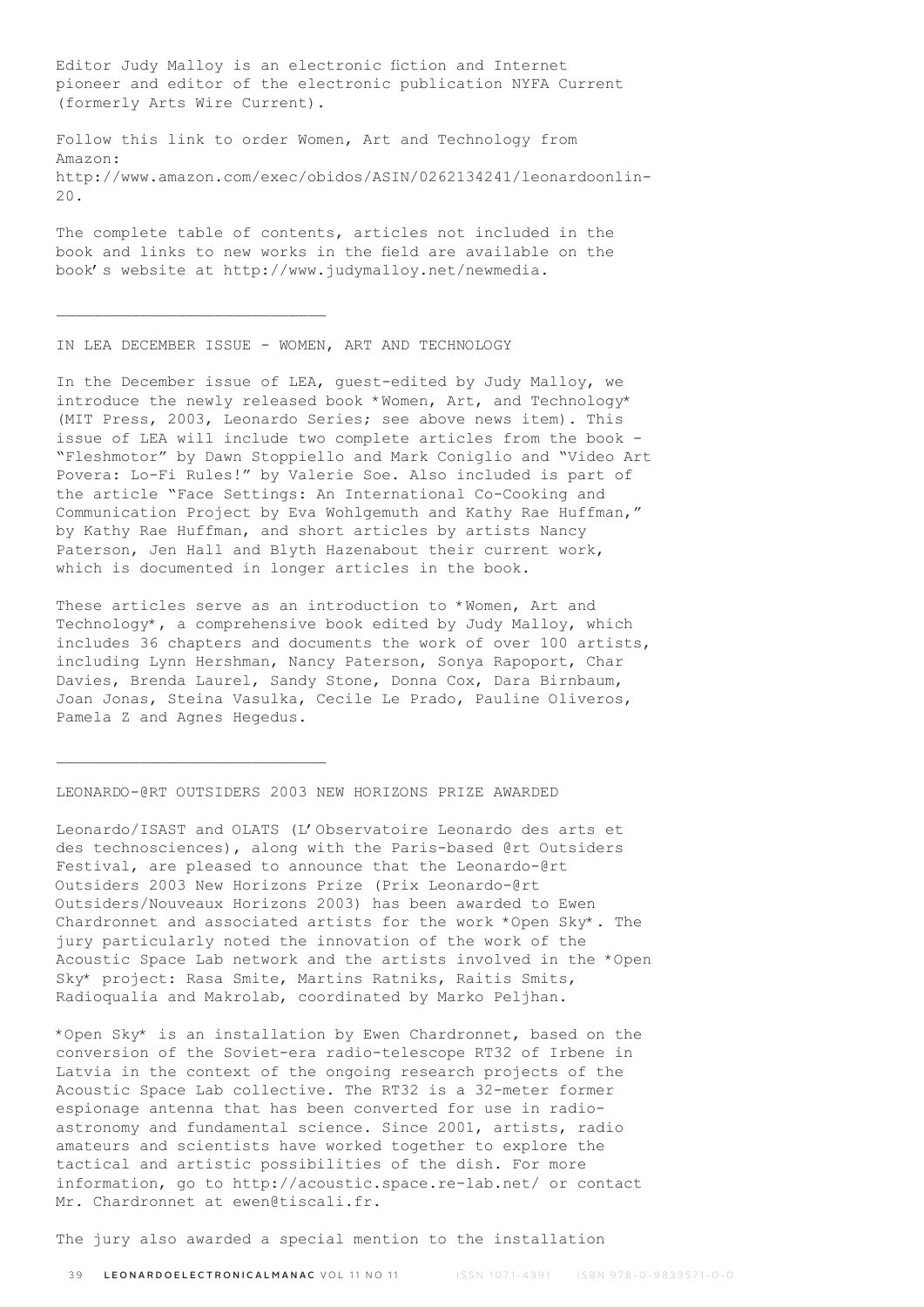"FILE /AIR: The Ambiguity of Limits," by Kitsou Dubois and Eric Duranteau. The artwork translates documentation of the work of Kitsou Dubois in zero-gravity parabolic flight into an installation with powerful poetic and sensory impact. Additional information on the work of Kitsou Dubois, who is also a previous Leonardo New Horizons award winner, can be found at http://www.spacearts.info.

The Leonardo-@rt Outsiders 2003 New Horizons Prize Jury consisted of: Roger Malina (astronomer and president of the Paris-based Association Leonardo), Frank Popper (Professeur Emeritus - Universit $\square$  de Paris 8), Alex Adriaansens (Directeur of V2 in Rotterdam), Isabelle Rieusset Lemari□ (Ma"tre de Conf $\square$ rences in Information Sciences and Communication Science at IUFM Versailles), Fran<sup>cois</sup> Michaud (Conservateur at the Mus<sup>c</sup>e d'Art Moderne de la Ville de Paris) and Michel Jaffrennou (author).

The purpose of the Leonardo New Horizons prize is to recognize new types of work emerging at the intersection of the arts, sciences and technology and to make this work known to a broader audience. This year's New Horizons Prize was designed to be awarded to one of the artworks exhibited at the European Museum of Photography, Paris, in the context of the @rt Outsiders Festival, dedicated this year to the topic of space art. Roger Malina, Henry Chapier (Pr<sup>[sident of @rt Outsiders Festival),</sup> Annick Bureaud (Director of Leonardo OLATS) and Jean-Luc Soret (Artistic Director of the @rt Outsiders Festival) devised this year's special award, which includes a 1000 Euro prize. In addition, the winner has been invited to publish his work in \*Leonardo\* and to present his work publicly to the Leonardo networks.

The Leonardo Prizes and this Leonardo-@rt Outsiders 2003 New Horizons Prize are sponsored by the Program in Technocultural Studies at University of California at Davis, U.S.A. Leonardo Prizes are awarded by the Leonardo Prizes and Awards Committee, chaired by Professor Lynn Hershman of the University of California, Davis.

Press Contacts:

@rtOutsiders Festival: Yannick le Guillanton - 01 44 78 75 20 or le.guillanton@art-outsiders.com

Leonardo/OLATS: Annick Bureaud - annick@nunc.com

Leonardo/ISAST: Melinda Klayman - (1) 415-405-3335 or isast@well.com

Further information on the Leonardo Prizes and Awards program can be found at http://www.leonardo.info

Further information on the @rt Outsiders Space Art exhibition and conference can be found at http://www.olats.org and at http://www.art-outsiders.com

LEONARDO CALL FOR PAPERS - ARTSCIENCE: THE ESSENTIAL CONNECTION

What is the value of artistic practices, techniques, inventions, aesthetics and knowledge for the working scientist? What is the value of scientific practices, techniques,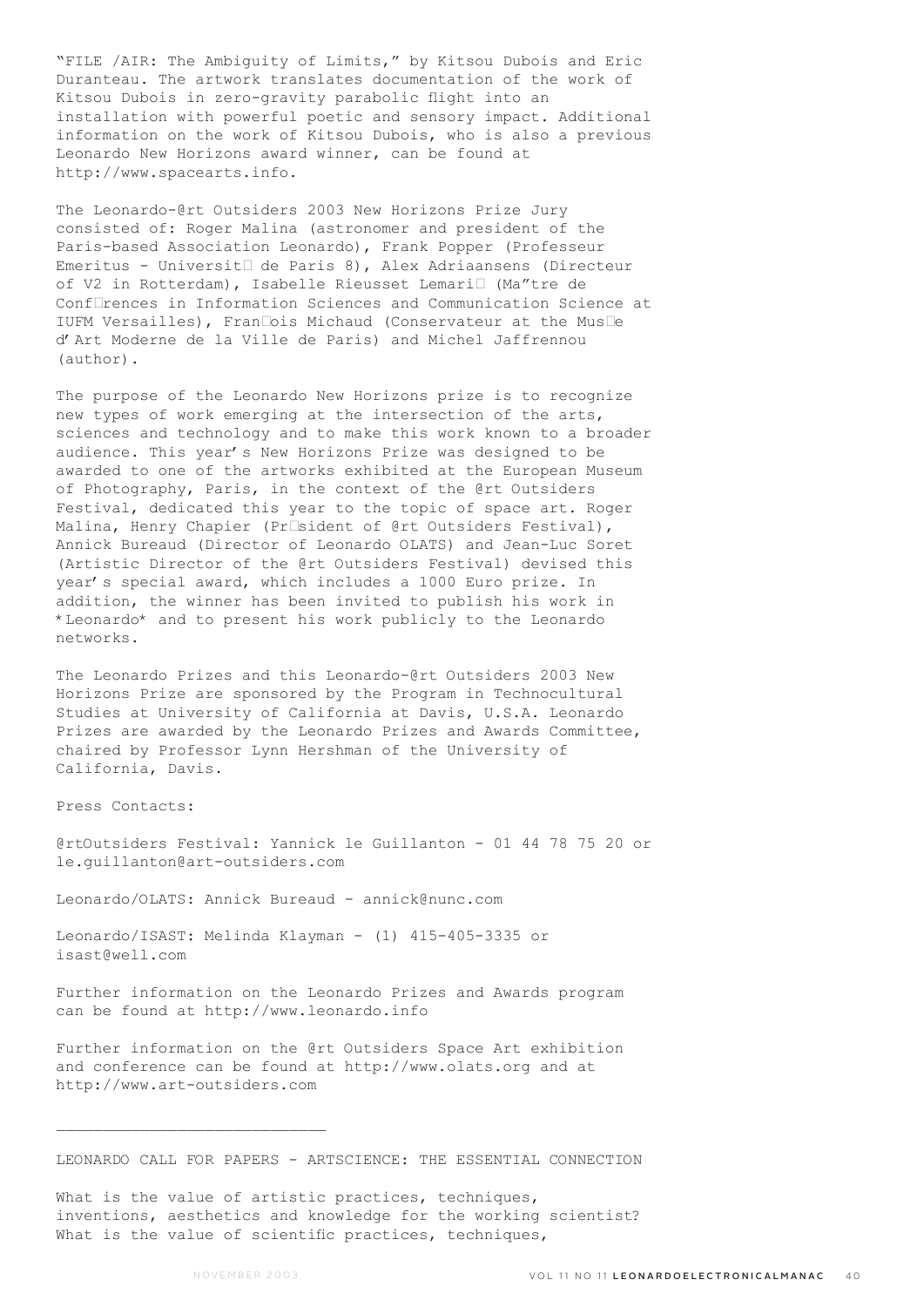inventions, aesthetics and knowledge for the artist? When does art become science and science, art? Or are these categories useless at their boundaries and intersections?

Can an individual excel at both science and art, or is even a passing familiarity with one sufficient to influence the other significantly? Do the arts ever contribute significantly to scientific progress? Where will current scientific innovations lead the arts in the next few decades?

\*Leonardo\* will publish a series of special sections over the next 3 years devoted to exploring these questions. Submissions can be from artistic scientists who find their art avocation valuable; from scientist-artist collaborators who can demonstrate a scientific or artistic innovation; from scientifically literate artists who draw problems, materials, techniques or processes from the sciences; or from historians of art or science looking at past examples of such interactions.

Interested authors are invited to send proposals, queries and/or manuscripts to Guest Editor Robert Root-Bernstein, 2201 Biomedical Physical Sciences Building, Michigan State University, East Lansing, MI 48824-3320, U.S.A. E-mail: rootbern@msu.edu.

LEONARDO/ISAST ELECTS NEW MEMBERS TO ITS GOVERNING BOARD

 $\overline{\phantom{a}}$  , where  $\overline{\phantom{a}}$  , where  $\overline{\phantom{a}}$  ,  $\overline{\phantom{a}}$  ,  $\overline{\phantom{a}}$  ,  $\overline{\phantom{a}}$  ,  $\overline{\phantom{a}}$  ,  $\overline{\phantom{a}}$  ,  $\overline{\phantom{a}}$  ,  $\overline{\phantom{a}}$  ,  $\overline{\phantom{a}}$  ,  $\overline{\phantom{a}}$  ,  $\overline{\phantom{a}}$  ,  $\overline{\phantom{a}}$  ,  $\overline{\phantom{a}}$  ,

Leonardo/The International Society for the Arts, Sciences and Technology is pleased to announce the election of two new members to its governing board, a group that consists of prominent figures in the fields of art, science and technology. Darlene Tong and Greg Niemeyer, along with the rest of the ISAST Governing Board members, will participate actively in fulfilling the mission of Leonardo/ISAST.

Darlene Tong joins the ISAST Governing Board as a librarian at San Francisco State University, where she has been employed for nearly 30 years. Her responsibilities at SFSU have included coordinating a new library building project and collection development for all art and design subject areas within the library holdings. A prolific writer and speaker, Tong has presented material on archiving new media and on multiculturalism in the arts. Tong is compiling the bibliography and chronology for the California Asian American Artists Biographical survey project. In addition to serving on the Leonardo/ISAST board, Tong also serves on the advisory board of the Poetry Center and American Poetry Archives and on the board of directors of La Mamelle/Art Com, a non-profit artist organization that supports and disseminates works incorporating new ideas and technologies, including performance, on-line and electronic formats.

Also joining the governing board, Greg Niemeyer studied classics and photography in Switzerland before he came to the United States in 1992. As an MFA graduate student at Stanford University, he founded the Stanford University Digital Art Center (SUDAC). Currently Niemeyer is a professor of New Media Art at the University of California at Berkeley, where he is a founding member of the UC Berkeley Center for New Media. Supported by the prestigious Intel Art and Technology Research Grant and, recently, the F. Warren Hellman Grant, he completed several digital media installations that explore novel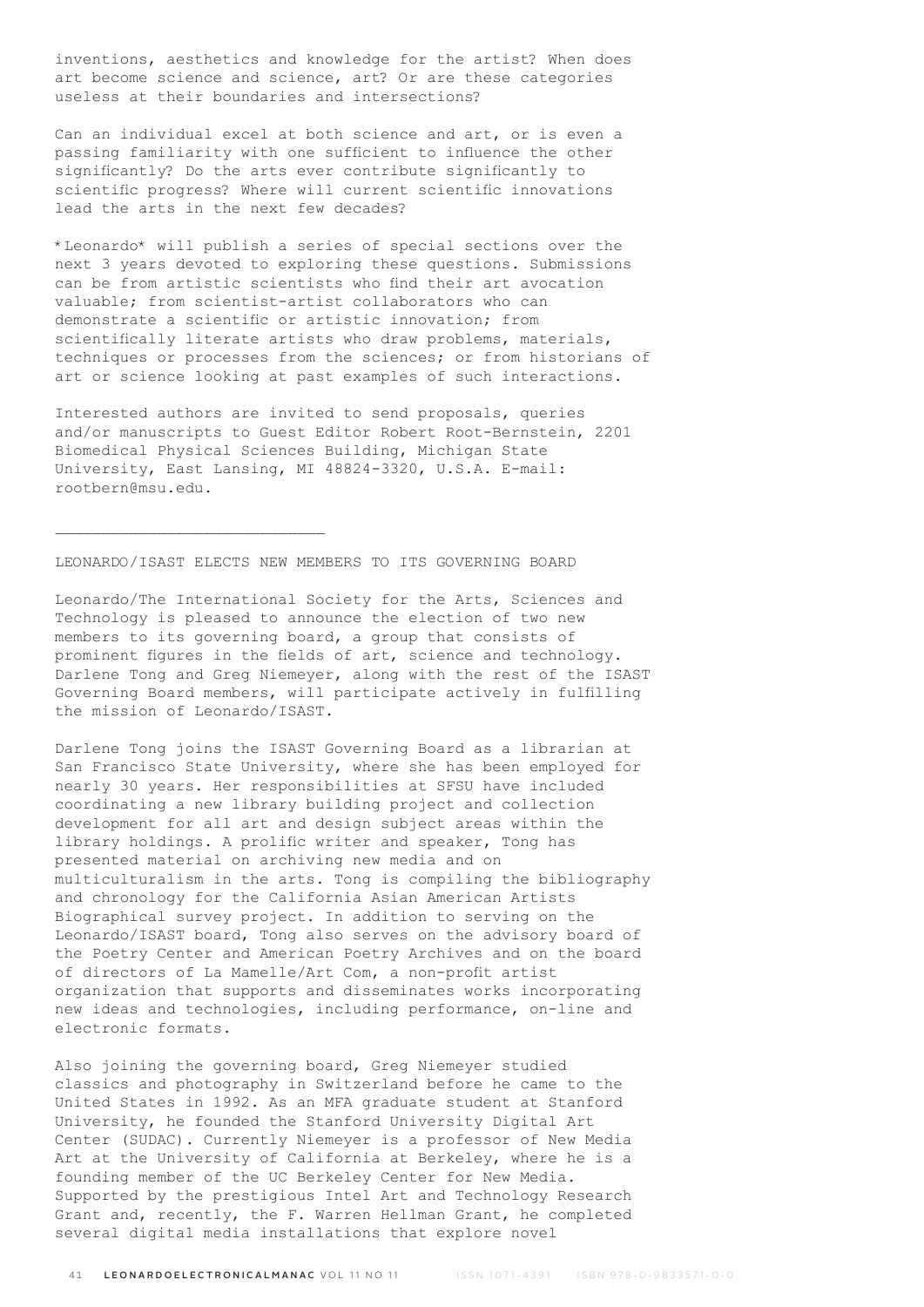experiences with computing. His latest installation, in collaboration with Chris Chafe, is \*Organum\*, a movie about the resilience of human motives in the face of biological and technological change.

Tong and Niemeyer join Roger Malina, Chair; Martin Anderson, Treasurer; Mark Resch, Secretary; Penelope Finnie; Michael Joaquin Grey; Lynn Hershman; Ed Payne; Anne Brooks Pfister; Sonya Rapoport; Beverly Reiser; Piero Scaruffi; Joel Slayton; and Stephen Wilson on the Leonardo/ISAST governing board.

 $\mathcal{L}_\text{max}$ 



Nisar Keshvani: LEA Editor-in-Chief Michael Punt: LDR Editor-in-Chief Patrick Lambelet: LEA Managing Editor Andre Ho: Web Concept and Design Consultant Roger Malina: Leonardo Executive Editor Stephen Wilson: Chair, Leonardo/ISAST Web Committee

Editorial Advisory Board: Irina Aristarkhova, Roy Ascott, Michael Naimark, Craig Harris, Julianne Pierce

Gallery Advisory Board: Mark Amerika, Paul Brown, Choy Kok Kee, Steve Dietz, Fatima Lasay, Kim Machan

fAf-LEA corresponding editors: Ricardo Dal Farra, Elga Ferreira, Young Hae-Chang, Fatima Lasay, Lee Weng Choy, Jose-Carlos Mariategui, Marcus Neusetter, Elaine Ng and Marc Voge

 $\mathcal{L}_\text{max}$ 

 | | | LEA | | WORLD WIDE WEB | | ACCESS |\_\_\_\_\_\_\_\_\_\_\_\_\_\_\_\_\_\_\_|

 $\mathcal{L}_\text{max}$ 

For over a decade, Leonardo Electronic Almanac (LEA) has thrived as an international peer-reviewed electronic journal and web archive, covering the interaction of the arts, sciences and technology. LEA emphasizes rapid publication of recent work and critical discussion on topics of current excitement. Many contributors are younger scholars and artists, and there is a slant towards shorter, less academic texts.

Contents include Leonardo Reviews, edited by Michael Punt, Leonardo Research Abstracts of recent Ph.D. and Masters theses, curated Galleries of current new media artwork, and special issues on topics ranging from Artists and Scientists in times of War, to Zero Gravity Art, to the History of New Media.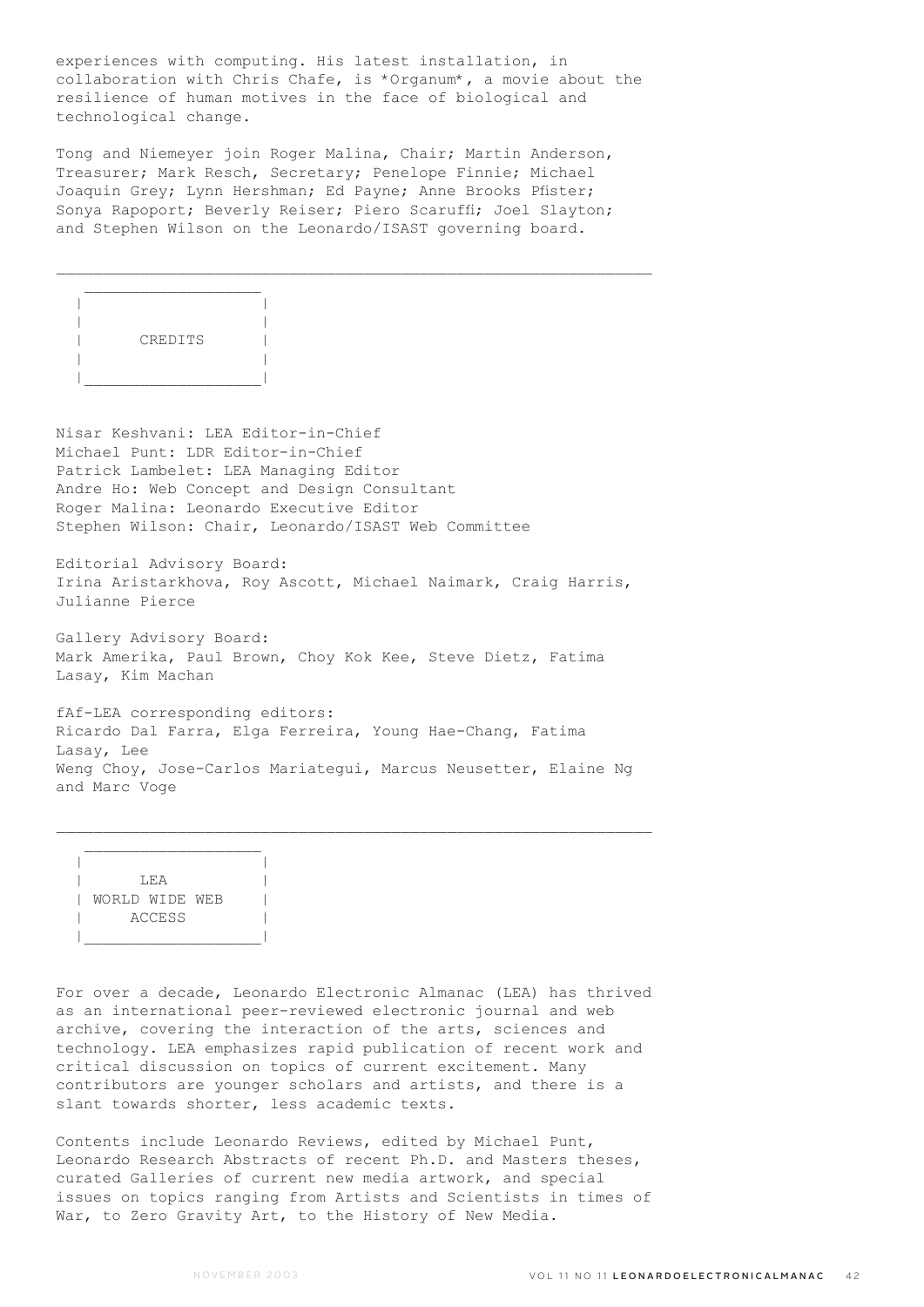| LEA | | PUBLISHING | | INFORMATION | |\_\_\_\_\_\_\_\_\_\_\_\_\_\_\_\_\_|

Editorial Address: Leonardo Electronic Almanac Studio 3a, 35 Place du Bourg-de-four 1204 Geneva, Switzerland

E-mail: <lea@mitpress.mit.edu>

Copyright (2003), Leonardo, the International Society for the Arts, Sciences and Technology

\_\_\_\_\_\_\_\_\_\_\_\_\_\_\_\_\_\_\_\_\_\_\_\_\_\_\_\_\_\_\_\_\_\_\_\_\_\_\_\_\_\_\_\_\_\_\_\_\_\_\_\_\_\_\_\_\_\_\_\_\_\_\_\_

All Rights Reserved.

Leonardo Electronic Almanac is published by:

The MIT Press Journals, Five Cambridge Center, Cambridge, MA 02142 U.S.A.

Re-posting of the content of this journal is prohibited without permission of Leonardo/ISAST, except for the posting of news and events listings which have been independently received. Leonardo/ISAST and the MIT Press give institutions permission to offer access to LEA within the organization through such resources as restricted local gopher and mosaic services. Open access to other individuals and organizations is not permitted.

< Ordering Information >

http://mitpress.mit.edu/catalog/item/default.asp?ttype=4&tid=27& mode=p

\_\_\_\_\_\_\_\_\_\_\_\_\_\_\_\_\_\_\_\_\_\_\_\_\_\_\_\_\_\_\_\_\_\_\_\_\_\_\_\_\_\_\_\_\_\_\_\_\_\_\_\_\_\_\_\_\_\_\_\_\_\_\_\_

Leonardo Electronic Almanac is free to Leonardo/ISAST members and to subscribers to the journal Leonardo for the 2003 subscription year. The rate for Non-Leonardo individual subscribers is \$35.00, and for Non-Leonardo institutional subscribers the rate is \$77.00. All subscriptions are entered for the calendar year only.

All orders must be prepaid by check (must be drawn against U.S. bank in U.S. funds), money order, MasterCard, VISA, or American Express. Where student subscription rates are available, a verification of matriculant status is required.

Note: In order to place orders electronically, you must be using a browser that is SSL-compliant. If you are unable to open the ordering link listed above, then your browser does not support the security features necessary to use this interface. Please use the addresses below to submit your order. Address all orders and inquiries to:

Circulation Department MIT Press Journals Five Cambridge Center Cambridge, MA 02142-1407 USA TEL: (617) 253-2889 (M-F, 9-5)